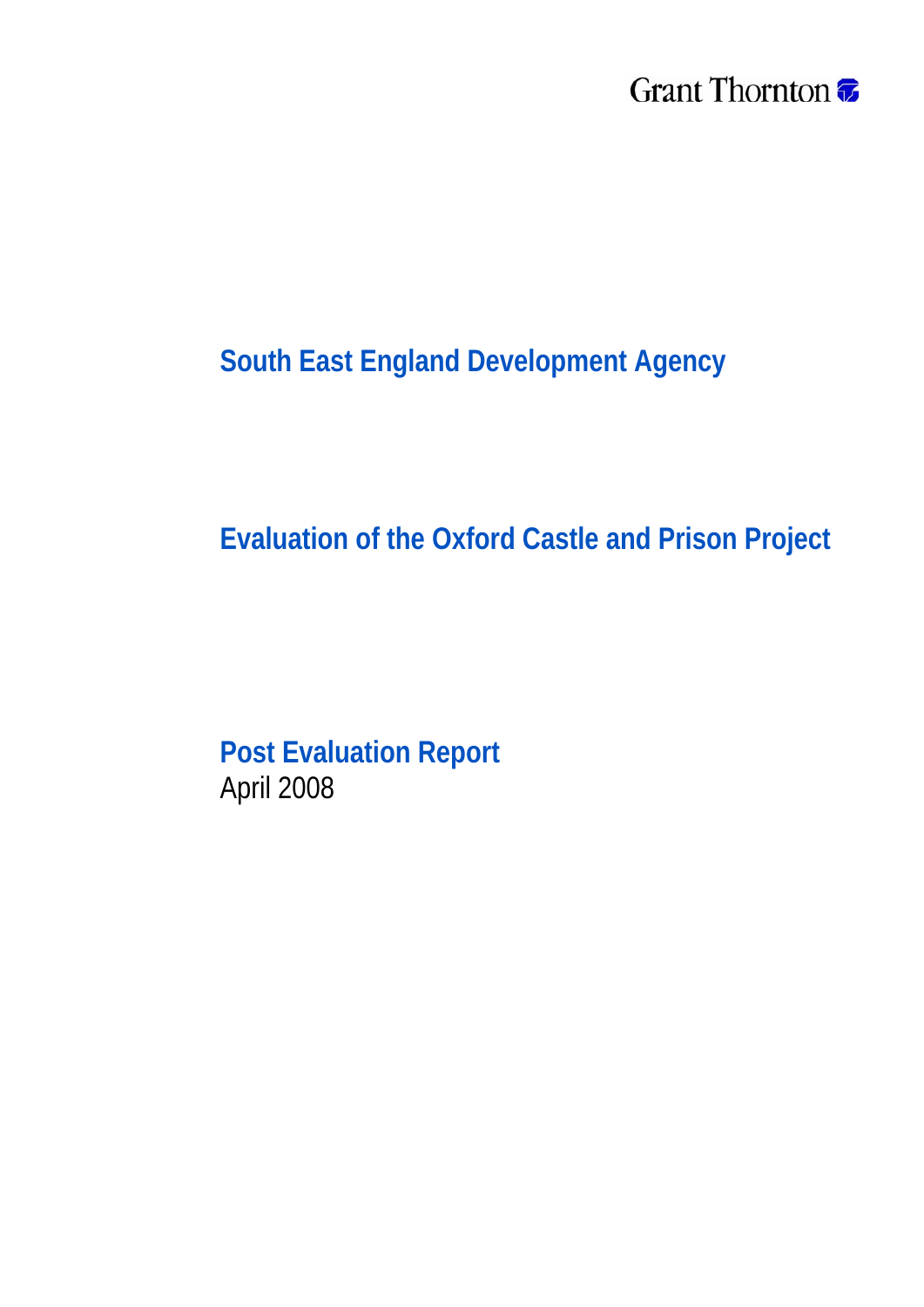#### **CONTENTS**

| 1                       | <b>Executive Summary</b>                           | $\boldsymbol{2}$ |
|-------------------------|----------------------------------------------------|------------------|
| $\boldsymbol{2}$        | <b>Introduction</b>                                | 9                |
| 3                       | <b>Methodology</b>                                 | 13               |
| $\overline{\mathbf{4}}$ | <b>History of Oxford Castle and Prison Project</b> | 17               |
| 5                       | <b>Strategic Fit and Socio Economic Profile</b>    | 21               |
| 6                       | <b>Project Design and Operation</b>                | 26               |
| 7                       | <b>Finance and Funding arrangements</b>            | 36               |
| 8                       | <b>Outputs, Outcomes and Impact</b>                | 43               |
| 9                       | <b>Conclusions and Recommendations</b>             | 54               |
|                         | <b>Appendix 1: Abbreviations</b>                   | 58               |
|                         | <b>Appendix 2: Consultations</b>                   | 59               |

PAGE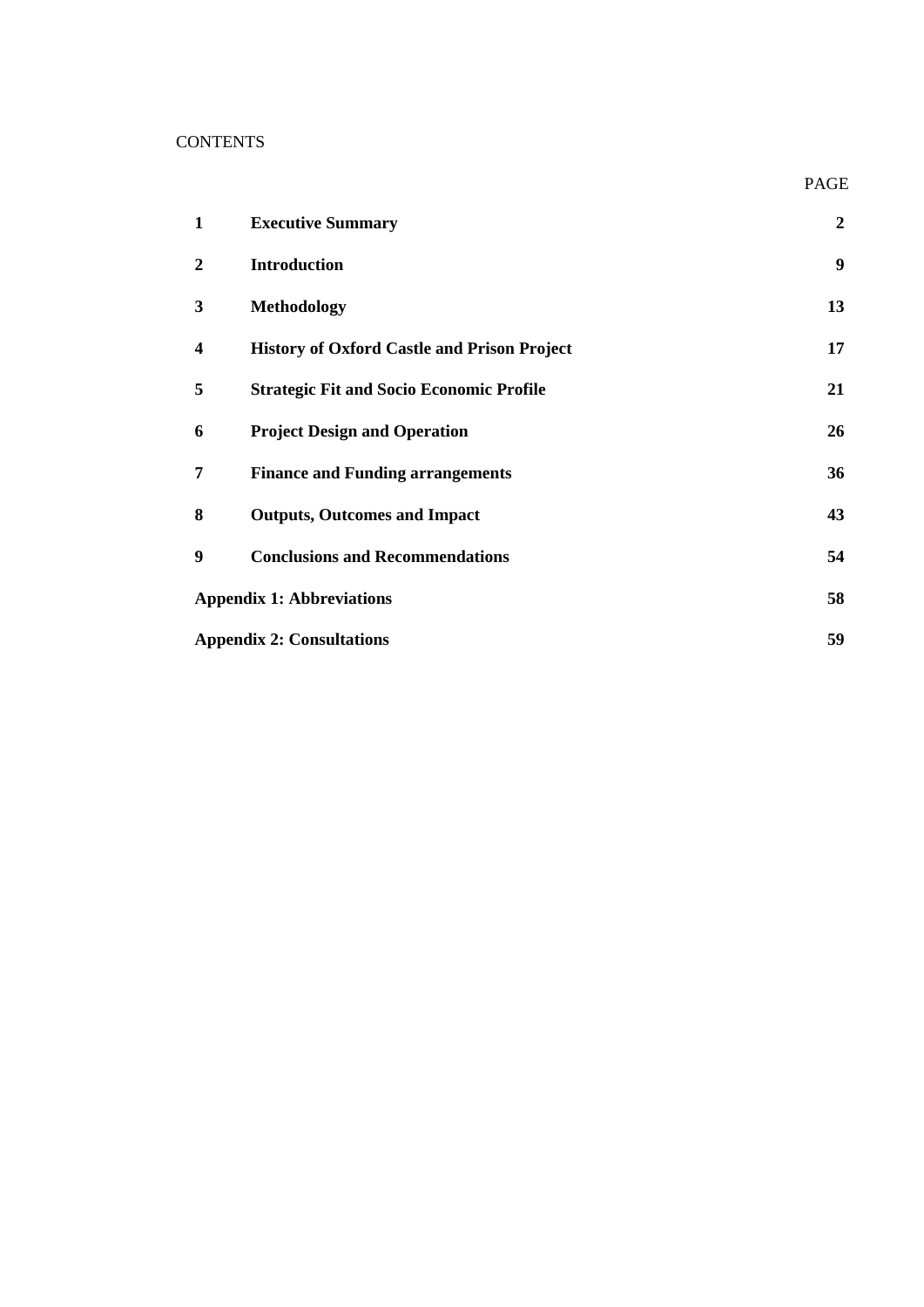## <span id="page-2-0"></span>1 Executive Summary

This executive summary presents the findings of an Evaluation of SEEDA's role within the Oxford Castle and Prison (OCP) project and follows the structure required by the BERR Impact Evaluation Framework methodology.

#### **SEEDA funding and activities**

SEEDA's expenditure on the Oxford Castle and Prison project totalled £6.1m, with an additional £4.2m public expenditure by project partners including Oxfordshire County Council, the Heritage Lottery Fund and English Heritage. Total private sector funding for the project was £34.2m, resulting in a public : private funding ratio of 3.3 to 1. The table below indicates the sources and amounts of funding for the project.

| <b>Funding by source</b>                  | £          |
|-------------------------------------------|------------|
| <b>SEEDA</b> expenditure                  | 6,115,989  |
| <b>Oxfordshire County Council</b>         | 255,000    |
| Heritage Lottery Fund                     | 3,800,000  |
| <b>English Heritage</b>                   | 150,000    |
| <b>Total Public funding</b>               | 10,320,989 |
| Trust for Oxfordshire's Environment Grant | 75,000     |
| <b>Total Private funding</b>              | 34,231,011 |
| <b>Total Project Costs</b>                | £44.5 $m$  |

#### **Table 1-1: Funding by source**

Source: Oxfordshire County Council

The OCP project is a mixed use development consisting of a hotel, restaurants and an educational attraction based around the heritage of Oxford Castle. Development costs for the project were very high as a result of the listed nature of the buildings.

The rationale for SEEDA funding was to address the development value to cost gap, without which the project was not commercially viable and could not be developed in accordance with the objectives (primarily relating to ensuring public benefits through continuing access to a very important part of Oxford's history) for the site as established.

To achieve this, SEEDA entered into development and funding agreements with Oxfordshire County council which had in turn entered into agreements with the Trevor Osborne Property group, a private sector developer.

#### **Strategic Added Value**

As a strategic level organisation, SEEDA expenditure should contribute to wider objectives than those which can be measured though the directly measured outputs and impacts of projects.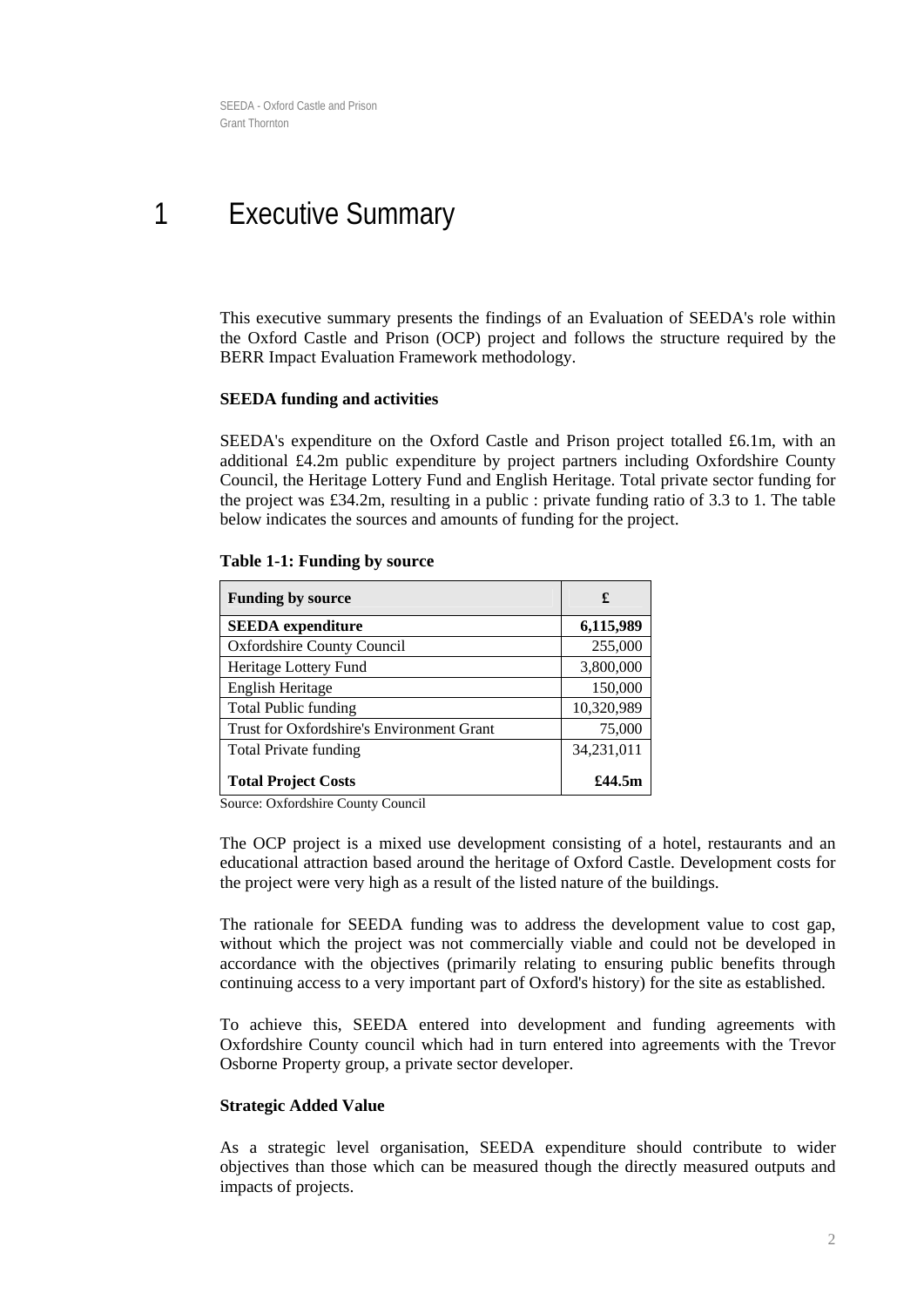In the case of the Oxford Castle and Prison project, Strategic Added value is demonstrated by the effect SEEDAs participation had on the project's other public sector partners (including Oxford City Council and Oxfordshire County Council).

Partner interviews identified that SEEDAs participation enhanced partnership working by providing confidence to Oxford City and Oxfordshire County councils in their own participation in the project, resulting from the track record and expertise embedded within SEEDA in delivering regeneration and infrastructure projects. This included SEEDA staff's experience in working with private developers.

SEEDA thereby contributed to the effective partnership working relationship developed which supported delivery of the project and enabled the challenges<sup>[1](#page-3-0)</sup> facing the project to be effectively addressed.

#### **Gross and net outputs (additionality and value for money)**

An options appraisal undertaken by GVA Grimley established a series of output measures for the project which were subsequently taken forward through SEEDA's project approval methodology (for example within the 'Stage 2: Full Appraisal and Approval' form).

The gross output targets established at the start of the project are detailed in table 1-2 below.

| <b>SEEDA</b> output targets               | <b>Target</b> |  |
|-------------------------------------------|---------------|--|
| Job creation                              |               |  |
| Businesses created                        |               |  |
| Learning opportunities <sup>2</sup>       |               |  |
| Brownfield land reclaimed/remediated (ha) | 2.1           |  |
| Public open space created (sqm)           | 2.573         |  |

#### **Table 1-2: Output Targets**

The gross outputs the project has delivered are summarised below. The SEEDA share of outputs is based on its share of public sector funding for the different outputs delivered. This is calculated at 59% for all elements except the public open space which is 100%.

<span id="page-3-0"></span>*<sup>1</sup> this was especially the case in terms of the approach developed to address local concerns and opposition to the project,*  and in aligning interests of the different partners and stakeholders.

<span id="page-3-1"></span>*following SEEDA monitoring arrangements for the project, this captures the number of learning opportunities of between 1 and 3 hours each - tracked by school visits to the Heritage Centre and Museum*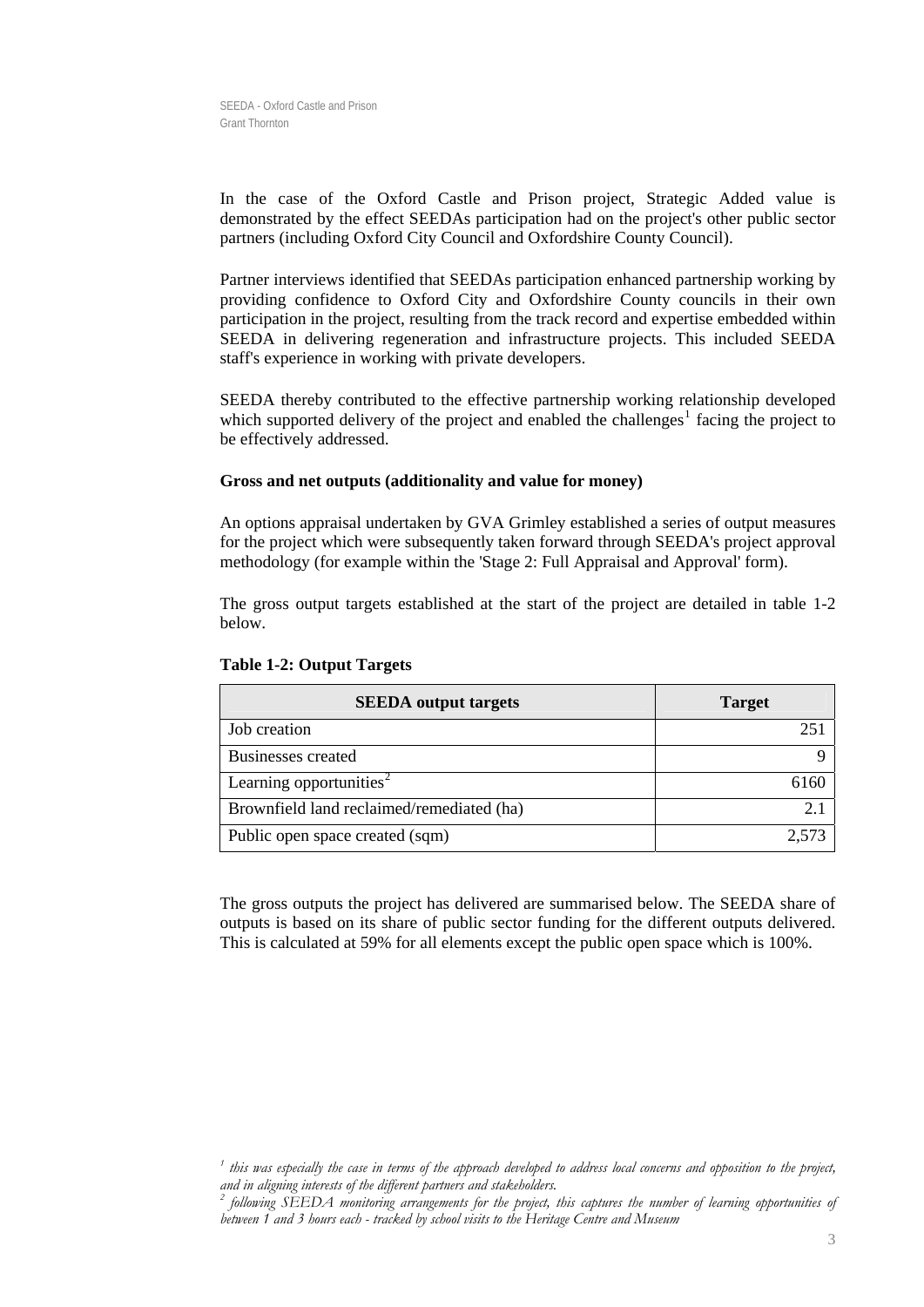| <b>Gross outputs</b>                      |                     |                    |  |
|-------------------------------------------|---------------------|--------------------|--|
|                                           | <b>Total Output</b> | <b>SEEDA</b> share |  |
| <b>Jobs Created</b>                       | 334                 | 198                |  |
| <b>Businesses Created</b>                 | 11                  |                    |  |
| Learning Opportunities <sup>3</sup>       | 5,400               | 3,200              |  |
| Brownfield Land reclaimed/remediated (ha) | 2.1                 | 1.2                |  |
| Public Open Space created (sqm)           | 4,820               | 4,820              |  |

#### **Table 1-3: Gross Outputs**

Adjusting the gross outputs for deadweight, displacement, leakage and multiplier effects yields the net additional effects of the project, as detailed in table 1-4 below. Details on the assumptions used to estimate these effects are provided in section [8.8](#page-49-0) of this report.

#### **Table 1-4: Net Additional Effects**

| <b>Net Additional Effects</b>             |                     |                    |  |  |
|-------------------------------------------|---------------------|--------------------|--|--|
|                                           | <b>Total Output</b> | <b>SEEDA</b> share |  |  |
| <b>Jobs Created</b>                       | 225                 | 134                |  |  |
| <b>Businesses Created</b>                 | 10                  |                    |  |  |
| Learning Opportunities <sup>4</sup>       | 4,712               | 2,792              |  |  |
| Brownfield Land reclaimed/remediated (ha) | 2.1                 | 1.2                |  |  |
| Public Open Space created (sqm)           | 4,820               | 4.820              |  |  |

Again, SEEDA share of outputs is calculated as 59% of the net additional outputs (except for public open space where its share was 100%). On this basis the table below presents the value for money indicators for the project.

The project also provides additional benefits in terms of promoting physical linkages between the city centre to the West End, sets a benchmark and is an exemplar project for future developments across the city, and supports further development in the wider West End area by raising the profile and increasing levels of interest in the area.

<span id="page-4-0"></span><sup>&</sup>lt;sup>3</sup> following SEEDA monitoring arrangements for the project, this captures the number of learning opportunities of *between 1 and 3 hours each - tracked by school visits to the Heritage Centre and Museum* 

<span id="page-4-1"></span>*<sup>4</sup> following SEEDA monitoring arrangements for the project, this captures the number of learning opportunities of between 1 and 3 hours each - tracked by school visits to the Heritage Centre and Museum*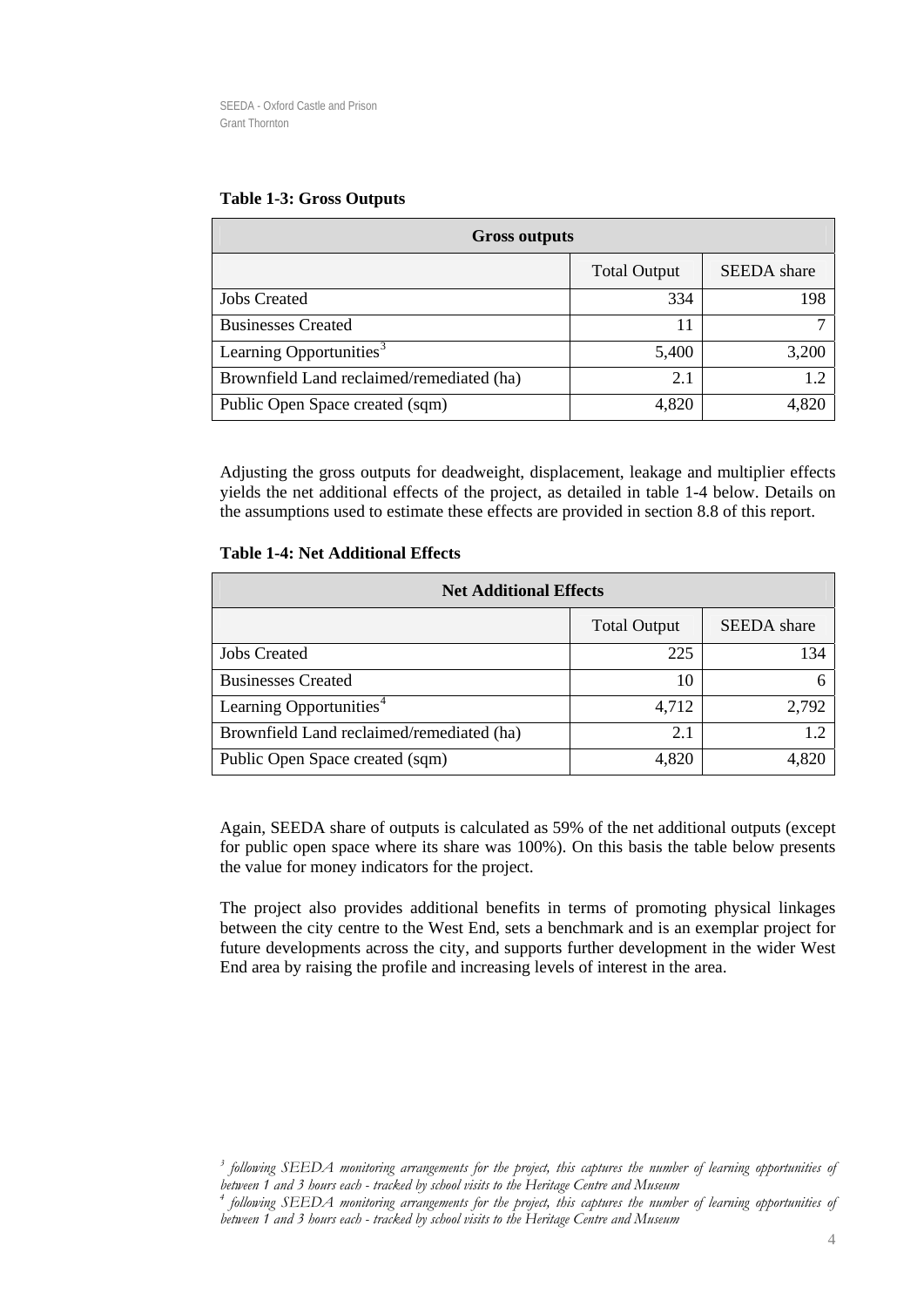| <b>Value for Money Indicators</b>                  |          |                |  |
|----------------------------------------------------|----------|----------------|--|
|                                                    | Gross    | Net additional |  |
| Cost per job created                               | £18,300  | £45,800        |  |
| Cost per business created                          | £556,000 | £1,043,000     |  |
| Cost per learning opportunity created <sup>5</sup> | £1,100   | £2,190         |  |
| Cost per sqm of brownfield land remediated         | £290     | £490           |  |
| Cost per sqm public open space created             | £1,270   | £1,270         |  |
| Public to private funding ratio                    | 3.3      | 3.3            |  |

#### **Table 1-5: Value for Money Indicators**

The 'Net additional' Value for Money indicators divide the SEEDA's share of the net additional benefits delivered by its share of the public funding provided.

Public private funding leveraged was 3.3 (ie private : public ratio) based on a total public expenditure of £10.3m and private sector funding of £34.2m.

It should be stressed that the main focus of the project relates to the remediation of derelict land and the reuse of listed building, rather than employment or business creation, so there should be relatively little emphasis placed on the job and business creation value for money metrics identified above.

We have benchmarked the value for money delivered against a series of 'cost per job' figures for a range of publicly funded regeneration initiatives. These projects indicated a range of cost (to the public sector) per job supported from  $\text{\pounds}4,600$  (for the Regional Selective Assistance programme within English Assisted Areas) to £23,000 (based on an National Audit Office review of English Partnerships projects) calculated on a gross impact basis, suggesting the OCP project represents good/bad value for money on this basis.

'Cost per job' supported for selected regeneration initiatives<sup>[6](#page-5-1)</sup>

| <b>Programme</b>                     | 'Cost per job' |
|--------------------------------------|----------------|
| Coalfields regeneration              | £26,000        |
| <b>English Partnerships projects</b> | £23,000        |
| <b>Regional Selective Assistance</b> | £21,000        |

Source: See footnote 1 below.

<span id="page-5-1"></span><span id="page-5-0"></span><sup>5</sup> following SEEDA monitoring arrangements for the project, this captures the number of learning opportunities of *between 1 and 3 hours each - tracked by school visits to the Heritage Centre and Museum <sup>6</sup> <http://www.communities.gov.uk/archived/general-content/citiesandregions/regenerationformer/> <http://www.nao.org.uk/pn/9899642.htm> <http://www.nao.org.uk/pn/02-03/0203702.htm>*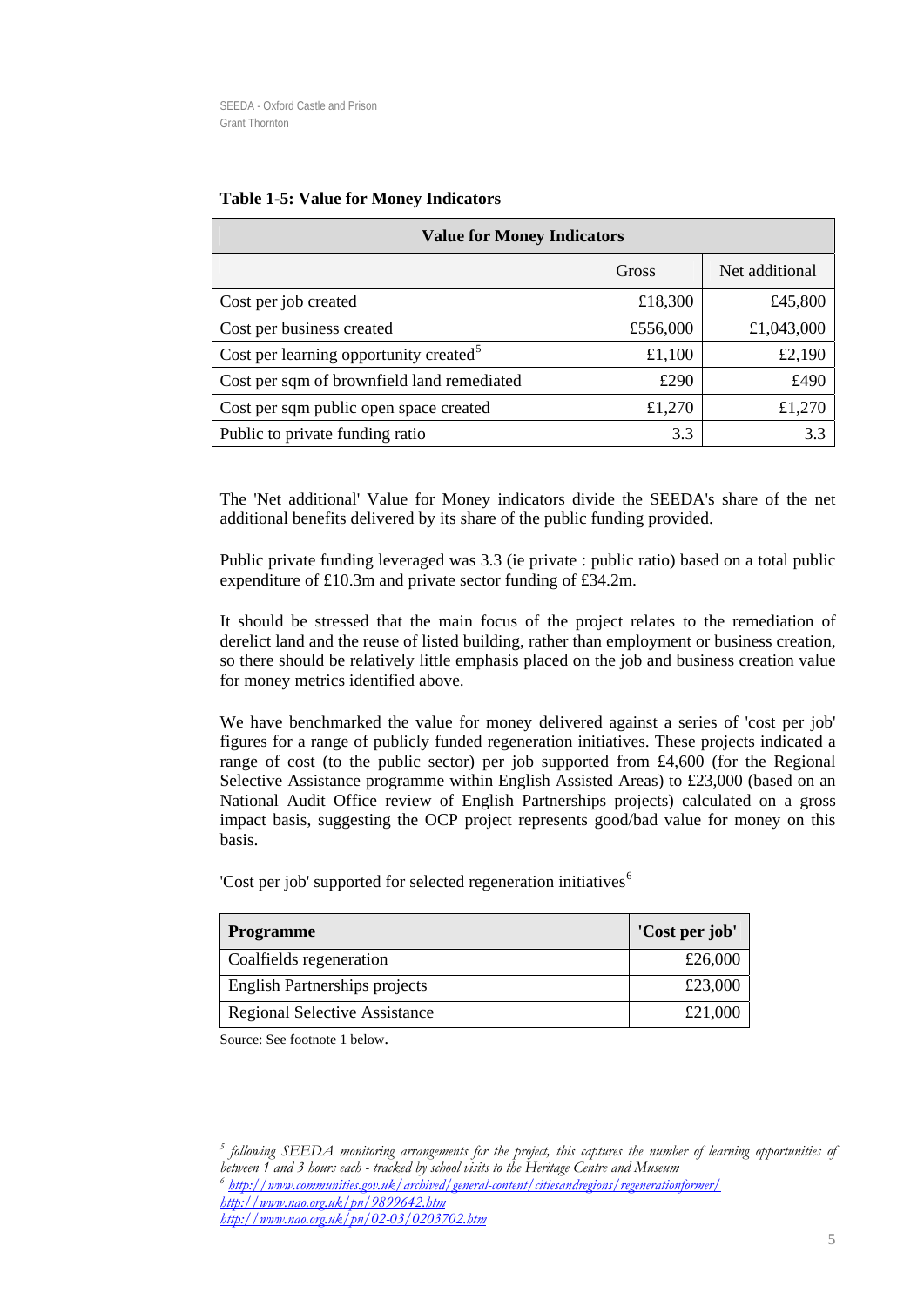Caution should be applied in comparing the figures for cost per job supported due to the differing nature of the projects under consideration - none of which closely resemble the unique characteristics of the Oxford Castle and Prison Project.

It appears that the 'cost per job' figures presented above are prepared on a gross (as opposed to net additional) basis, and are thus comparable to the figure of £18,300 for Oxford Castle and Prison.

Due to the unique nature of the project and the very high costs associated with restoring the listed buildings the costs per hectare of brownfield land remediated compare unfavourably with the limited amount of benchmark data available<sup>[7](#page-6-0)</sup>.

In the absence of SEEDA intervention, it is not expected that the project would have proceeded and the site would most likely have remained out of economic use for the foreseeable future.

#### **Contribution to local visitor economy**

In addition to the outputs identified above which were used by SEEDA in appraising the project, Oxford Castle and prison contributes to the local visitor economy. This is captured through visitor expenditure at Oxford Castle and Prison, including spend at the restaurants on site.

For both the hotel and restaurant expenditure a high level of displacement (90%) is assumed as the project is unlikely to attract a large number of visitors in its own right, and much of the expenditure within the restaurants will be displaced from other local restaurants (and not therefore additional expenditure).

The table below presents estimates for direct visitor expenditure at Oxford castle and prison makes. Note that this excludes any additional spending in the local economy which could be attributed to an increase in visitors to wider Oxford attractions resulting from OCP (this would need to be assessed in a wider economic impact study).

<span id="page-6-0"></span>

| Gross Expenditure £000 |                       |         |            |                |  |
|------------------------|-----------------------|---------|------------|----------------|--|
|                        | Visitor<br>Attraction | Hotel   | Restaurant | Total spending |  |
| Year 1                 | £228                  | £4,014  | £3,373     | £7,615         |  |
| Year 2                 | £284                  | £4,014  | £3,373     | £7,672         |  |
| Year 3                 | £341                  | £4,014  | £3,373     | £7,728         |  |
| Year 4                 | £398                  | £4,014  | £3,373     | £7,785         |  |
| Year 1 to 4            | £1,251                | £16,056 | £13,492    | £30,800        |  |

#### **Table 1-6: Gross Expenditure by source**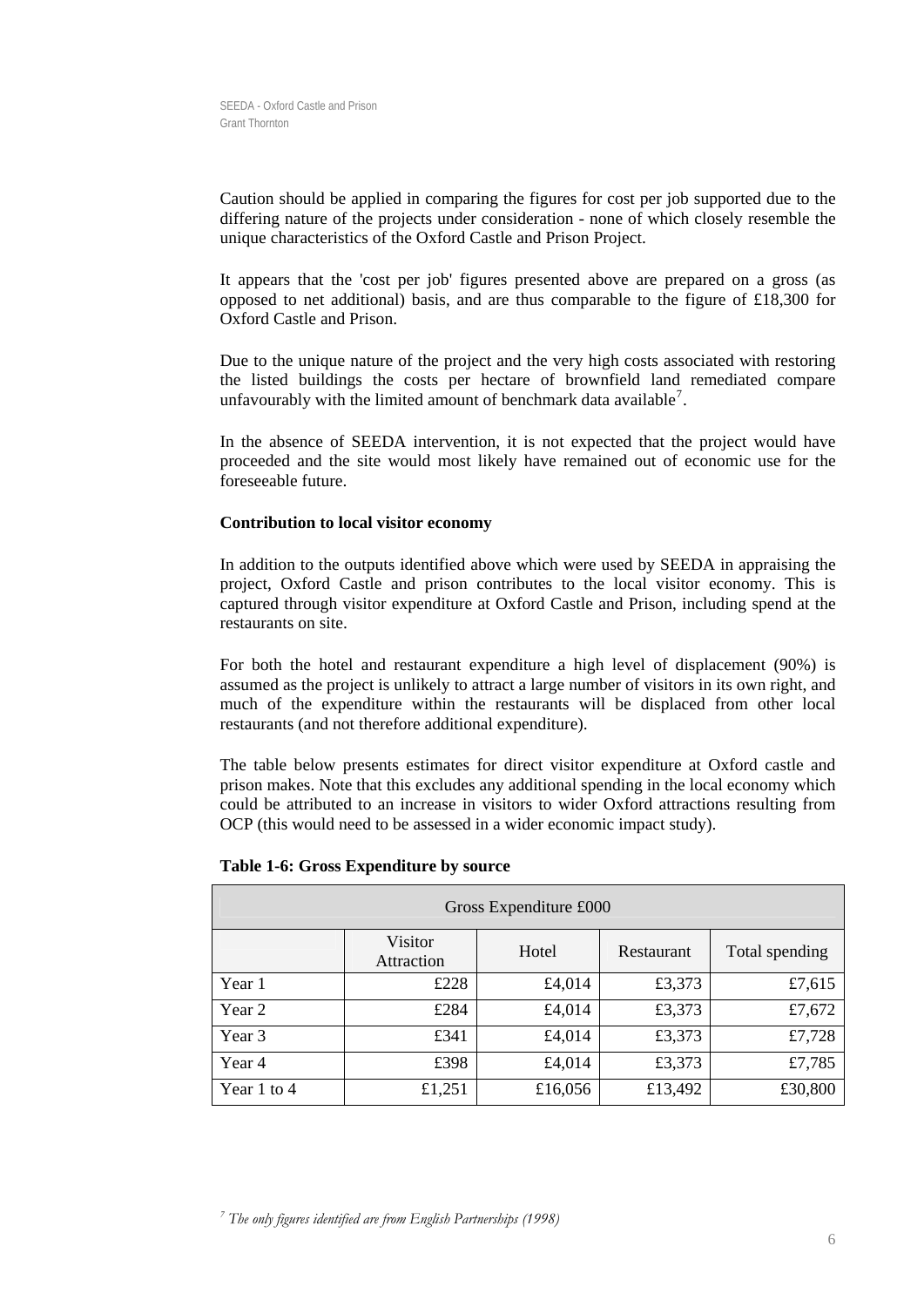Total spending at Oxford Castle and Prison is estimated to be in the region of £7.6m per annum (note that these figures are based on cautious estimates of income to the hotel operator and restaurant operators based on benchmark data)

| Net Additional Expenditure £000 |                       |        |            |        |  |
|---------------------------------|-----------------------|--------|------------|--------|--|
|                                 | Visitor<br>Attraction | Hotel  | Restaurant | Total  |  |
| Year 1                          | £91                   | £482   | £337       | £910   |  |
| Year 2                          | £114                  | £482   | £337       | £933   |  |
| Year 3                          | £137                  | £482   | £337       | £956   |  |
| Year 4                          | £159                  | £482   | £337       | £978   |  |
| Year 1 to 4                     | £501                  | £1,927 | £1,349     | £3,777 |  |

**Table 1-7: Net Additional expenditure by source** 

Due to the large amount of displacement associated with hotel and restaurant visitor spending, the net additional expenditure is substantially lower, in the region of  $£1m$  per annum.

In the absence of SEEDA intervention it is unlikely that the site and the buildings would have been brought back into economic use, given the objectives for the site as established by the freeholder (Oxfordshire County Council).

This results from the high development costs of the site resulting in the need for public funding to remedy the cost value gap and allow the site to be brought into use.

Deadweight measures the extent to which the activity would have arisen anyway in the absence of the SEEDA funding. As such, there are no deadweight effects to be addressed in adjusting from gross to net outputs.

Although SEEDA funding represents 59% of the total public funding for the project its contribution was calculated to remedy the remaining cost value gap in order to make the project commercially viable and hence allow the scheme to go ahead.

#### **Contribution to SEEDA RES objectives and PSA**

The Oxford Castle and Prison project supports and contributes to the delivery of a range of RES objectives, including employment and business creation, the regeneration infrastructure investment levered, the reclamation and redevelopment of brownfield land and skills development (through the educational activities undertaken within the Heritage centre and museum). The project contributes to delivery of 4 out of SEEDAs 6 core outputs as identified in its Corporate Plan  $2000 - 2008<sup>8</sup>$  $2000 - 2008<sup>8</sup>$  $2000 - 2008<sup>8</sup>$  and the RDA Tasking Framework. As such, the project represents a good degree of strategic fit with SEEDA's broader objectives.

<span id="page-7-0"></span>*8 South East England Development Agency, Corporate Plan, 2005-08, p47.*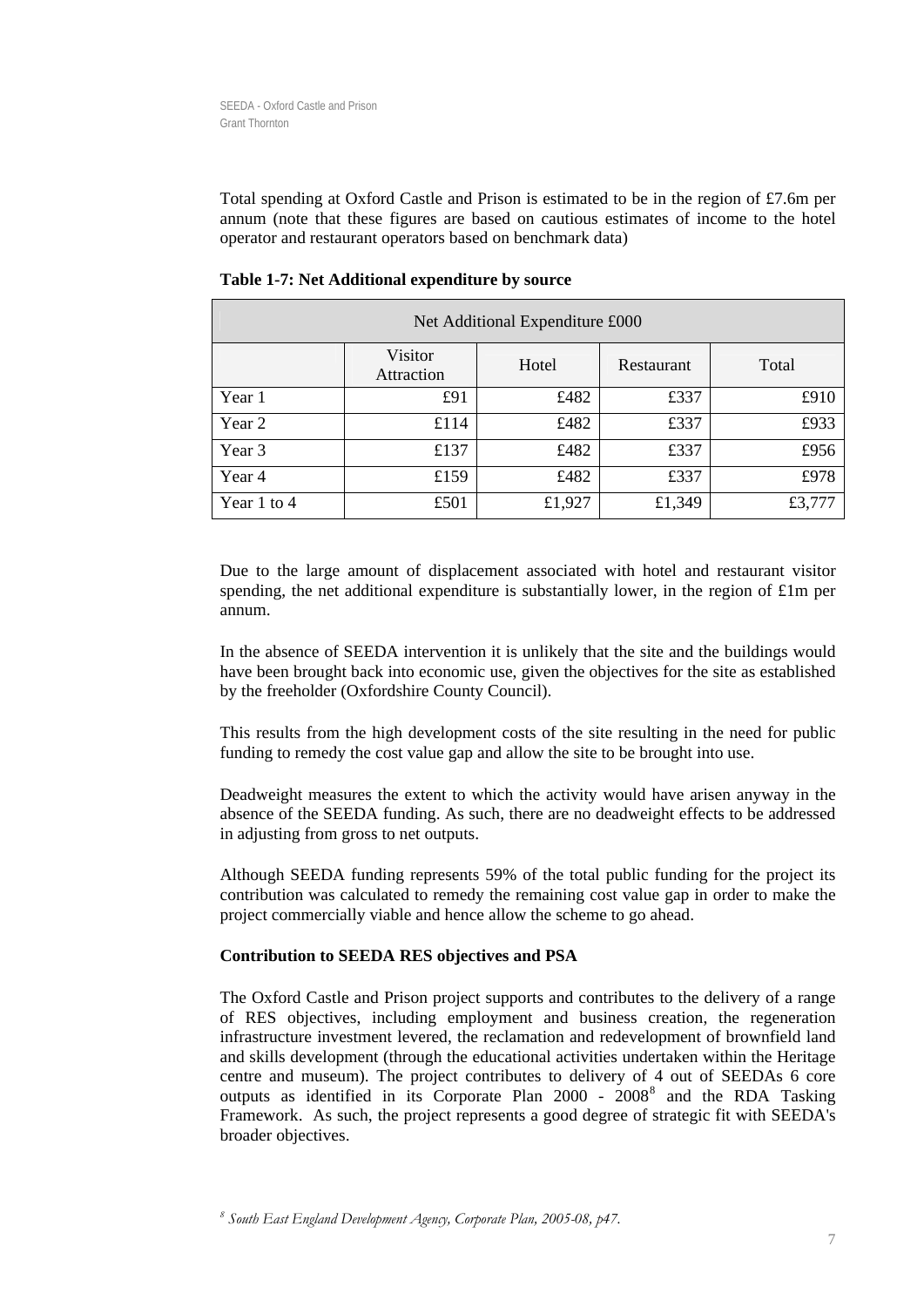#### **Wider impacts**

The scheme as delivered provides publicly accessible space to the Oxford residents and visitors - unlike much of the city which is dominated by University owned premises without free public access. A related benefit to this is the projects role in engaging local people with the history of Oxford, rather than the history being behind college walls.

There are a range of benefits delivered by the scheme that cannot be easily quantified. These include:

- increased choice of bars and restaurants for Oxford residents and visitors
- quicker and more direct access to the town centre through the site
- access to listed buildings and enhanced understanding of the historic and archaeological interest of the site

Successful delivery of the project was also identified as a key factor in establishing the West Partnership and its remit across the regeneration the wide West End area.

#### **Key Success factors**

Key success factors for the project included the strength of the partnership established and the personal dedication of a range of individuals involved in the project. The approach to stakeholder management through the development of forums was also effective in successful delivery. Risk to the public sector was minimised through a series of interlocking Development, Funding and management Agreements between the project partners. Project partners were committed to high levels of design quality and to ensuring the sustainability aspects of the projects were maintained.

The success of the project was recognised in a range of awards, including the high profile RICS Project of the Year 2007.

#### **Recommendations**

The majority of the recommendations emerging from the review identify the reasons for the success of the Oxford Castle and Prison project and suggest they are applied to future SEEDA funded projects. It is recommended that SEEDA ensures a consistency between its own scope for clawback within a project to that of the other public sector partners.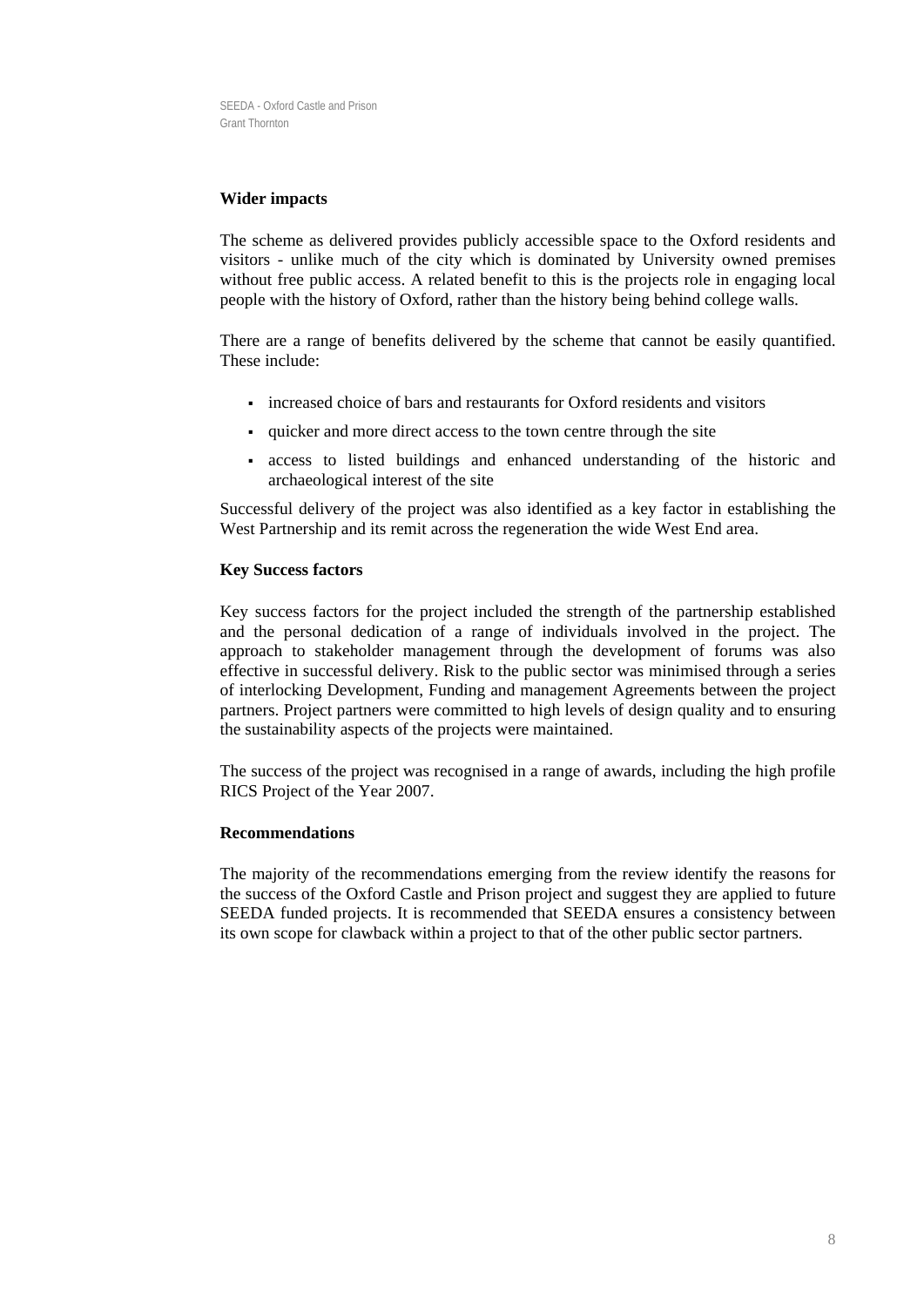## <span id="page-9-0"></span>2 Introduction

### **2.1 Introduction**

This report sets out the findings of an evaluation of SEEDA's role within the Oxford Castle and Prison project. The project itself is widely recognised as being successful and has created a high profile and high quality new attraction within the centre of Oxford. The evaluation presents the gross and net output of the project and identifies the additionality of SEEDAs intervention. The value for money of the public sector expenditure is benchmarked against selected regeneration projects.

The site on which the project has been developed is of substantial historic, archaeological and architectural significance, including a scheduled ancient monument.

SEEDA wish to understand the impact of their participation and investment in the project, in order to help shape the development of future projects and programmes. Key examples of good practice employed and lessons learned through delivery of the project are identified in this report.

The evaluation is based on a range of sources including a review of documentation and correspondence relating to the project, initial appraisal forms and monitoring data and interviews with the key delivery partners on the project and the views of wider stakeholders.

A list of consultations undertaken is presented in Appendix 1.

#### **2.2 Background to the Oxford Castle and Prison and site**

Since 1531 the site was used as County Gaol and then as HM Prison until 1996. Thereafter Oxford County Council acquired the site.

The site incorporates a scheduled ancient monument and 14 listed buildings, ( five grades I, three grade  $II^*$  and six grade II.) St. Georges Tower is the oldest structure on the site and dates from 1071. The entire site is a Scheduled Ancient Monument and all 14 of the pre war buildings are listed as being of either architectural or historic importance.

The Oxford Castle and Prison (OCP) scheme, located on the edge of Oxford's West End area, opened in March 2006 and is now a high-profile 5-acre mixed use development within the heart of Oxford. The scheme is a high quality attraction for both local residents and tourists alike, which also provides retail and commercial uses to businesses and new homes to people in an overheated local housing market.

The site is now fully occupied and consists of 9 restaurants and cafes, 40 apartments, an art gallery, and a Malmaison hotel. Also within the site, "Oxford Castle Unlocked" and a learning centre provides workshops, information and tours relating to the history of the castle.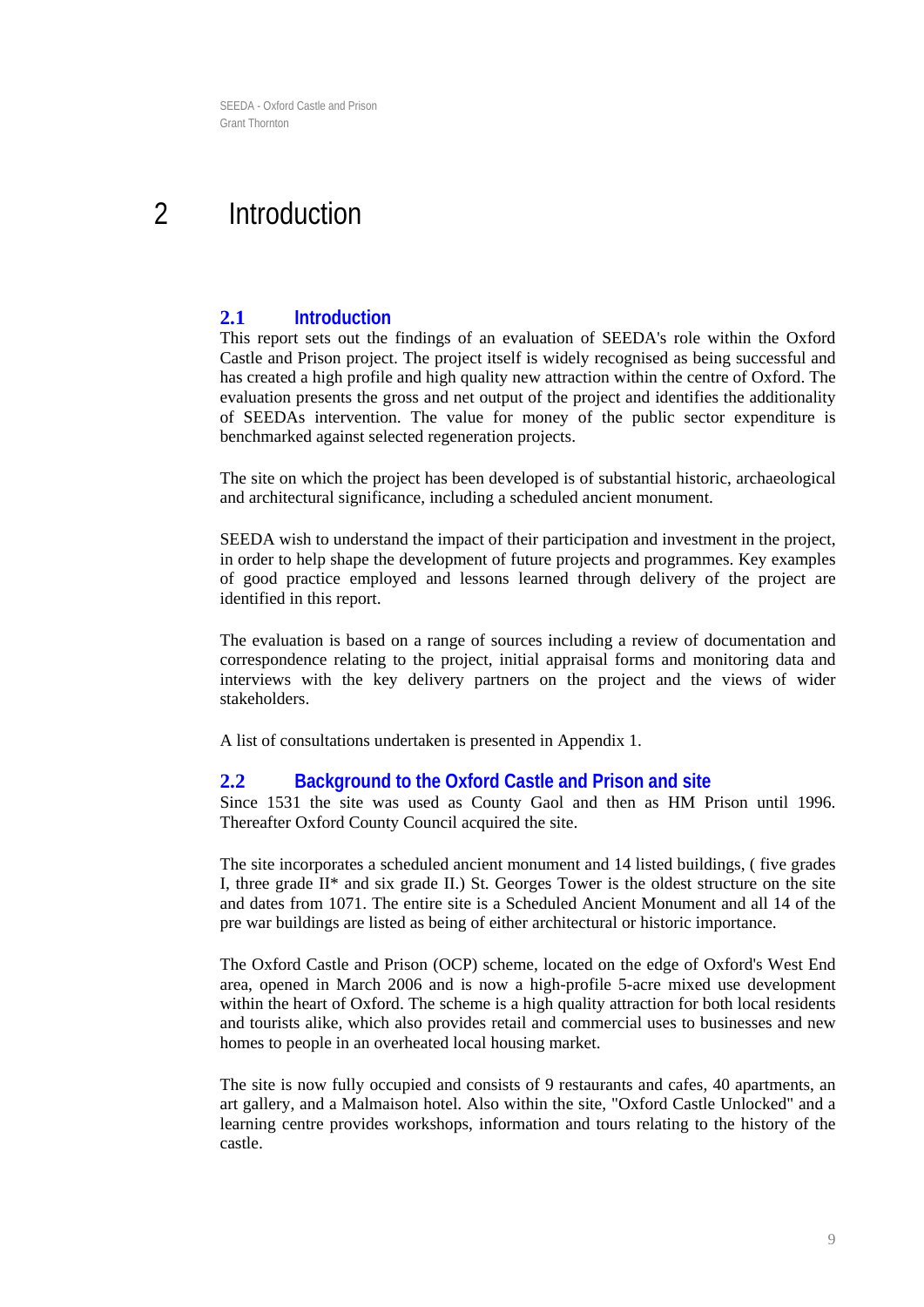

Source: Image reproduced from Oxford Castle, Heritage Project Marketing Brochure

The Oxford Castle and Prison scheme involved the restoration and adaptation of the historic site, a Scheduled Ancient Monument and building on a 2.1ha site in Oxford. The Castle scheme included the Heritage Centre and Museum, café and education centre plus 7 residential units, whilst the Prison scheme delivered, through conservation and adaptation of Oxford Prison (including a number of listed buildings), a mixed-use development including a hotel, serviced apartments, restaurants, cafes, bars, public open space, private residential dwellings, new pedestrian access routes and car and cycle parking spaces.

<span id="page-10-0"></span>The Trevor Osborne Property Group (TOPG) became the preferred development partner in 1999 and a development agreement was signed between TOG and OCC. In 2000, OCC applied to English Partnerships for £3.5m grant funding under the PIP (partnership investment programme projects). In April 1999, PIP schemes were transferred into the remit of the RDAs. The PIP programme was closed to new applications in December 1999 following a European Commission ruling that it breached State Aid rules. There are a series of conditions and clauses under which heritage related projects, potentially funded by the public sector in partnership with the private sector, remain permissible under the state aid rules<sup>[9](#page-10-0)</sup>.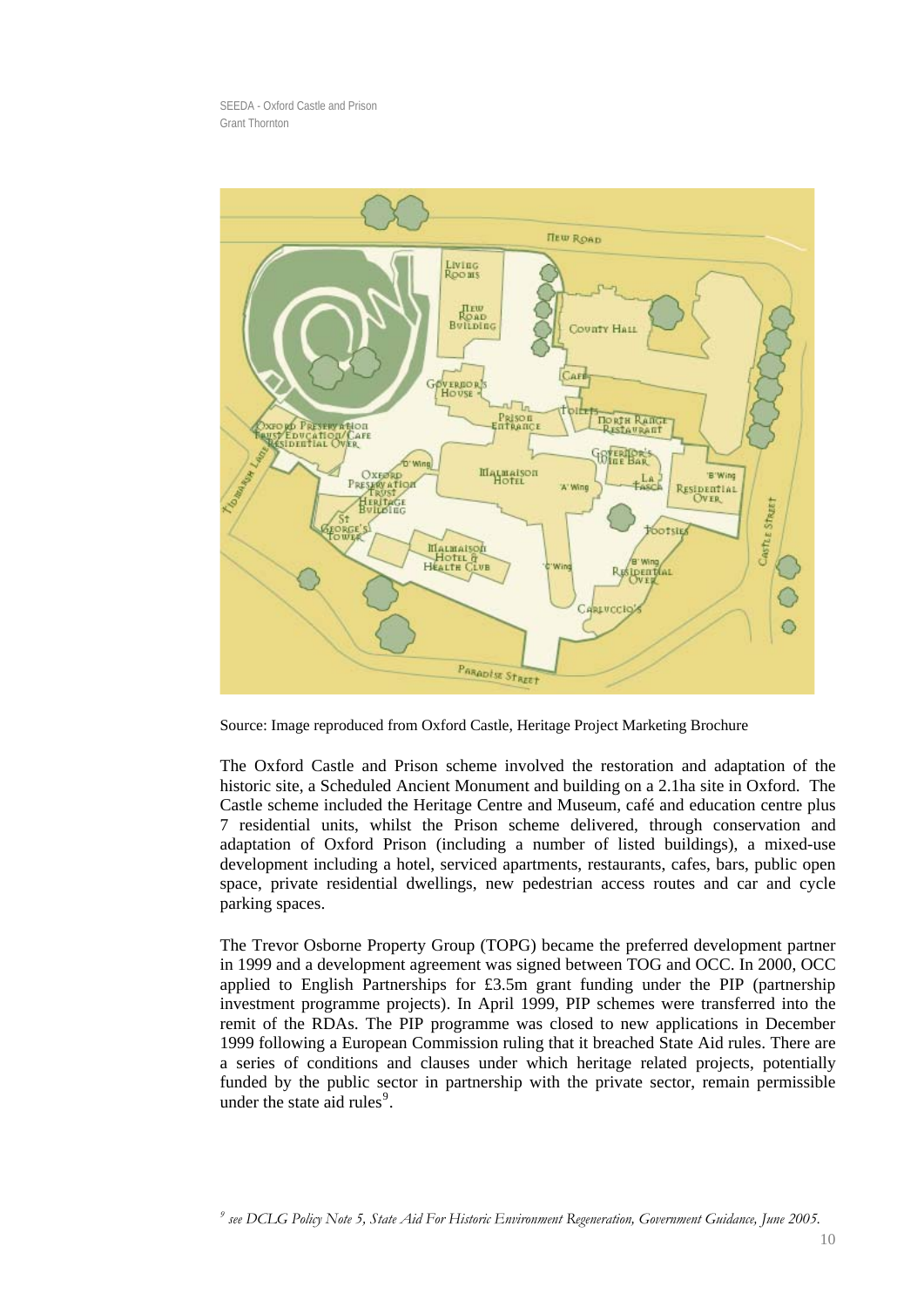The Oxford Castle and Prison (OCP) project encompasses:

- the restoration and adaptation of Oxford Castle (a scheduled Ancient Monument) to accommodate a Heritage Centre and Museum, café and education centre. Alongside this, a development of 7 residential units was delivered and represents the only commercial element of the castle scheme.
- a mixed use development based around the conservation and adaptation of the former Oxford Prison (incorporating some listed buildings). This scheme (legacy Partnership Investment Programme) incorporated the delivery of a hotel, serviced apartments, a number of restaurants, cafes and bars, public space, private residential units and it opened up new pedestrian access routes into and through the site.

SEEDA is one of 7 partners directly involved in the project along with Oxfordshire County Council, Oxford City Council, the Trevor Osborne Property group, Oxford Preservation Trust, the Heritage Lottery Fund and English Heritage.

SEEDA's total capital investment across the Castle and Prison projects was £6.1 million, with approx.  $\pounds$ 1.6 million funding going towards the Castle and  $\pounds$ 4.5 million for the Prison. SEEDA did not and is not providing revenue funding for either aspect of the project.

Oxford Castle and Prison is now a high profile 5 acre mixed use development located within Oxford's City Centre, adjacent to the under utilised West End area of the city.

## **2.3 The Evaluation Brief**

The focus of the current evaluation is on the successfulness of the funding mechanisms employed, the actual outputs delivered and impact created, whilst also identifying any areas of best practice and areas that should be avoided in the future.

The project is now complete and the site is fully occupied and operating so a "post evaluation" will be undertaken in line with the requirement for all RDA investment in projects over certain financial thresholds to be externally reviewed.

The key purpose of this evaluation is to inform future projects that SEEDA may be involved with that could use a similar funding mechanism approach. This is especially pertinent due to the ongoing regeneration of the West End quarter of the City, of which the OCP is part of. SEEDA, along with the City and County Councils are key stakeholders in the wider West End regeneration.

Although the evaluation will focus on SEEDA's role within the project, consideration will be made of the wider delivery of the scheme, including the nature and structure of the partnership established between the range of organisations involved and the funding arrangements and mechanisms that enabled delivery of the project.

While the scheme as a whole has now been recognised as being successful in a number of areas, SEEDA would like a better understanding of the role, impact and added value of their participation. In addition, SEEDA require further knowledge and understanding of the project as it was delivered which may be used to inform future project developments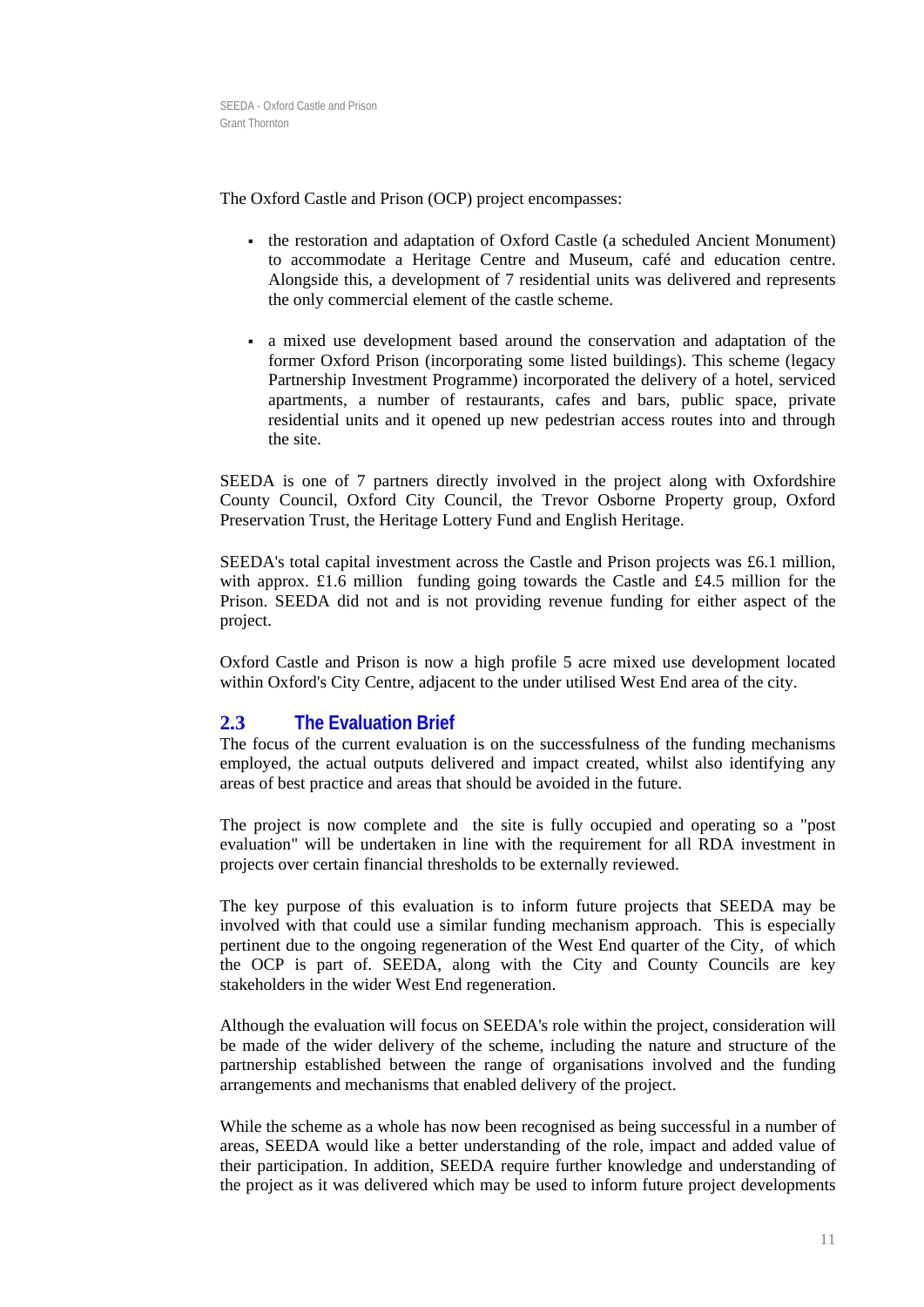with which it is involved, especially for those with heritage elements and the re-use of existing buildings.

To achieve this, there are a number of key areas and questions for the evaluation to focus on:

- How effective were the funding arrangements for the project?
- Identification of the outputs and impacts delivered by the project including the direct, indirect and wider impacts. To what extent have the original objectives been met?
- How far has the project met SEEDAs wider objectives?
- Identification of good practice and lessons learnt through delivery of this scheme which could be applied by SEEDA or others to future projects
- Were there any specific challenges that were experienced by the scheme and if so, how were these overcome?

The evaluation will examine and identify:

- the value for money achieved by SEEDA's intervention by benchmarking the outputs delivered against available data. This will include, for example figures on net cost to the public sector per job created.
- the effectiveness of the project design, including analysis of the role of the different partners and stakeholder involved in this complex scheme
- a review of the role of Oxford Castle and Prison in raising the profile and increasing interest in the West End of Oxford
- effectiveness of the project management arrangements through discussion with the partners involved and through review and assessment of the monitoring and project management information

#### **2.4 Structure of Report**

The remainder of this report is structured as follows:

**Section 3** describes the methodology for the evaluation

**Section 4** provides an overview of the Oxford Castle and Prison project

**Section 5** reviews the strategic fit with SEEDAs broader objectives

**Section 6** details the design of the project including contractual arrangements and the approach to partnership working.

**Section 7** presents and discusses details of the financial arrangements for the project

**Section 8** reviews the achieved outputs, impact and outcomes of Oxford Castle against the anticipated outputs/outcomes

**Section 9** consists of a series of conclusions and findings of the evaluation, including identification of good practice and lessons learnt.

**Appendix 1** lists details for acronyms used within this report.

**Appendix 2** lists the consultations undertaken as part of this evaluation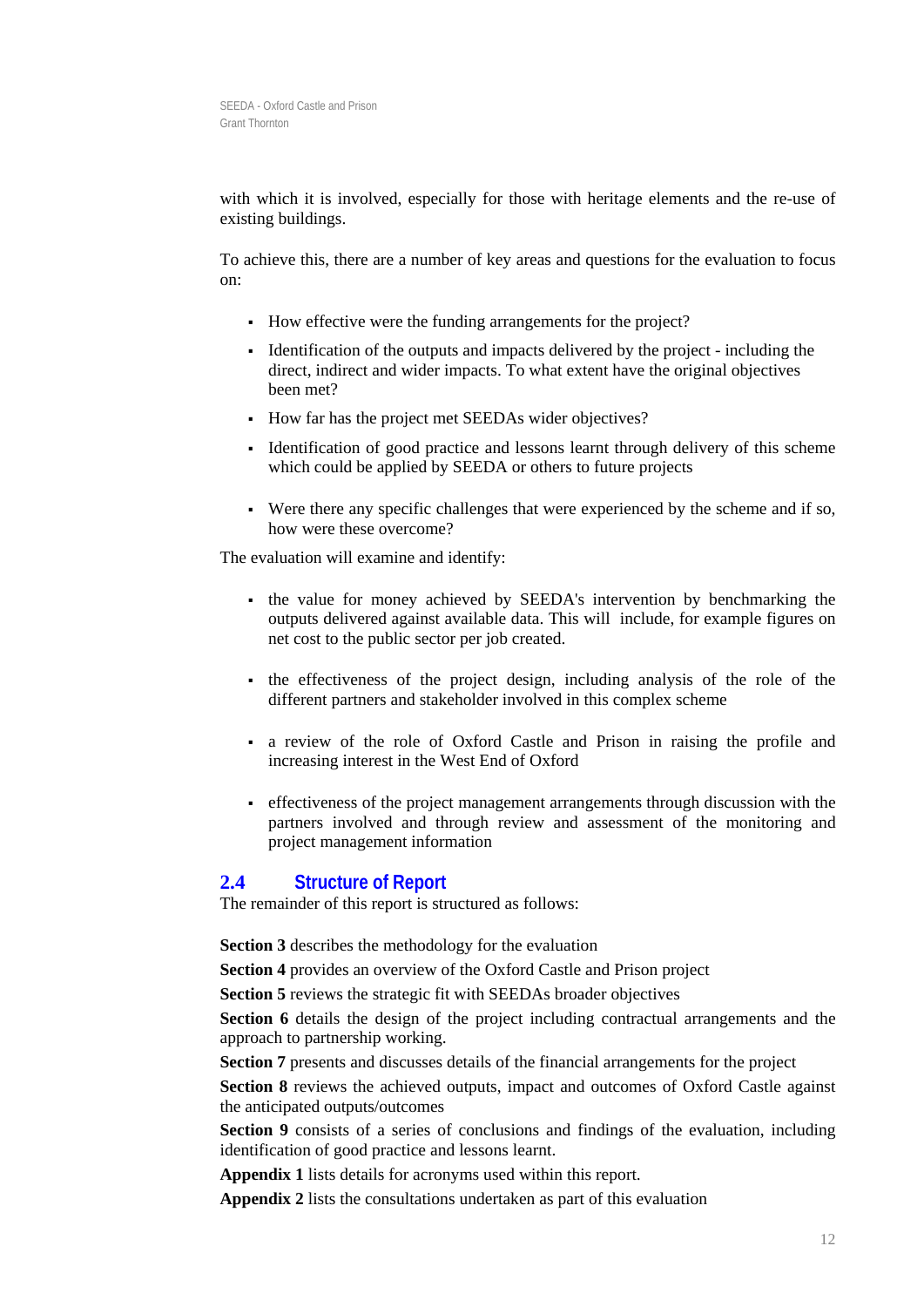## <span id="page-13-0"></span>3 Methodology

The key feature of the evaluation is an examination of SEEDA's role within the project, focussing on the additional value their involvement delivered within the scheme.

#### **Evaluation Scope**

The evaluation examines and identifies:

- the outputs achieved against the initial appraisal documents and identify the reasons for discrepancies identified.
- the funding mechanisms used to deliver the project
- examples of good practice and lessons learnt through delivery of this scheme which could be applied by SEEDA or others to future projects
- an assessment of the value for money achieved by SEEDA's intervention by benchmarking the outputs delivered against available data. This will include, for example figures on net cost to the public sector per job created.
- the effectiveness of the project design, including analysis of the role of the different partners and stakeholder involved in this complex scheme
- an assessment of the Strategic Added Value of SEEDA's involvement will be undertaken which will analyse in a more qualitative context the beneficial impact SEEDA played. This may include, for example, the extent to which SEEDA's presence brought confidence to other participants in the project and the extent to which the involvement had a catalytic and/or influencing role.
- a review of the role of Oxford Castle and Prison in raising the profile and increasing interest in the West End of Oxford, for example by looking at trends in inquiries for site and premise availability within the area, in addition to footfall at other locations within the area (such as Nuffield College).

In addition, the evaluation will consider the effectiveness of the project management arrangements through discussion with the partners involved and through review and assessment of the monitoring and project management information provided throughout the project by the various parties project managers, namely Quasar and GDG.

The evaluation will focus on the extent to which SEEDA's objectives for the project were met, will identify the reasons for the successes achieved and describe the good practice examples and lessons learned from delivery of the project.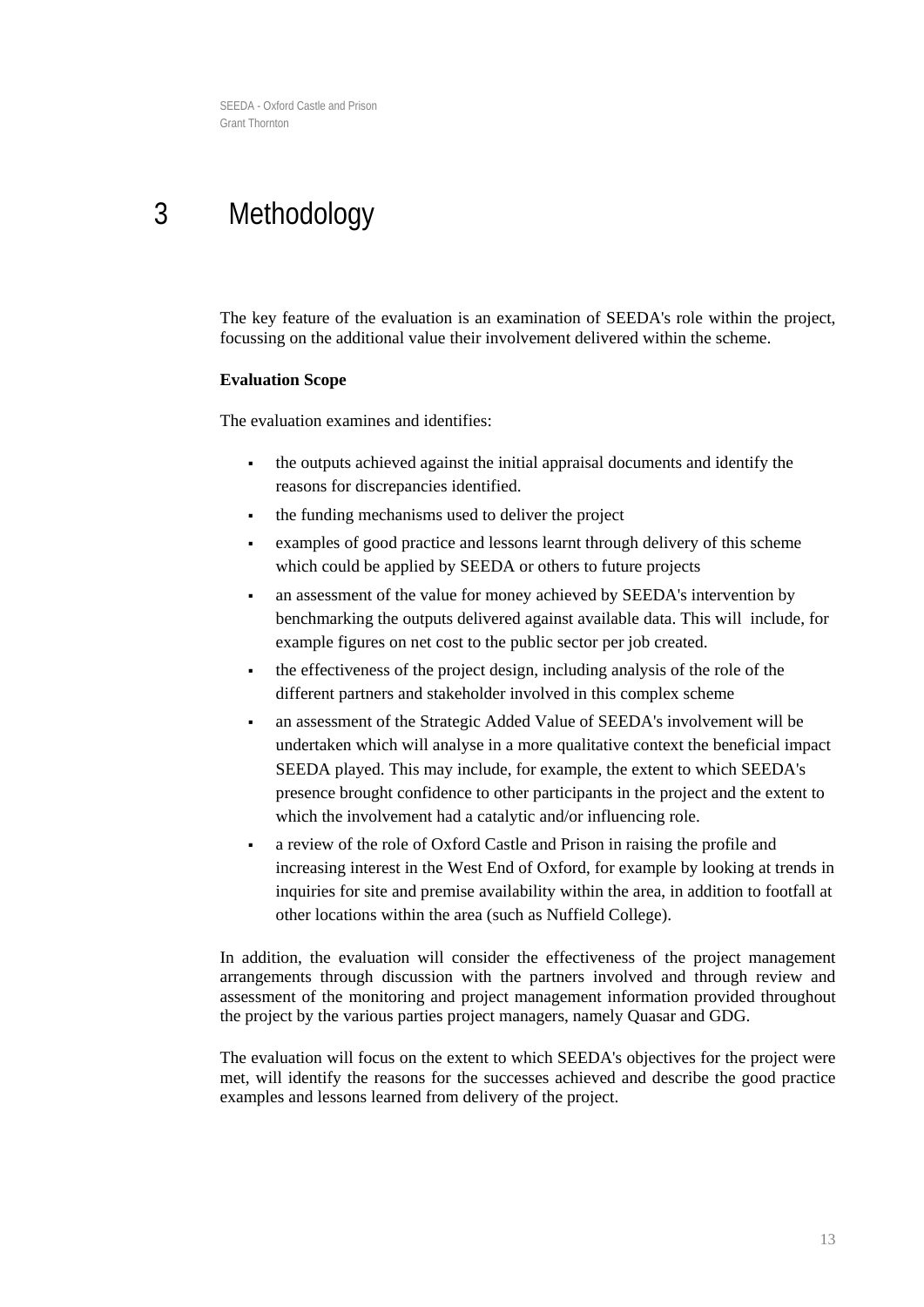The methodology adopted is consistent with the guidance set out within BERR'S Impact Evaluation Framework (IEF) using the 'logic chain' approach, with a clear focus on the rationale for intervention, the activities undertaken and associated expenditure, the linkage through to the gross and net additional impacts delivered, the Strategic Added Value of the project and finally the contribution to RES objectives and targets. In adjusting from gross to net impacts we have followed guidance and principles identified within English Partnership's Additionality Guide.

A cross reference to requirements within the IEF 'logic chain' is presented below.

| Logic chain       | <b>Report reference</b>                                      |
|-------------------|--------------------------------------------------------------|
| <b>Inputs</b>     | Section 7 - Finance and Funding Arrangements                 |
| <b>Activities</b> | Section 6 - Project Design and Operation                     |
| <b>Outputs</b>    | Executive Summary & Section 8 - Outputs, Outcomes and Impact |
| <b>Outcomes</b>   | Section 8 - Outputs, Outcomes and Impact                     |
| Impact            | Section 8 & 9 - Outputs, Outcomes and Impact, Conclusions.   |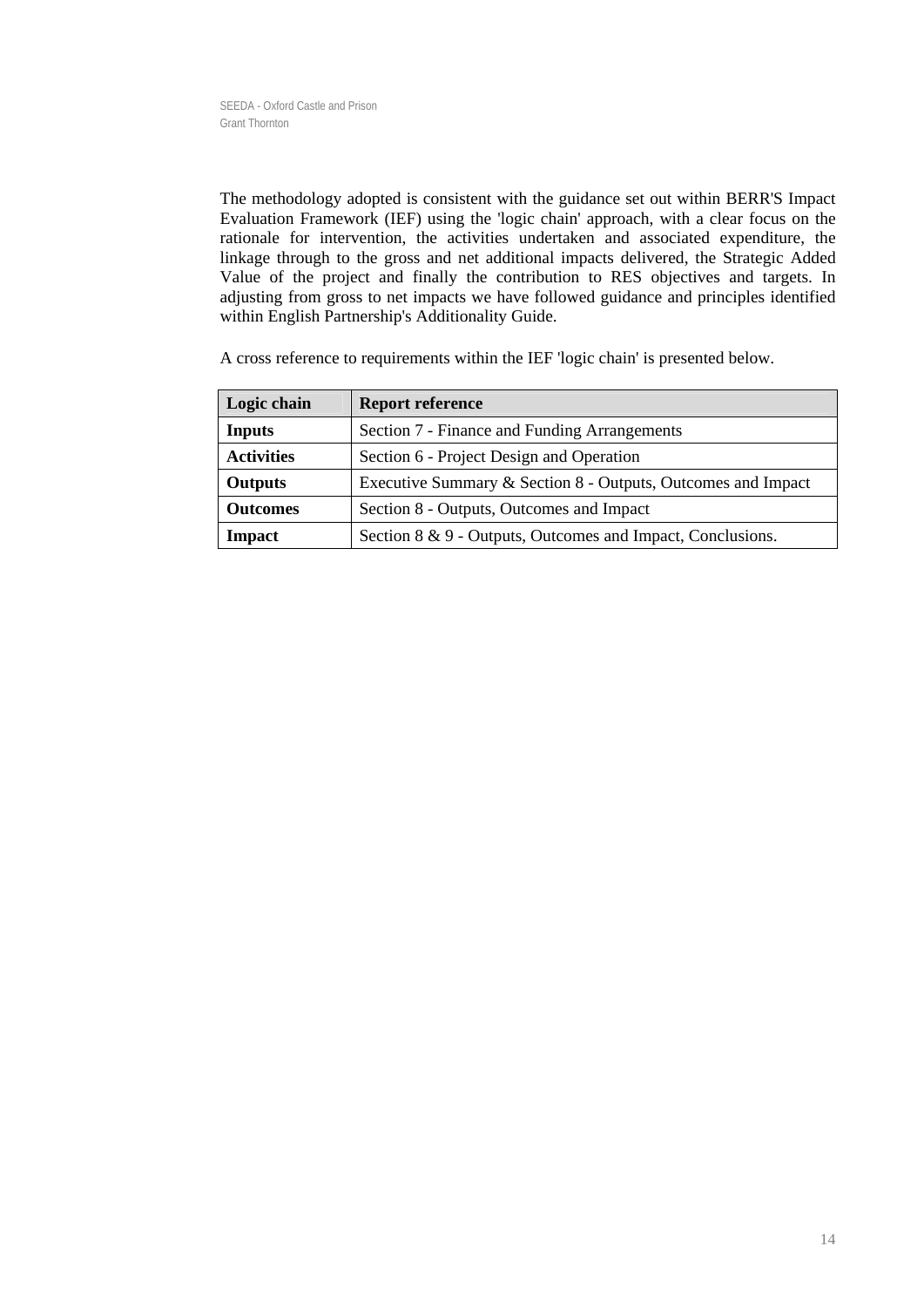As such, the scope of the evaluation includes:

- a baseline review including: review and analysis of the available project files and monitoring reports by SEEDA and Quasar, management; Development and Supplementary Agreements between Oxfordshire County Council, the Trevor Osborne Property Group and Oxford Castle Limited; Completion Certificates and Progress Reports produced by Quasar management Limited; local, regional and national policy statements and strategies; the original objectives, outputs and outcomes for the development; and any other background papers on the development of the OCP
- an assessment of the funding mechanisms employed, and the financial arrangements for the public sector to benefit from the financial success of the project (for example through 'clawback' or other overage arrangements)
- review of the construction management methodology employed by the developer in delivering the scheme and identifying the good practice as recognised by construction industry awards
- assessment of the extent to which targets were met for direct outputs were met including job and creation, learning opportunities and remediation of Brownfield land.
- analysis of visitor numbers and expenditure (if figures are available), number of new businesses created, commercial floorspace and residential units.
- wider impacts will be identified and assessed, including: levels of inward investment to surrounding areas, the numbers and types of businesses attracted to the surrounding area and the scheme's role in enhancing the cultural offering within Oxford.
- identification of other partners' perspective of SEEDA's role and value added in the project ("what difference did SEEDA's involvement make?"), for example in terms of providing expertise and experience in delivering related projects or in raising the profile of the project.
- risk management arrangements for the delivery of the scheme
- the role and impact of the successful delivery of the Oxford castle and prison project on the wider programme of regeneration initiatives within Oxford's West End
- arrangements for maintaining the success of the project in future years will be addressed in the context of the high maintenance costs resulting from the buildings listed nature.
- critical review of the awards which Oxford Castle has won. A list of these awards is presented at Appendix 1. review of the awards which OCP has been won, identifying what good practice or lessons can identified and transferred from the project to other future projects and/or programmes.
- an assessment of the degree of fit between the OCP project and SEEDA's broader regional objectives will be assessed, with reference made to changes over time (given the timescale of the project) as these objective evolved.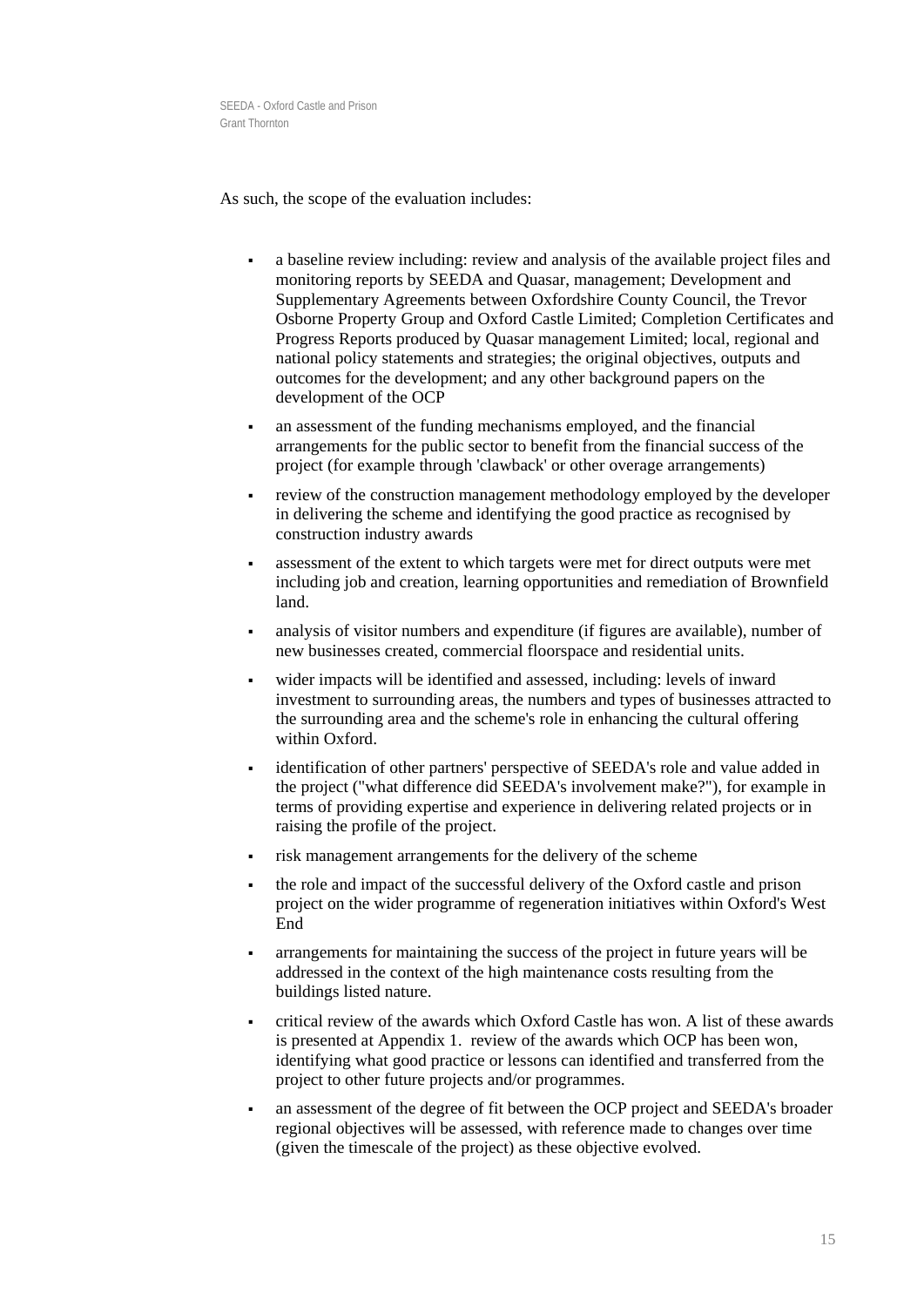The methodology for undertaking the evaluation is based on:

- document review including the project appraisal documentation, relevant development and funding agreements, the project monitoring reports plus other relevant documentation including that prepared by the Trevor Osborne Property Group and their project management information.
- analysis of available statistical information about the project, for example visitor numbers and other numeric information that is identified demonstrating the impact of the scheme (including employment creation, learning hours, and Brownfield land remediation)
- A series of interviews with a range of project partners. A full list of the individuals interviewed is presented at Appendix 1.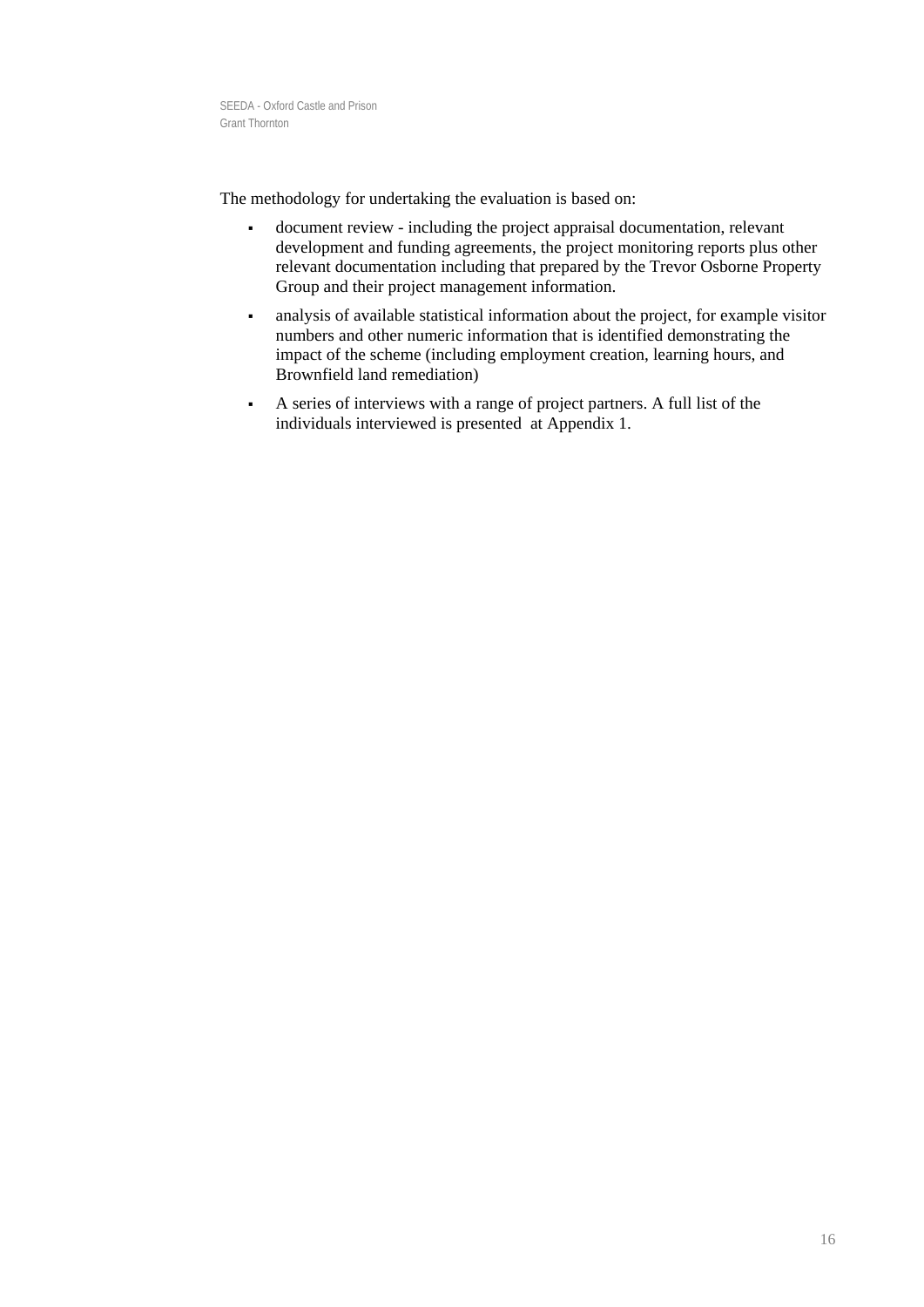## <span id="page-17-0"></span>4 History of Oxford Castle and Prison Project

#### **4.1 Overview**

In 1996, Oxfordshire County Council took ownership of the site from the Home Office. OCC were keen that the site be made accessible to the public. It took 5 years before a Development Partner was secured and to reach the stage of applying for planning consent.

Oxfordshire County Council (OCC) obtained freehold of the land and targeted the OCP "to become a model example of preservation, restoration, new build and the effective reuse of brown field land." $10^{10}$  $10^{10}$ 

The overall objectives for the Oxford Castle and Prison were determined by Oxfordshire County Council which wanted to ensure that:

- there was good public access to the site and as many of the buildings as possible, thereby opening to the public the historical and architectural importance of the site/buildings
- the historic buildings were restored and conserved and their setting enhanced
- there were suitable and viable long term uses for the site
- the site would be reintegrated with its surroundings in terms of activities, land uses and accessibility across and into the site
- a long term management arrangement is put in place which would secure high standards of maintenance and management for the entire site and provide a cohesive identity as Oxford Castle
- the development benefits the people of Oxford; and
- that the site be developed with minimal cost and low risk to Council tax payers

<span id="page-17-1"></span>The Oxford Castle development was officially opened by the Queen on May 5th 2006 and has been opened to visitors since then. Officially, the project was completed on 29th March 2007, following the completion of works and a site inspection on the 19th March.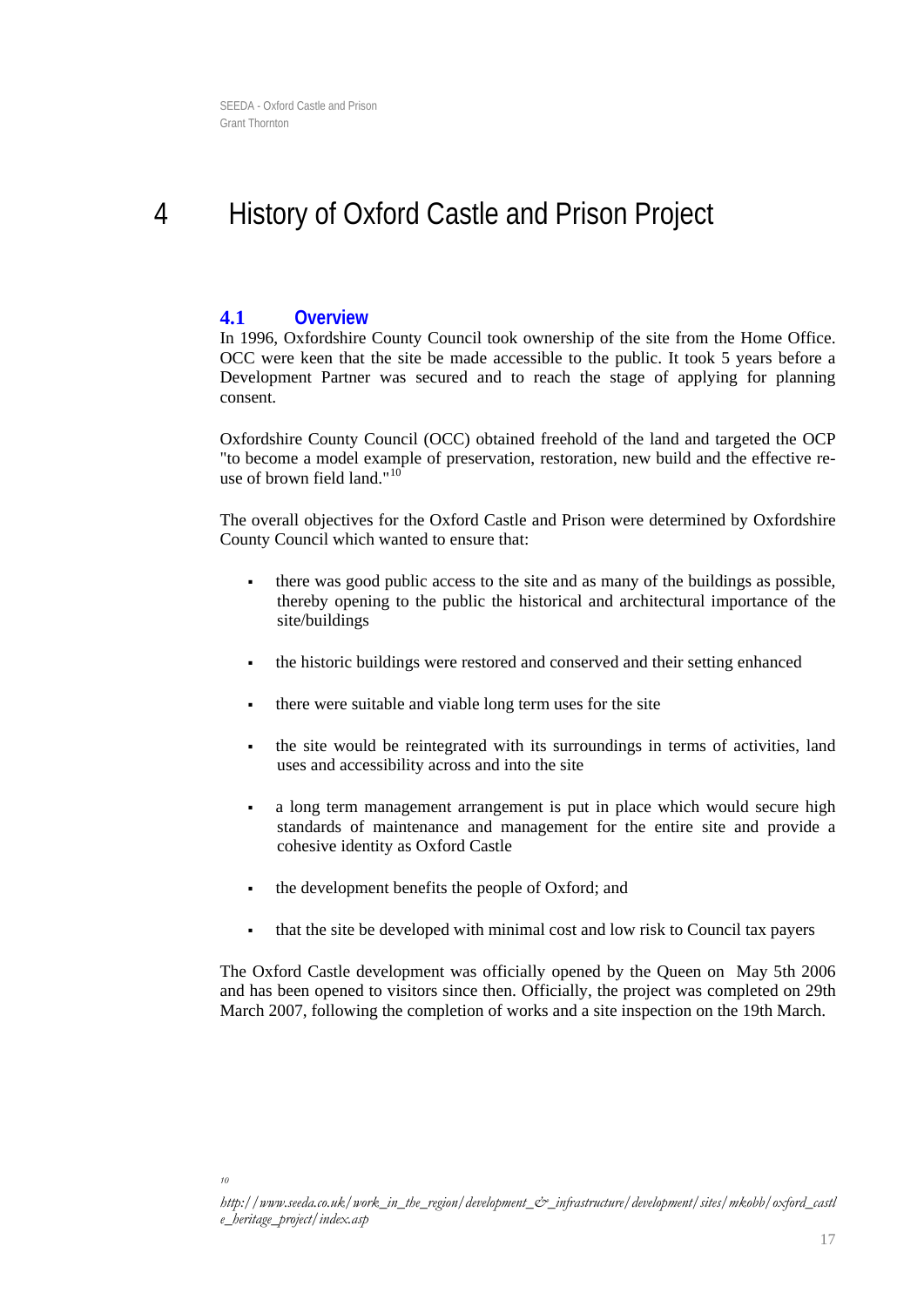## **4.2 The Oxford Castle and Prison Project**

Oxfordshire County Council's vision was for the project to help oxford become more welcoming and inclusive and for access to understanding the city's history to be extended beyond the University. They believed that the redevelopment required a partnership both with others in the public sector and with a private sector developer. It was also identified that grant funding would be required for the project.

The development costs associated with this project were especially high, resulting from the levels of pre application and pre development costs, and the range of costs associated with requirements for the numerous listed buildings. Prior to OCC getting involved, there was a general view that the site had a negative value.

Oxford Preservation Trust were responsible for the visitor attraction and education centre which is located in the oldest part of the site.

The requirement for gap funding was driven by the value to cost shortfall associated with the hotel, education centre and heritage centre and museum. By contrast the restaurants, retail space and residential aspects of the development delivered values in excess of development cost.

Oxford Castle and Prison is located on a key site in Oxford's City Centre which has, through lack of public access, represented a barrier to people moving through the city centre. It has for many years remained closed off to the public, with the prison having closed in 1996.

The site had high costs of development resulting from the historic nature of the existing buildings and onerous strict planning guidelines for listed buildings. Additionally, due to the presence of a scheduled ancient monument, the expected development value fell below estimated development costs. As such, in order to consider the site for development, it was considered that public sector financial support was required.

#### **4.3 SEEDA's role**

SEEDA's original involvement in the project followed the absorption of the regional offices of English Partnerships into the RDAs, in April 1999. As an application for funding relating to Oxford Castle had already been made, the project became a "PIP survivor" scheme.

The rationale for SEEDA's intervention was originally identified in the Stage II: Full Appraisal as:

- the need to meet the high abnormal costs of development
- to help deliver public sector benefits

The abnormally high costs of the development resulted from the high costs associated with redevelopment of the listed ancient and other listed buildings (including the two oldest remaining structures in Oxford - St. George's Tower and the Castle Mound), with limited scope for conversion to other uses. The buildings designs were also constrained as they were protected by listing. This resulted in high levels of construction costs being incurred. In addition to these high development costs, the requirements to deliver components of the scheme which did not provide revenue to the developer contributed to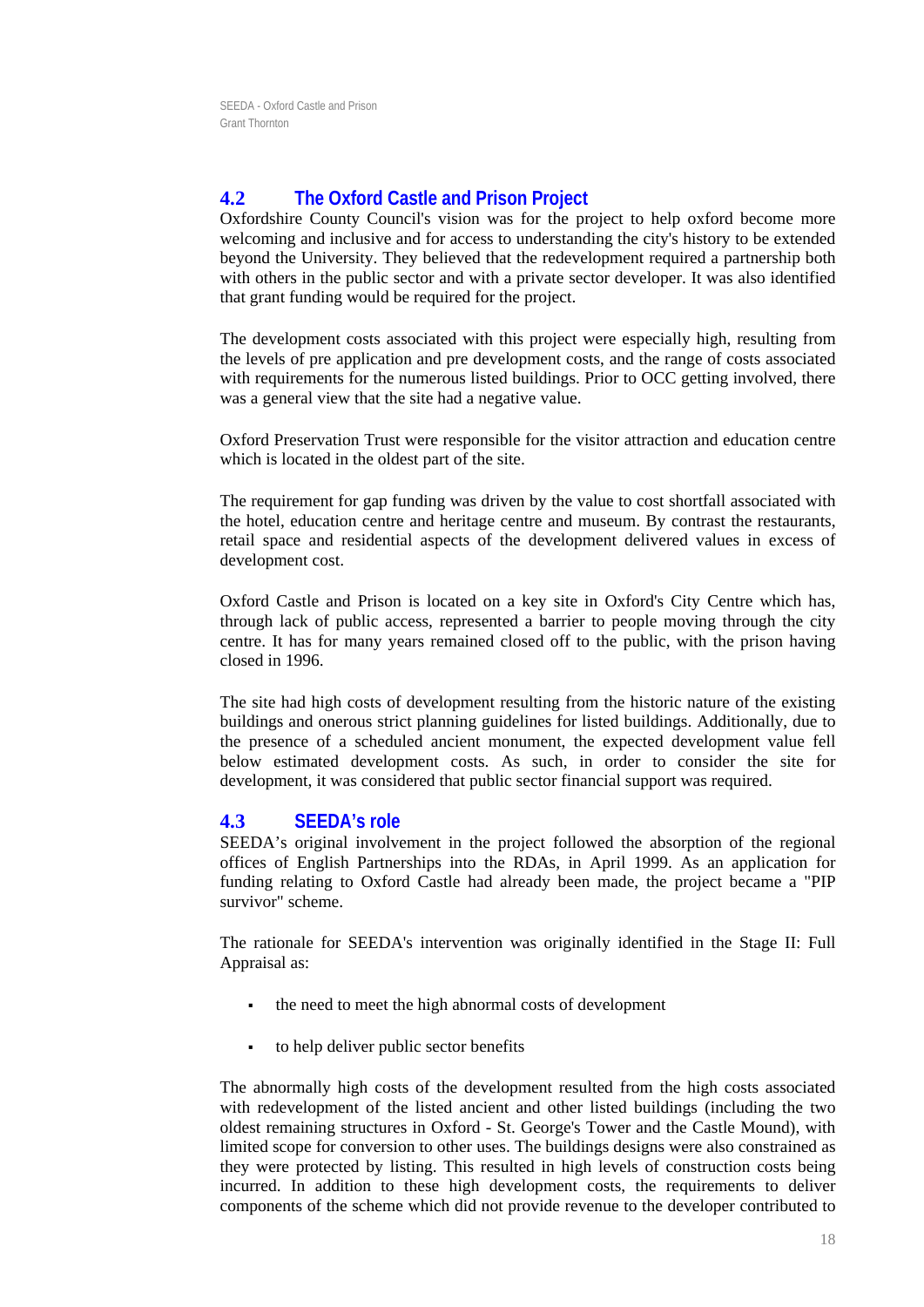the development value shortfall in relation to costs. The scheme's investment appraisal had to deliver a rate of return that reflected these risks and which appealed to a developer. Accordingly it was felt that there was little development potential without public sector support.

The appraisal<sup>[11](#page-19-0)</sup> recognised that if the site were not developed it was likely to remain a largely vacant chunk of the city centre, or be developed on a piecemeal basis that would not necessarily deliver the heritage learning / interpretive facilities that were envisaged in the plans. Hence, in addition to the financial costs, there were significant opportunity costs associated with not proceeding with the scheme. These included

- loss of historically important monuments
- catalyst to develop the rest of the West End, and associated far reaching economic benefits
- **Example 3** a potential for the diminution of the status of Oxford as world class tourist attraction

The project was identified as a PIP ("partnership investment programme"), an English Partnerships project, 'survivors list' which was agreed by DETR and notified to the EC in accordance with state aid guidance. SEEDA's appraisal (full stage 2) identifies that as a PIP survivor, it was permissible for SEEDA to provide financial assistance to the project on the basis of an analysis of the cost - value gap development.

## **4.4 The Oxford West End Programme**

The Oxford West End encompasses a substantial area of the city, including the Town Hall, the railway station, Westgate Shopping centre and the Castle and Prison site.

Oxford Castle and Prison is located on the fringe of Oxford's West End. The area requires substantial regeneration activity to remedy a range of problems facing the locality. An important outcome from the successful delivery of the castle project will be its ongoing and future impact on the wider, and increasing, efforts to revitalise the West End of the city.

For many years it has been neglected in terms of investment, community involvement and cultural enjoyment. This is not in keeping with Oxford's world class reputation for tourism, history and academic excellence.

SEEDA, in partnership with others including both Oxford City and County councils is dedicated to regenerating the West End site, so that it complements the rest of the City. The objective is to create a new, vibrant City quarter with a mix of uses, including housing, retail and public spaces.

A separate evaluation report looking at SEEDAs role and effectiveness in Oxford's West End regeneration activity is being prepared.

<span id="page-19-0"></span>*<sup>11</sup> South East England Development Agency (SEEDA), Oxford Castle Project Appraisal, Stage II - Full Appraisal.*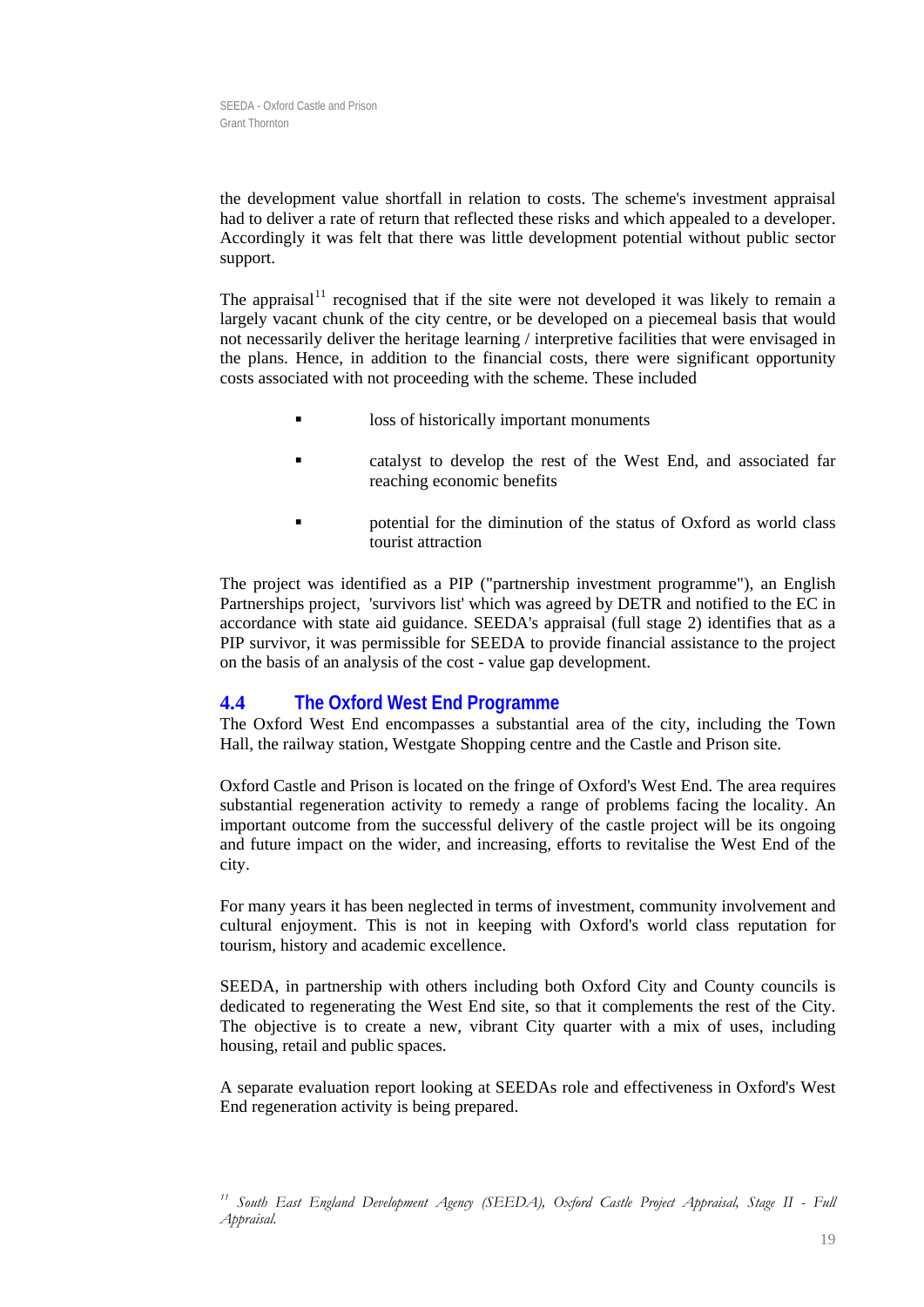The Westgate shopping centre, located adjacent to Oxford Castle, is undergoing a £300m expansion and redevelopment with works scheduled to begin in the middle of 2008 following an extensive planning enquiry, and complete in 2011. The scheme will include provision not only for new retail space, but also housing with 50% specified as affordable. The scheme includes substantial S.106 agreements to develop the surrounding public realm, including extension of the City's Park and Ride site, and part fund the redevelopment of Bonn Square.

The new entrance to the shopping centre is being located on the side of the building closest to the castle, which should increase awareness of the project amongst shoppers using Westgate.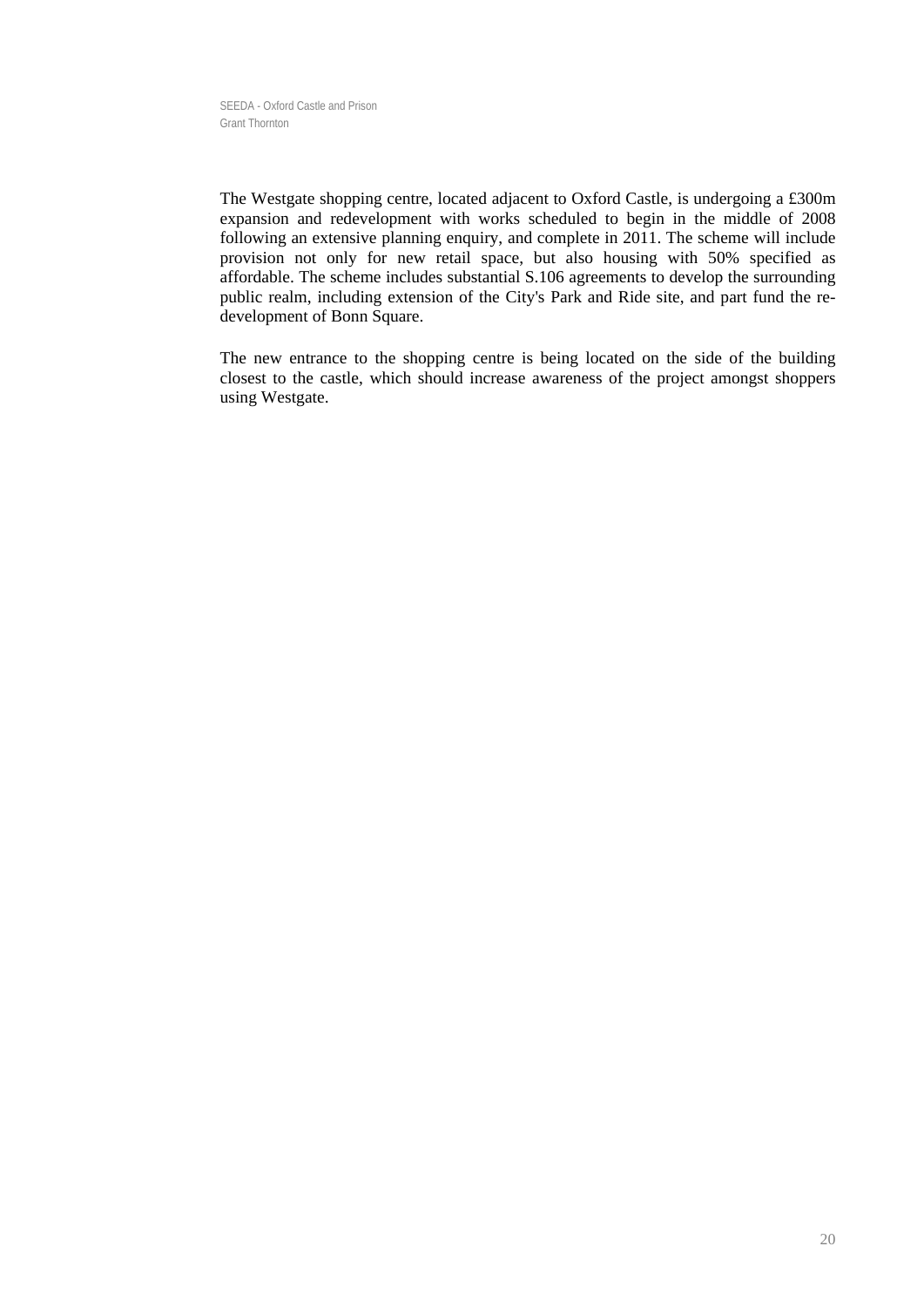## <span id="page-21-0"></span>5 Strategic Fit and Socio Economic Profile

### **5.1 Introduction**

The Oxford Castle and Prison project represented a strong fit with SEEDA's broader objectives as detailed within the Regional Economic Strategy and in the Agency's Corporate Plan. This section of the report details the contribution of the Oxford Castle and Prison project to fulfilling the Agency's broader objectives.

### **5.2 South East Plan and Regional Economic Strategy**

Maintaining the greater South East's environmental, cultural and historic assets is identified as one of the seven key priorities for the region.

The South East Plan identifies that the focus for development within the region should be in urban areas<sup>[12](#page-21-1)</sup>. Oxford is one of the twenty one regional hubs highlighted within the plan as centres of economic activity and transport services. In addition, Oxford/Central Oxfordshire is identified as one of the region's 'diamonds' for investment and growth which offer the potential to act as catalysts for stimulating prosperity across wider areas.

The illustration below, reprinted from the Regional Economic Strategy, positions the developments within Oxford within the broader economic context.



<span id="page-21-1"></span>Source: reproduced from The Regional Economic Strategy 2006-2016, A Framework for Sustainable Prosperity.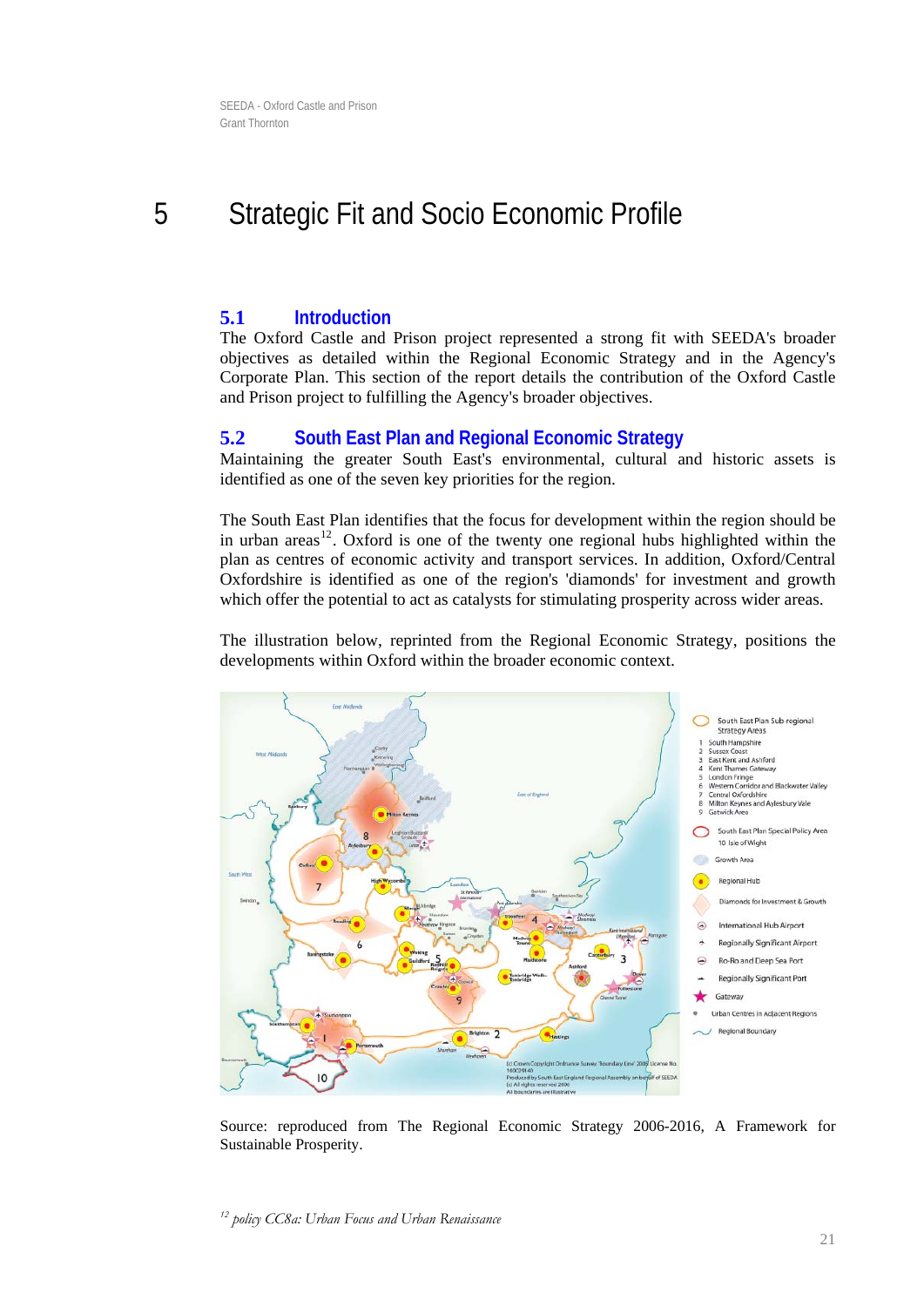## **5.3 Enterprise and Transport**

The Oxford Castle and Prison project contributes directly to a number of the 'Smart Growth' targets highlighted within the RES, most notably in respect of the following targets:

- **Enterprise**. Increase the business stock by 35% from 35 businesses per 1,000 inhabitants in 2005 to 44 per 1,000 inhabitants by 2016, including 10,000 new businesses run by women by 2010. The scheme has led to the creation of 11 new businesses within Oxford and is likely to lead to increased levels of interest from more new businesses by opening up linkages to the wider west end area.
- **Transport**. Reduce road congestion and pollution levels by improving travel choice, promoting public transport, managing demand and facilitating modal shifts. One of the original core objectives of Oxford Castle and Prison was to provide public access through the site and thereby encourage walking and cycling as options to road based travel. In addition, the project encourages visitors to use public transport through the positioning of bus stops at the entrance to the site and by severely restricting the number of parking spaces available.

## **5.4 Physical Development**

The project represents a very close fit with a number of the Smart Growth objectives within the physical development category of the RES.

 **Physical Development**. Ensure sufficient and affordable housing and employment space of the right quality, type and size to meet the needs of the region and support its competitiveness, and create the climate for long-term investment through the efficient use of land resources, including mixed-use developments.

The project has delivered both housing and employment space, in a particularly sustainable manner through the re-use of existing buildings and stone, including listed building with especially high costs of redevelopment.

Within the physical development category, there is a very close fit with the following objectives:

- Ensure that physical development supports sustainable prosperity by investing in success and releasing untapped potential.
- Ensure the best use of public agency land assets surplus to requirements. The rationale for this action identifies that "The public sector is in a strong position to set standards and lead by example on its own sites".
- Ensure a wider understanding and adoption of quality standards and best practice in construction and encourage developers from both the public and private sector to raise their design aspirations. The rationale for this objective is described by suggesting that a project "should be fit for purpose, sustainable, efficient, coherent, flexible and responsive to context." The Oxford Castle Project demonstrates an extremely close strategic fit in this regard, and was able to support these objectives in an imaginative and commercially successful method.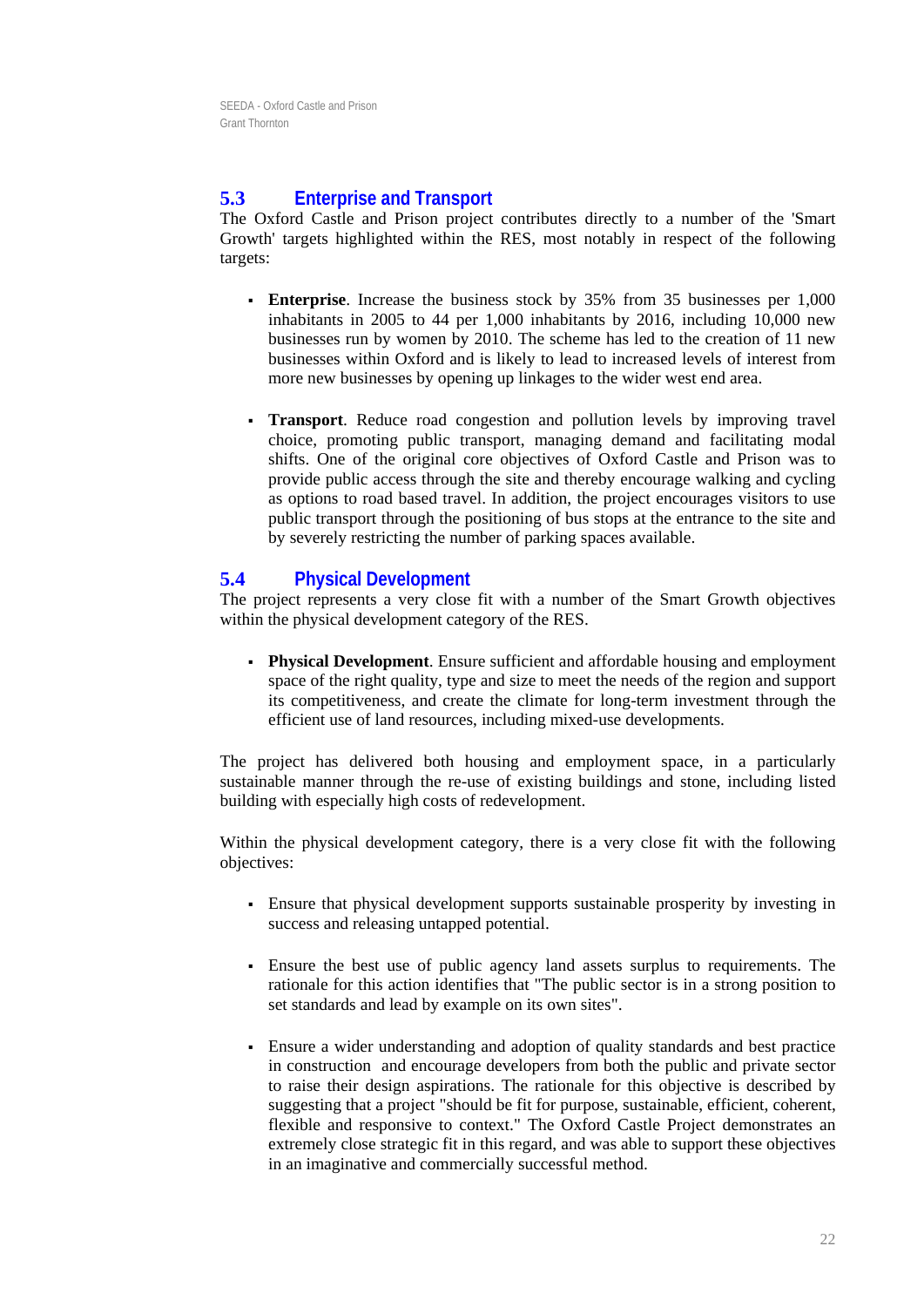Action 9.6 within the RES recognises the role for the RDA in building the capacity of local authorities to deliver Brownfield development. The OCP project is a strong example of SEEDA offering expertise and credibility to an ambitious project delivered in partnership with the private sector, that other local authorities can look to as an example of approaches used successfully.

This success is demonstrated in part by subsequent interest from the public sector in other areas to undertake projects incorporating reuse and conversion of existing prison buildings, for example in Northern Ireland.

## **5.5 Capacity Building**

The project also contributes to the RES objective to enhance capacity within other organisations and increase the number of people with the requisite skills to deliver significant regeneration and physical development projects. SEEDA's participation in the OCP played a role in this regard as partners identify the experience of SEEDA staff as an important factor contributing to success.

This beneficial impact is especially relevant within the Oxford context, due to the fact that the success of the Oxford economy (one of the eight jewels in the Regional Economic Strategy) meant there was a lack of track record or expertise in delivering regeneration.

The level of success in this area was specifically recognised in March 2007 when the project was awarded the CentreVision award by the CivicTrust for best practice in town centre regeneration carried out in partnership with local councils, civic societies, chambers of trade, town centre management initiatives and other stakeholders.

## **5.6 Sustainability**

In terms of delivering sustainable prosperity, the RES recognises the need to invest in the region's heritage assets, although this is considered within the context of the environmental economy within rural areas rather than within an urban regeneration context. Similarly, the re-use of redundant buildings is considered within the context of supporting growth of rural businesses, rather than their potential to support broader objectives.

Within the objectives and priorities for delivering sustainable prosperity, action 13.1 calls for measurable improvements in "the quality, biodiversity and accessibility of public space (including green space, open space and the green infrastructure) in and around towns and cities. It is recognised that well designed and managed places are a "vital asset for economic success, as they help to attract investment and skilled people to the region.

## **5.7 Further SEEDA Objectives**

The learning opportunities delivered by the project contribute to action 10.2 within the RES, to "Encourage a culture of learning throughout business and community life". The project also represents a good degree of fit with a number of the cross cutting themes within the RES, specifically as they relate to culture and support for the region's visitor economy.

In November 2006, the National Audit Office conducted an Independent Performance Assessment of SEEDA. Its overall conclusion was that SEEDA is performing strongly in its regional development role, and that it has established "very effective partnership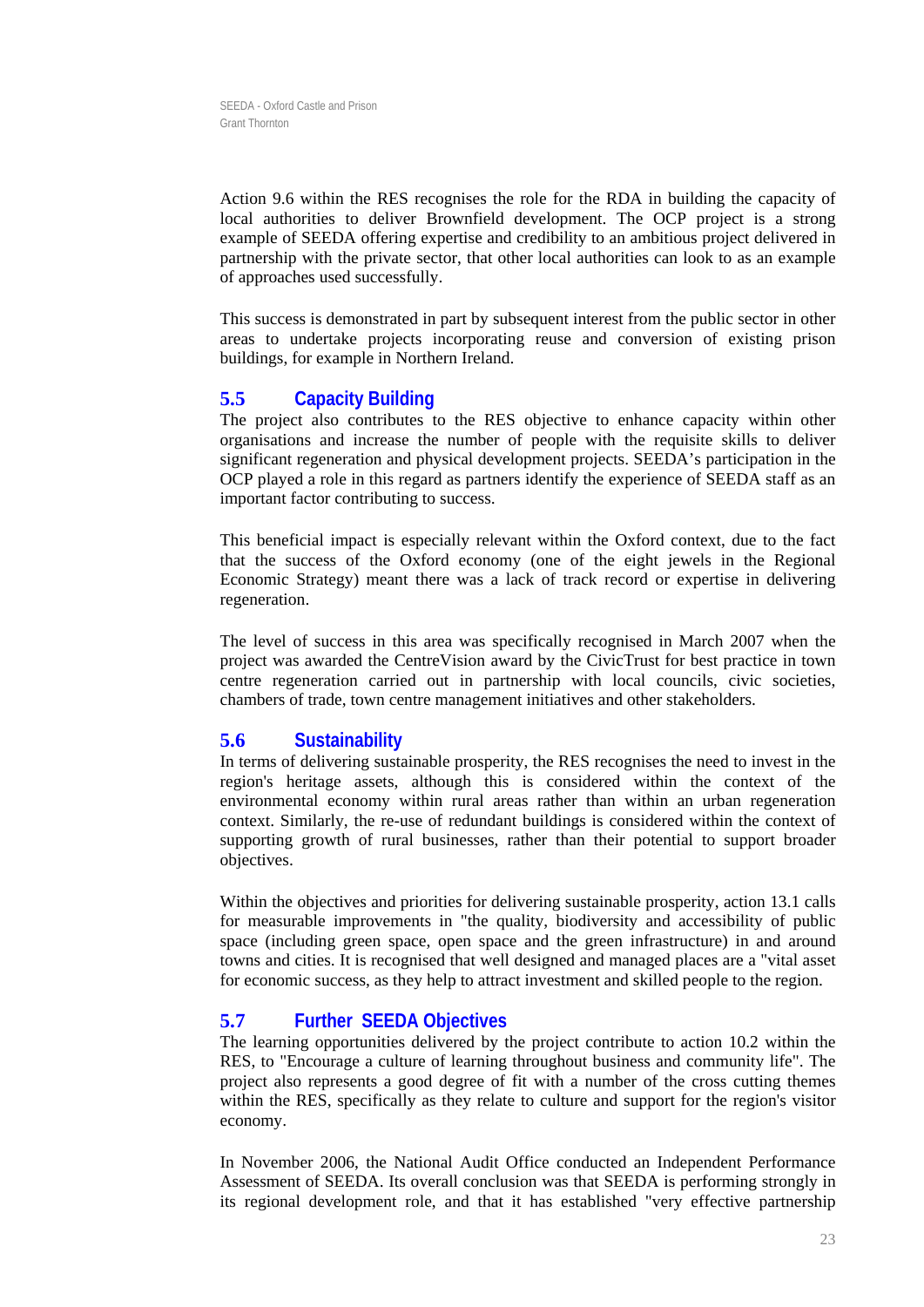arrangements" with stakeholders. The Oxford Castle and Prison scheme was explicitly mentioned as an example of regeneration "coupled with projects in areas such as higher education and tourism, to secure the longer term future of investments"<sup>[13](#page-24-0)</sup>.

#### **5.8 Socio Economic Profile**

A brief overview of the local economy is provided to act as context for the project and the impacts generated.

The Oxfordshire economy grew strongly over the period 1996 to 2004 (the latest year for which local economic output figures are available) with an average annual growth rate in  $GVA<sup>14</sup>$  $GVA<sup>14</sup>$  $GVA<sup>14</sup>$  of 7%, ahead of the South East regional average of 6.3%.

GVA per head in the county stands at £21,429 compared to the regional average of £18,496 - both of which are substantially higher than the national average of £17,451.

The chart below indicates the growth in GVA per head for Oxfordshire, the wider South East region and the national average.



<span id="page-24-1"></span><span id="page-24-0"></span>*13 http://www.nao.org.uk/publications/nao\_reports/06-07/SEEDA\_ipa.pdf 14* Gross Value Added as measured by headline gross value added by NUTS3 area at current basic prices 1995 to 2004, figures from Office for National Statistics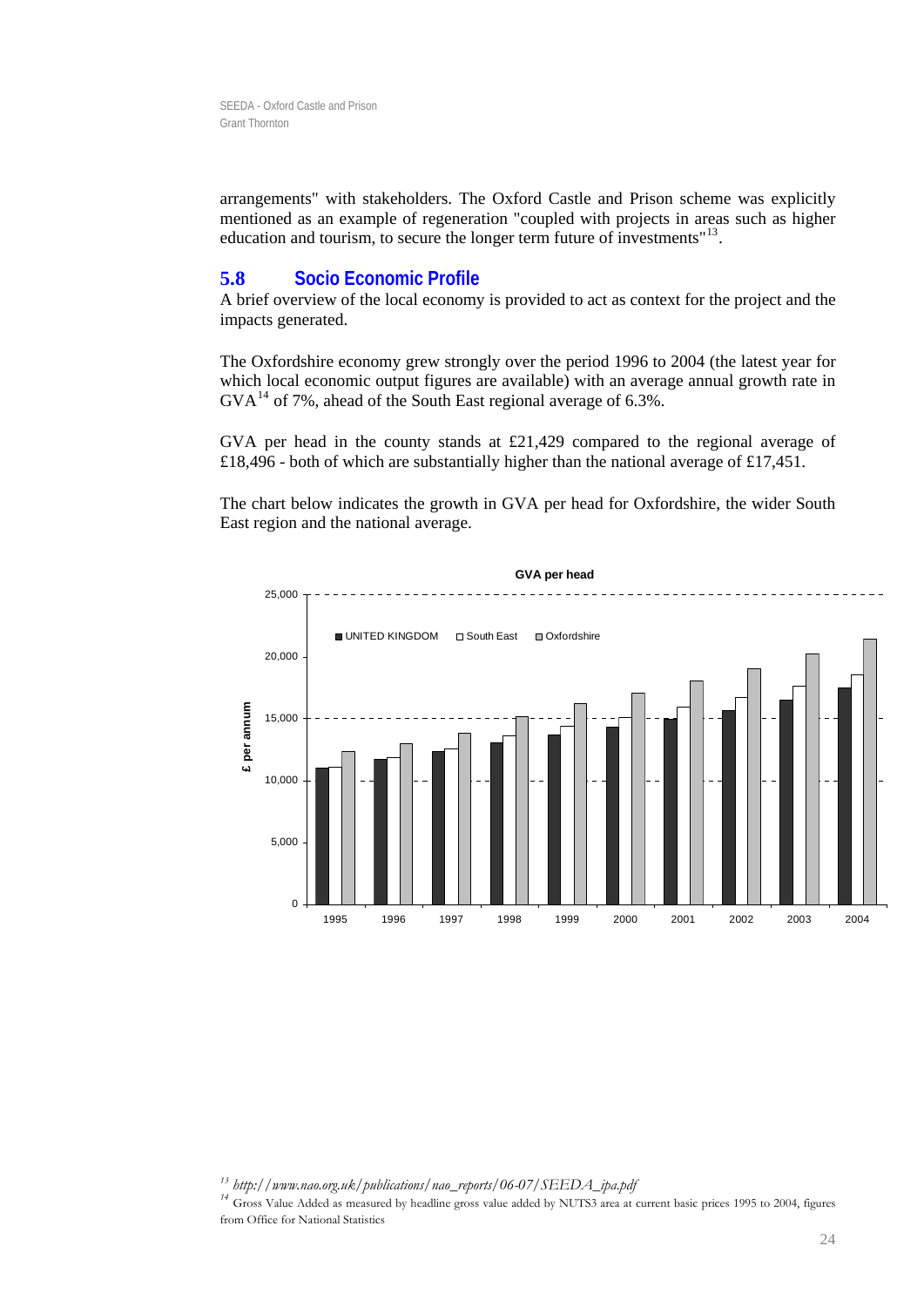#### **Labour Market Trends**

.

The city of Oxford has an unemployment rate of 5.8%, higher than the regional average of 5.2%. Unemployment has been rising gradually from 2001, at which point it stood at 4%, and reached 6.4% in 2006. Unemployment in Oxford has been above the national and regional averages since 2004.

The economic activity rate within Oxford was comparable to national and regional averages over the period 2001 to 2004, but fell below these averages in 2005 and remains relatively low. Oxford residents tend to be employed in the higher level occupational grades (with 56% in the 'managers and senior officials', 'professional occupations' and 'associate professional and technical' grades) compared to 47% for the region as a whole. Recent years have seen an increase in the percentage of Oxford residents employed within the higher occupational grades.

#### **Interaction between Oxford Castle and Prison and the local economy**

The employment opportunities created at Oxford Castle and Prison should help address the higher level of unemployment within Oxford than the South East region as a whole. Its impact in terms of employment is however likely to be greater over a longer time horizon through its role in opening up the wider West End area of Oxford to new development and economic activity by acting as an exemplar project and increasing physical connectivity between the West End and the city centre.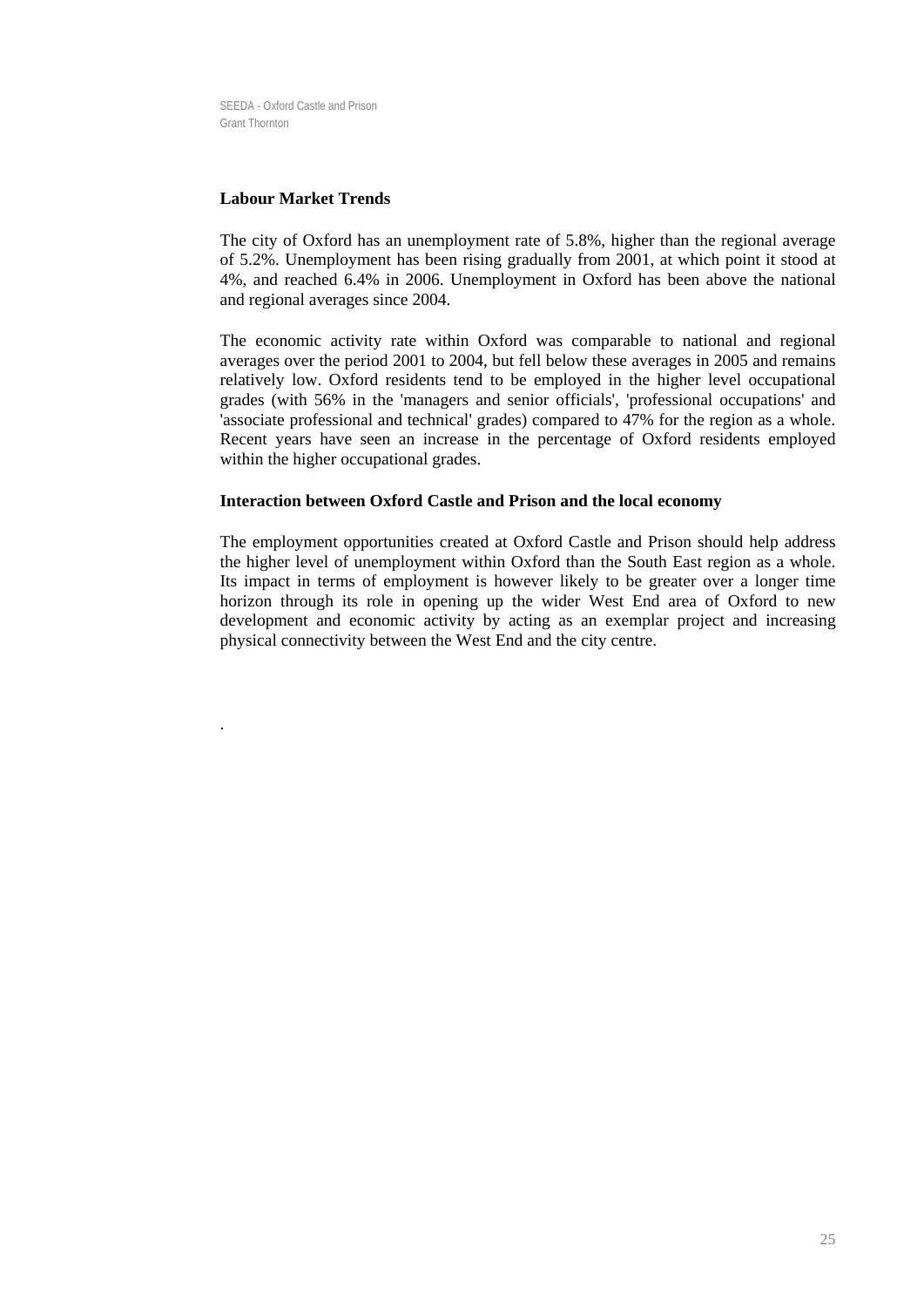## <span id="page-26-0"></span>6 Project Design and Operation

### **6.1 Governance Arrangements**

The governance arrangement for delivering the project and its ongoing management appear strong, achieved through a series of binding development, funding and management agreements between one or more of the partners.

There were numerous amendments to the original Development Agreement, through Supplemental Agreements, with the final version issued in June 2003.

Oxford Castle Limited was established as a wholly owned subsidiary of the Trevor Osborne Property Group<sup>[15](#page-26-1)</sup> specifically to develop the Oxford Castle and Prison site. Oxford Castle Limited now manages and runs the OCP scheme.

Although Oxford Castle Limited manage the site on a day to day basis, Oxfordshire County Council retains the freehold of the site in order to ensure its continued public interest role. Under the agreements, the land is leased to Oxford Castle Limited for a period of 200 years. This length of term was considered necessary in order to reduce the negative impact on value were the standard form of ground lease with a duration of 125 years to be applied. The Trevor Osborne Property Group's proposal<sup>[16](#page-26-2)</sup> to Oxfordshire county council identifies that;

*The Project is only viable with grant support and the limitation of the term of the lease can only make the out turn valuation less and the need for grant greater, thus increasing the potential risk of the project not proceeding because of the lack of sufficient grant aid.* 

The diagram below indicates the organisational arrangements for the ongoing delivery of the project.



<span id="page-26-2"></span><span id="page-26-1"></span><sup>&</sup>lt;sup>15</sup> a private company operating for the benefit of its shareholders<br><sup>16</sup> Proposal to Oxfordshire County Council for the Refurbishment and Adaptation of Oxford Castle by The Trevor *Osborne Property Group.*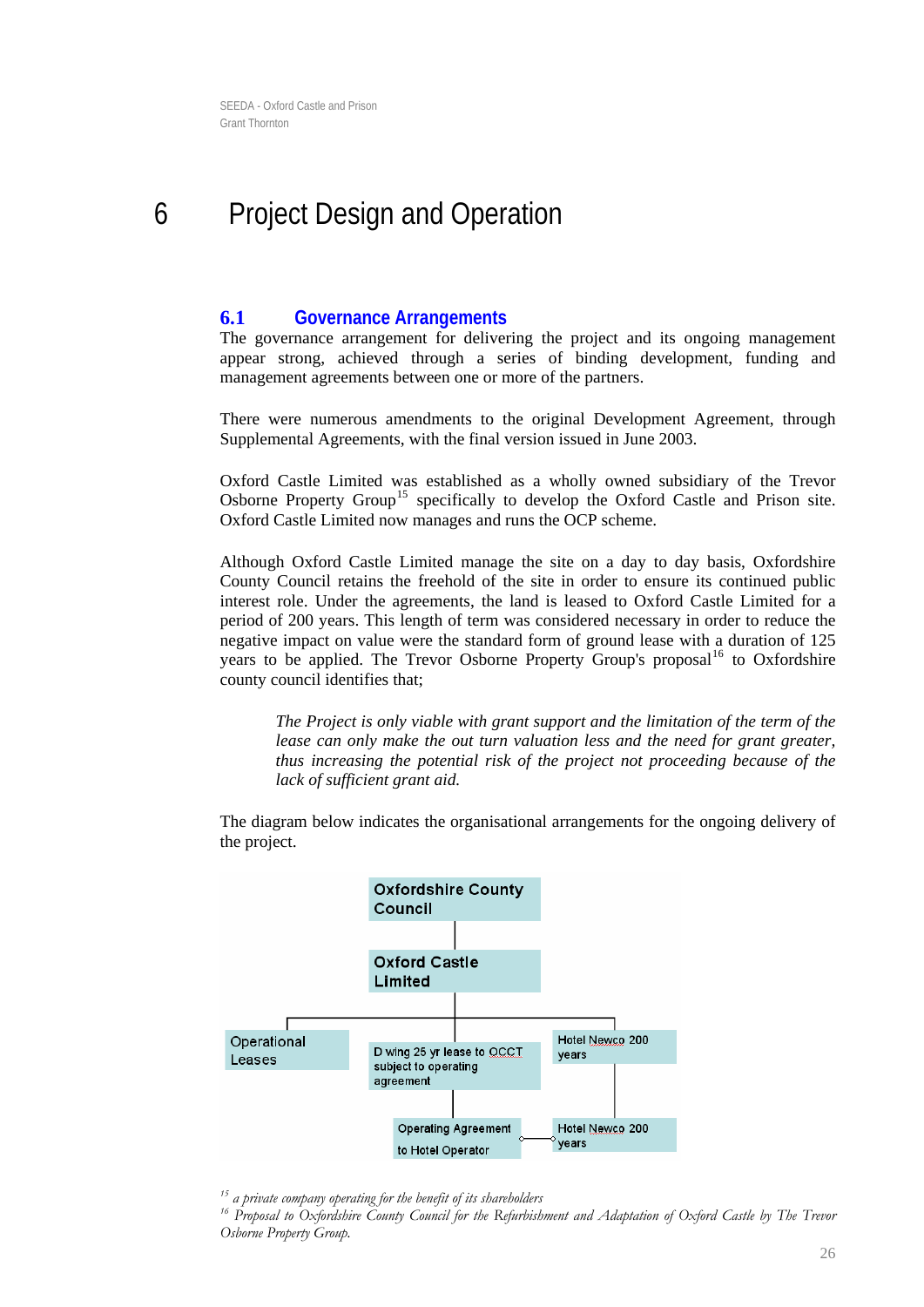## **6.2 Contractual Arrangements**

Although an original development agreement between TOG, OCL and OCC was signed in May 2000, there were a series of subsequent amendments and supplemental agreements as the project progressed. The final development agreement between OCC and OCL was signed in February 2003. This agreement was conditional of grant funding of not less that £6.1m being secured to address the development value - cost gap.

The agreement also stipulated that the developer was required to provide a payment bond (issued by a reputable financial institution) to the council of not less than  $\text{\pounds}3.4m$ . This bond was designed to act as insurance should the developer's business fail, in order that OCC could secure some value from the project. The agreement also required at this stage that the developers agreement with the Malmaison hotel operator went unconditional.

Three separate leases were granted by OCC to TOPG - for the main Head Lease, the Tidmarsh Lane lease and the lease of land adjoining County Hall.

The Tidmarsh Lane leased to TOPG the land on which the building has been contracted a 200 year lease at a peppercorn rent. Immediately following issuance of this grant, the developer was required to grant an underlease to the OCC for the education centre and café for a term of 200 years at a rent of £1 per annum.

The main head lease for the entire site (except the Tidmarsh Lane site which is within a separate lease) was granted by OCC to the TOPG following issuance of the council's completion certificate.

The head lease was granted for a period of 200 years for a rent of the greater of £100 and 10% of any excess over base rent received from the developer under the Malmaison lease for the first twenty years of the term, and thereafter a percentage of the whole rent receivable under the Malmaison lease  $17$ .

In this way, it was envisaged that OCC would be able to share in the commercial success of the scheme on an ongoing basis. Although it has not yet been confirmed, it has been indicated in our consultations that OCC will be receiving income through this mechanism shortly.

Immediately after OCC granted the main head lease, the developer was required to grant the council a lease of the ancient buildings (Castle Mound, St. Georges Tower and the crypt, the debtors tower and the former d wing and other adjacent parts of the prison wall) for a term of 200 years at a rent of £1 per annum.

The third lease, for the land adjacent to county hall, was granted by the council to the developer at the same time as the main head lease for a term of 35 years at a pepper corn rent.

<span id="page-27-0"></span>Upon the grant of the Head Lease, a Management Agreement was entered into by the OCC and the TOPG to provide for the future management of the site in accordance with the requirements and conditions established in the agreement. More details on the Management Agreement are presented in Section [6.6](#page-31-0) below.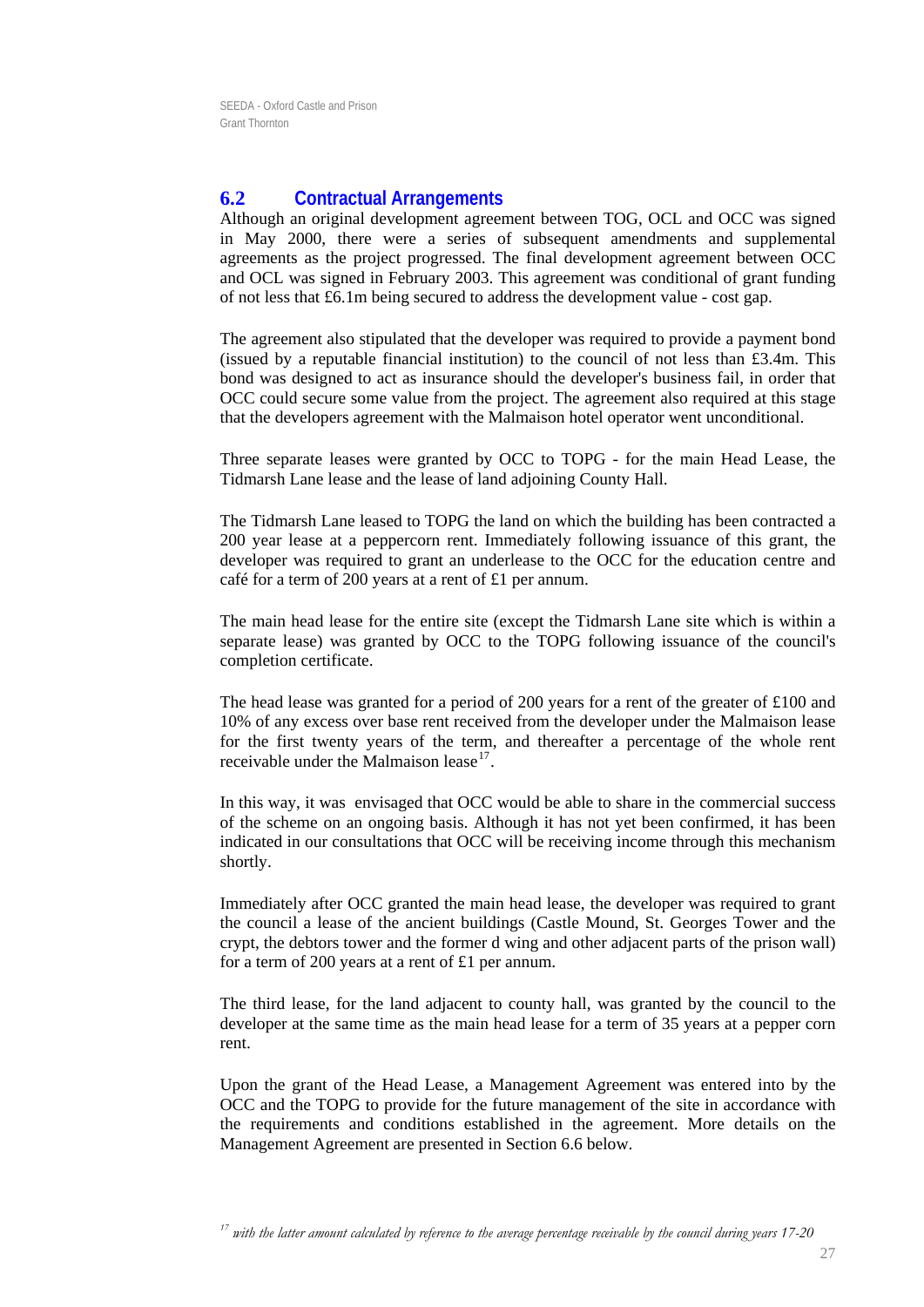The TOPG entered into a lease agreement with Malmaison on 26th February 2003 with their obligations guaranteed by the TOPG and MWB Malmaison holdings respectively.

Oxford Preservation Trust signed a development agreement with OCC in respect of Oxford Castle Yard. The development agreement included a series of Heritage Objectives. An important aspect identified in discussions with project partners and stakeholders was the fact that it was possible to align the different interests of the various parties - through a partnership working approach that was flexible, responsive, long term committed and willing to work together and respond to, understand and accept interests, views and perspectives of the different parties. The heritage objectives established in the Development Agreement were:

- To tell the story of the development of the Castle and Prison site as a whole, from its earliest beginnings through to the present day.
- To interpret all the heritage assets on the site, including those within the wider commercial scheme.
- To allow the buildings and the archaeology to tell the story: 'let the stones speak'.
- To use the stories of people from the past and present who have had contact with the site to tell its story.
- To interpret the site's recent development as the latest chapter in its history.
- To recognise that the present and future of the site represent chapters in its history and that its story will continue to unfold.
- To relate the story of the Castle/Prison site to the development of the wider City of Oxford and the County of Oxfordshire and its links to the history of the nation.
- To adopt a variety of approaches in interpreting the site, appropriate to the diversity of potential users, their needs and interests.
- To create a degree of flexibility in the interpretation, allowing for future change in response to users' needs.

The Oxford Preservation trust also established a series of education objectives within the Development Agreement:

- To excite, stimulate, encourage and educate audiences of all ages, abilities and backgrounds.
- To maximise links to the National Curriculum for primary and secondary schools.
- To encourage exploration and to facilitate access to information.
- To recognise the potential of the site as a tool to explore issues of citizenship in the past, present and future.
- To encourage a sense of ownership and an understanding of custodianship of the heritage.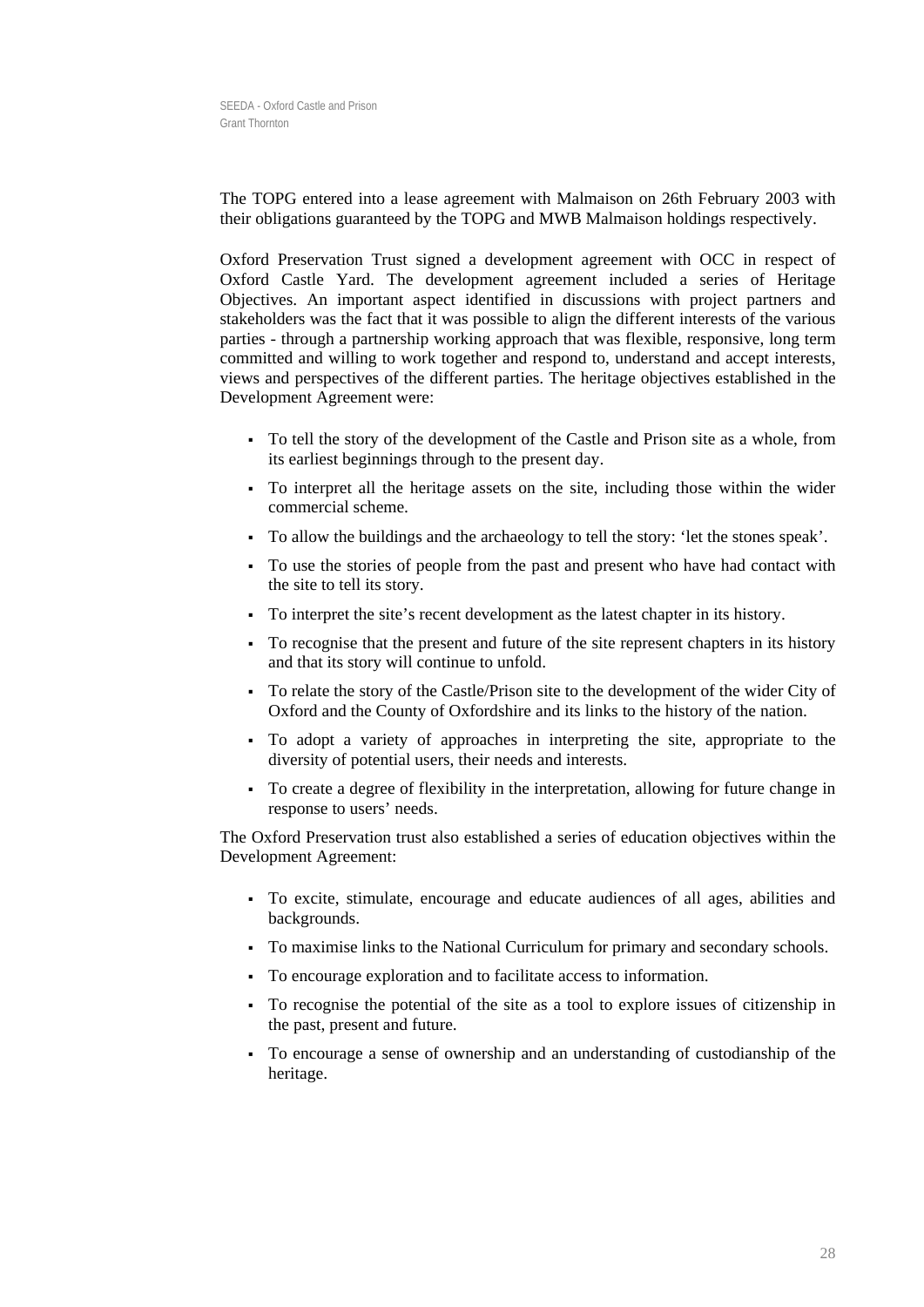## **6.3 Project Management**

OCC appointed Quasar Management Limited as their designated project manager to monitor and report on the works as the project progressed. Their remit included the requirement to act on behalf of the Council in matters set out in the schedule of services, to cooperate with the developer and other parties and to keep the Council informed of all relevant matters relating to the project.

Quasar were also required to organise, attend and minute meetings with the Council, the Council's consultants, English Heritage, SEEDA, Heritage Lottery Fund, Oxford Preservation Trust, Oxford Buildings Trust and any other relevant bodies and special interest groups.

The requirement for site meetings to be held every four weeks was specified in the agreement, as was the requirement for the Council's project manager to be invited to attend. The Council retained the right to oblige the developer to remedy any defects identified in the works, and was thereby successfully able to transfer this element of risk to the private sector.

OCC maintained insurance agreements of the buildings and the works until completion of the development (except Tidmarsh Lane building) of an amount equal to the full reinstatement amount. The agreement specifies that the developer was to reimburse the Council for the insurance premiums, including the policy excess of £5,000 if incurred.

### **6.4 Risk Management**

The Development Agreement incorporated a dispute resolution procedure to allow for any disputes to be addressed by a legal expert, an independent surveyor or adjudicator.

To limit the risks facing the Council, and hence the council tax payers, a series of clauses were inserted within the development agreement which specified the conditions under which OCC could terminate the development agreement (and thereby remove their obligations/commitments made within the agreement). These conditions were presented as a series of occurrences which if occurred would entitle the Council to 'determine the Agreement'.

The clauses under which this determination of agreement applied were:

- if the works are commenced more than six months after possession is given to the Developer;
- if the Tidmarsh Lane Building is not completed 42 months after possession is given;
- if completion of the whole development has not been achieved 66 months after the satisfaction of the conditions;
- if the construction and fitting out of the Hotel has not been completed 66 months after the satisfaction of the conditions;
- if there is any other material breach which is prejudicial to the project or the Council's interest therein which the Developer has failed to remedy within a reasonable time following written notice from the Council;
- if either the Developer or the Guarantor (unless a substitute developer is procured within three months) becomes insolvent; or
- if the Developer's funding is withdrawn for any reason and replacement funding is not procured within three months.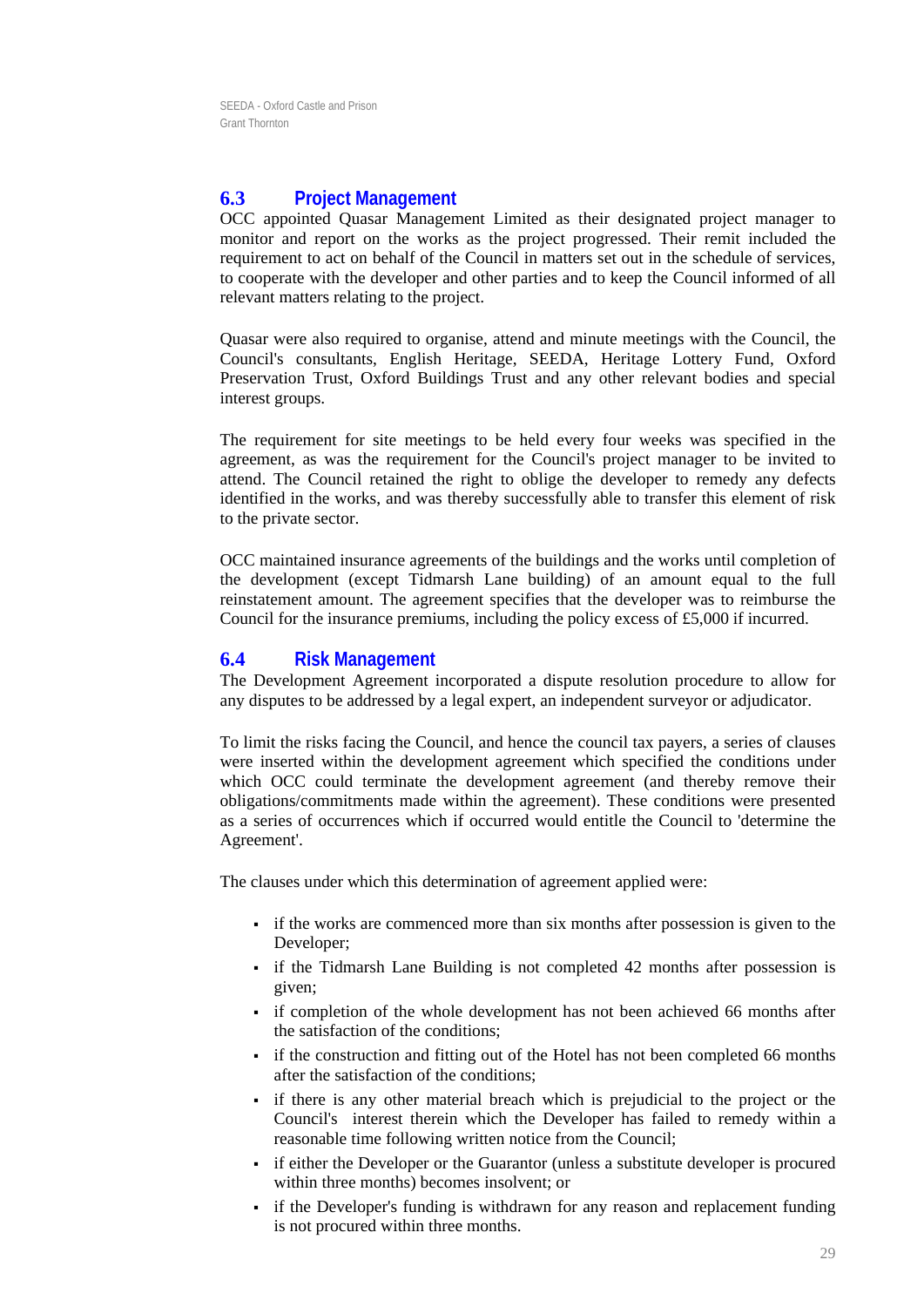Both during construction phase and now that the site is operational, the OCL has been responsible for the estate and public management aspects of the project. Although parts of these responsibilities are delegated to the hotel operator and other lessees and operators, overall responsibility lies with OCL.

The arrangements were structured such that the Development Agreements had to be finalised and signed prior to the funding agreements being finalised. This was because the funding agreements hang off the development agreement with a series of references to definitions and clauses.

The funding agreement between SEEDA and OCC specified that the Council was required to obtain written agreement from the agency before approving any material changes to the agreed scheme with the developer.

This clause allowed SEEDA to be relatively hands off in terms of monitoring (not with standing the reports received from Quasar and copies of minutes from meetings) developments without relinquishing control. Similarly, the funding agreement specified that the Council could not modify its development agreement with OCL without the prior written consent of SEEDA.

### **6.5 Construction Management**

One of the successful features of the project was the balance achieved between conservation and reuse of existing buildings, converted to become fit for current use alongside new build. For the original buildings, significant efforts were made to retain as much of the original fabric as was possible. High levels of quality were demanded throughout the project.

Substantial efforts were made to maintain as much of the original fabric as possible, and the same material, bath stone, was sourced to maintain consistency of refurbished and new elements with existing parts of the site.

**GDG Management were appointed by the Trevor Osborne Property Group as the developer's project manager.** Consultation between GDG management and the TOPG ascertained that the works would be carried out using a 'Construction Management' approach. This decision was taken in response to the recognition of the level of risk within the project specifically relating to the high level of uncertainty at the start of the project resulting from the conditions relating to Scheduled Monument, Listed Buildings and Planning consent, all of which had to be satisfied prior to works commencing.

The Construction Management approach was thereby selected to minimise risks that delays resulting from unforeseen circumstances at the outset of the project would lead to subsequent delays and cost escalation in later stages.

**The large number of contracts let to deliver the works limited the risks by reducing dependence on individual contractors.** Delivery of the project was managed such that late delivery of one part of the project would not have significant negative impacts on other components contributing to the delivery of the overall project.

This was achieved through letting a relatively large number of separate contracts, 72 contractors worked on the project in total, of which 54 were let through the 'NEC Option A' form of contract.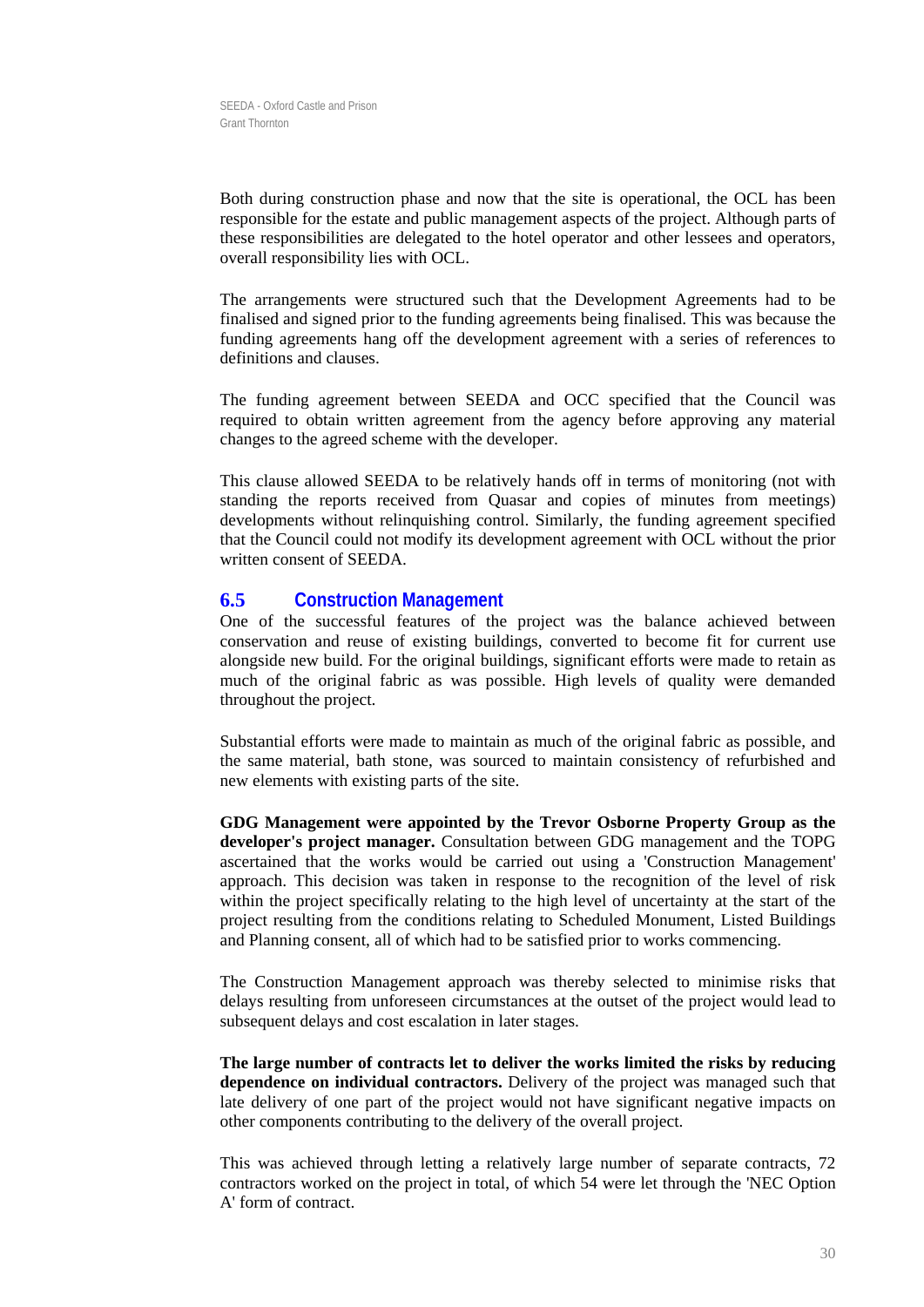**Splitting the different work-packages according to their location within the site and assigning these to different contractors reduced the interdependence between individual contracts and contractors**. This minimised the risk that delays in delivery on one area of the site, due to unforeseen circumstances, would lead to subsequent delays and associated cost over runs within other contracts.

This effectively limited the interdependence between the successful delivery of individual contracts and thereby constrained the potential impact of difficulties encountered in one area on the delivery of the rest of the project.

**Numerous different contractors with specialist capabilities**, were identified to allow the most effective delivery of works to a wide range of buildings, ranging from repairs to the 1000 year old scheduled monument to new build projects. The number and range of different buildings on the site, with differing work requirements, meant that it was especially important to select well suited contractors to carry out the specific work required for the different buildings.

### <span id="page-31-0"></span>**6.6 Ongoing Site Management**

An estate Management Agreement<sup>[18](#page-31-1)</sup> was signed by OCL, OCC and the TOPG at the same point as the head lease was granted by OCC to OCL. The agreement sets out the principles by which the site is to be "managed and maintained in a unified and cohesive way and to the standards appropriate to a site of historic, architectural and archaeological importance with extensive public access."

In order to ensure the ongoing maintenance of the high quality specification and fit out of buildings within the site, the Agreement states that, "all buildings and other works are to be constructed or restored and maintained using materials in a style and with workmanship consistent and in keeping with the historic buildings and character of the site and in accordance with the Conservation Plan<sup>[19](#page-31-2)</sup>."

In addition, the Agreement specifies that obligations should be imposed (by OCL) on site occupiers through the sublease arrangements for parts of the site let out through underlets, in order that each tenant also complies with these principles.

Three key objectives were established for the ongoing management of the site. In summary, these are:

- the proper and appropriate management and maintenance of the site (including buildings and open spaces) with regard for the Conservation Plan
- that the property is managed and maintained on an ongoing basis as a cohesive whole with a single recognisable identity
- the continued availability of public access to the ancient buildings, external spaces at the property and the maintenance of pedestrian routes through the property

The Management Agreement therefore contributes to ensuring that the objectives originally established by OCC for the site are achieved on an ongoing basis.

<span id="page-31-2"></span><span id="page-31-1"></span> $^{18}$  Estate Management Agreement relating to the management of Oxford Castle Heritage Project, New Road, Oxford.<br><sup>19</sup> "Conservation Plan" means the plan dated April 1999 for the conservation of Oxford Castle, New Road, *adopted by the Strategy and Resources Committee of Oxfordshire County Council on 26 October 1999*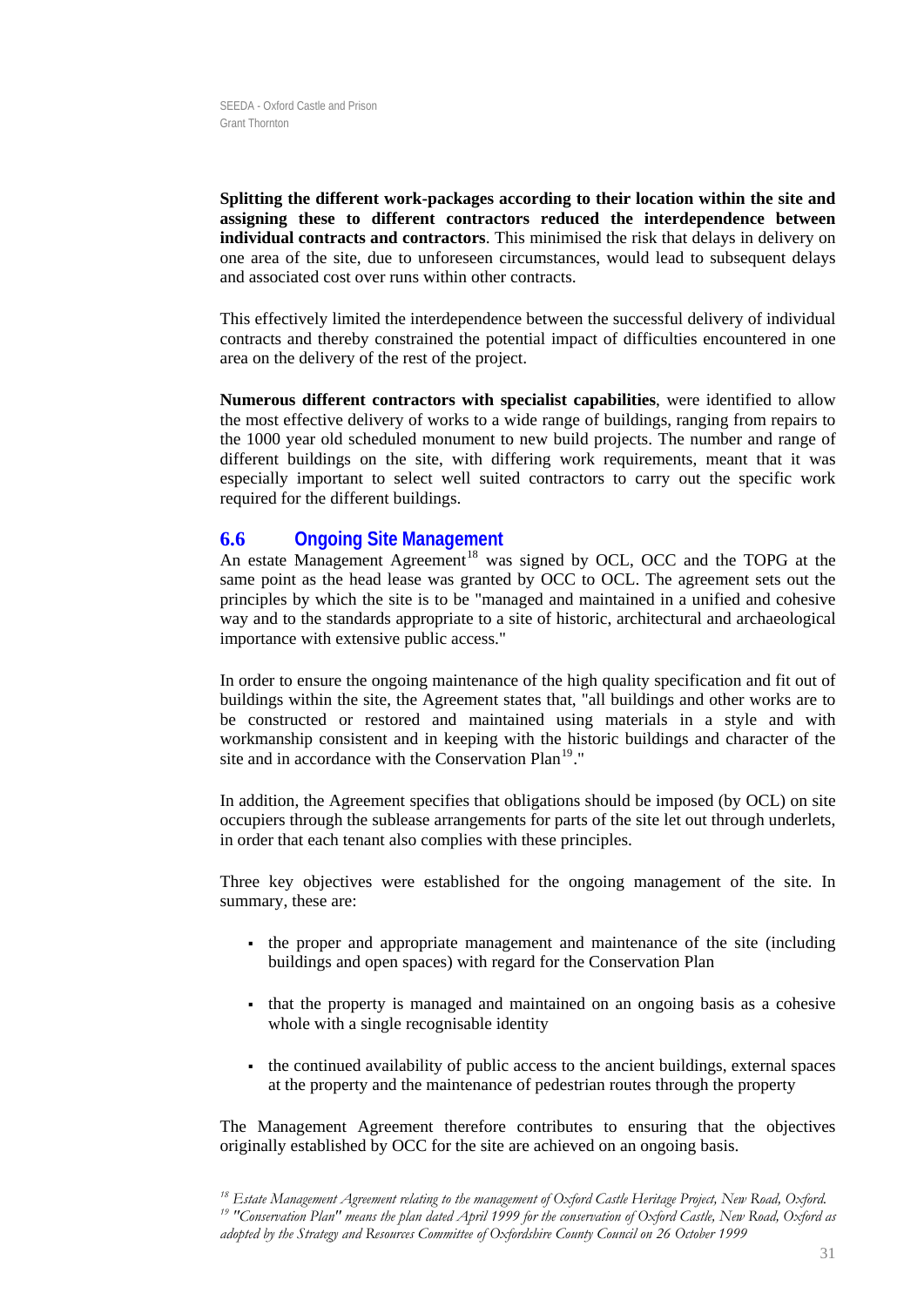The agreement incorporates a schedule of services to be provided by OCL in order to ensure the objectives and principles are met. A dispute resolution procedure is also detailed within the document, which supports effective risk management by establishing what happens in the case of a dispute.

### **6.7 Partnership Working and Managing Stakeholders**

The commitment of the project partners to maintaining a high level of design quality within the development, despite pressures resulting from higher than originally anticipated costs, is a good example of the public sector leading by example in this regard. Key to delivering this however was the strength of the partnership built which brought together the Developer, OCC, OPT, SEEDA and wider stakeholders and provided a shared vision for the success of the project.

This partnership allowed for a mutual understanding of issues and concerns and enhanced the willingness of partners to work together to fulfil the priorities and objectives of the different parties. This commitment and dedication, allied with a responsiveness and flexibility was critical in overcoming challenges and staying true to the original vision and the ultimate success of the scheme. In addition, the role (commitment and dedication) of particular individuals was frequently identified as a very important factor in delivering the project over its duration in our consultations. In addition, the functioning of the 'Member and Officer Working Group' was highlighted in discussions as one of the effective mechanisms used to deliver strong partnership working.

Trevor Osborne praised the professionalism and far sighted vision of the public sector partners on the project in working with them as a private sector developer. He also commented that:

*This complex project, with a total cost of over £40 million, has achieved regeneration through heritage to create a truly mixed use environment and a new urban place to the benefit of the city* 

One of the key facets of the project that has been praised was its approach to stakeholder management. The MJ 2007 Achievement Awards highlighted that " Consultation and community involvement has been central to the project". This was delivered through regular public meetings at which stakeholders and residents were given a forum to raise issues or concerns. In addition, user groups and bespoke consultation events were conducted to ensure the views of the local community were well understood and their concerns addressed. To keep people informed, a newsletter was sent to local residents and businesses and a notice board was placed at the site entrance providing updates about the development.

<span id="page-32-0"></span>It was highlighted in a number of our meetings with project partners that many stakeholders were extremely sceptical at the outset of the project and opposed to the plans<sup>[20](#page-32-0)</sup>. Through persistent and ongoing consultation efforts on the part of the Council and Developer, opposition gradually diminished as stakeholders came to understand the difficulties of the site and could see the willingness of the Developer and Council to listen to and respond to their concerns.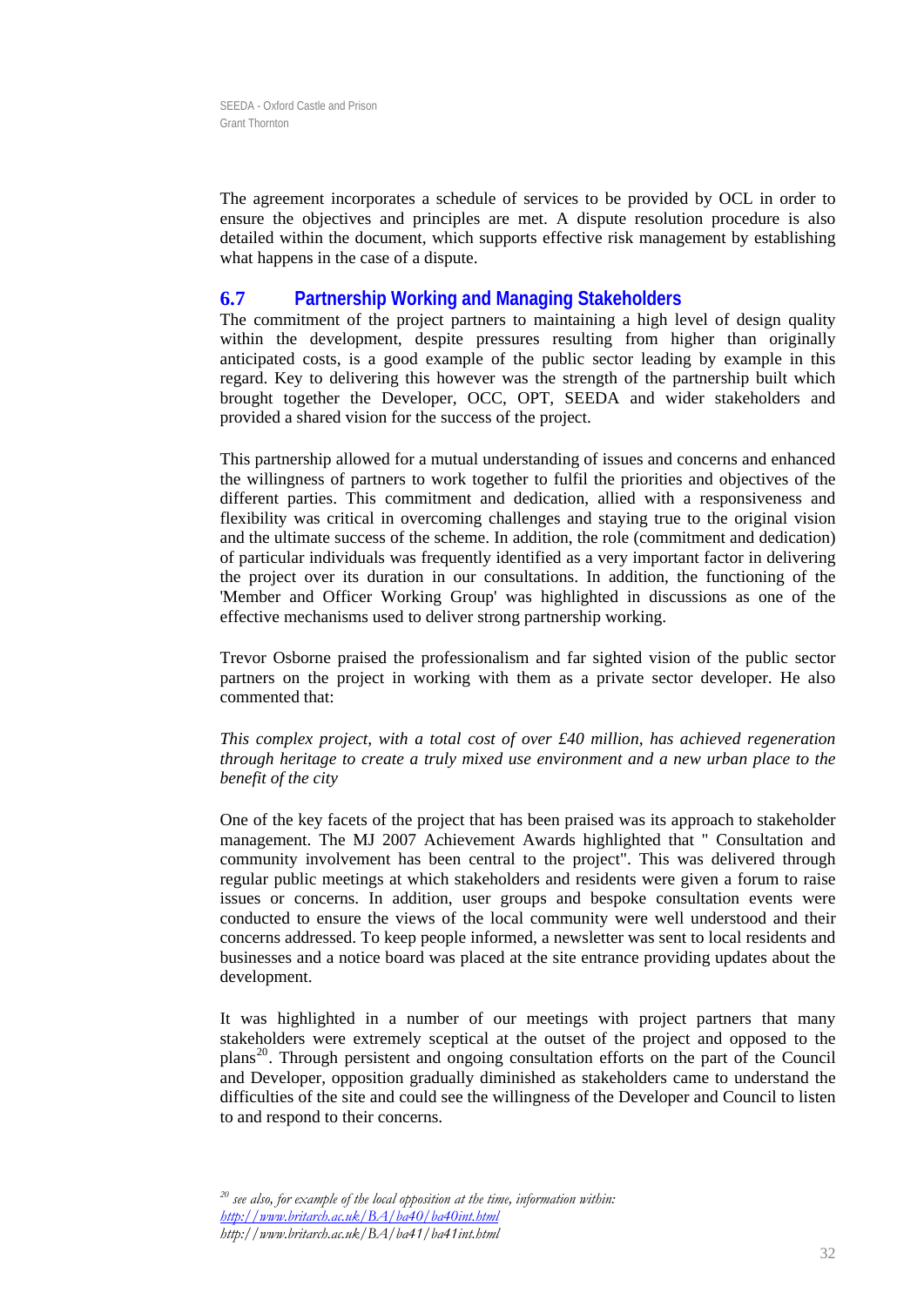For example, English Heritage, which ultimately became one of the project partners, originally adopted a strategy of 'record and reserve' the historic legacy, became supporters once they were convinced of the commitment to undertake the development in a way sympathetic to the historic legacy. Interviewees expressed the view that English Heritage are now increasingly willing and likely to get involved in projects with the private sector as a partner, which was previously considered very unlikely.

Similarly, the Oxford Castle Action Group established to oppose the plans for the site. The County Council eventually won their support for the project after they established a consultative forum to provide a formal role in the process for individuals and groups opposed to the development. The consultation forum was established in order for the views to be properly understood. This flexibility and willingness of the partners to listen to different viewpoints and be responsive and flexible is seen as a key factor in getting stakeholder support for what was originally seen by some as a very risky and controversial scheme.

The Council's agreement to part fund the conservation plan which specified the historical and social significance of the different elements of the castle which had to be protected under the agreement, was also an important factor in turning opposition into support.

A scale model of the completed development was used as one element to engage the local community with the project

#### **6.8 Lessons Learnt**

One of the effective mechanisms utilised within the development was to secure an "anchor tenant" early within the project. This was achieved through a pre let of the hotel to Malmaison Hotels (Oxford) Limited. This was an effective mechanism to raise the profile of the entire project (comment from one of the interviews was getting this operator on board 'raised the game' for the entire project) and it was suggested this played an important role in attracting additional tenants to the scheme, and thereby contributed to the project's commercial success

Involving stakeholders, including opponents, within a formal process relating to the project was an effective method for increasing support for the project. Being willing to genuinely listen to and respond to concerns of individuals and groups who were initially opposed to the plans was critical in garnering support.

## **6.9 Good Practice**

The importance and beneficial effects of a shared vision was seen in the ability of the partnership established to deal with the numerous difficulties encountered in delivering the project, including the discovery of remains on the site, a contractor going into liquidation and delays relating to utilities infrastructure, all of which could had led to significant further difficulties emerging within a weaker partnership.

Through the Development and Funding Agreements in place between OCC, TOPG and SEEDA, the public sector partners were able to effectively minimise their risk in the project.

This was achieved through a series of conditions and requirements within the agreements which committed the Developer to a range of conditions and requirements for development on the site. A payment bond was secured to provide recompense to OCC in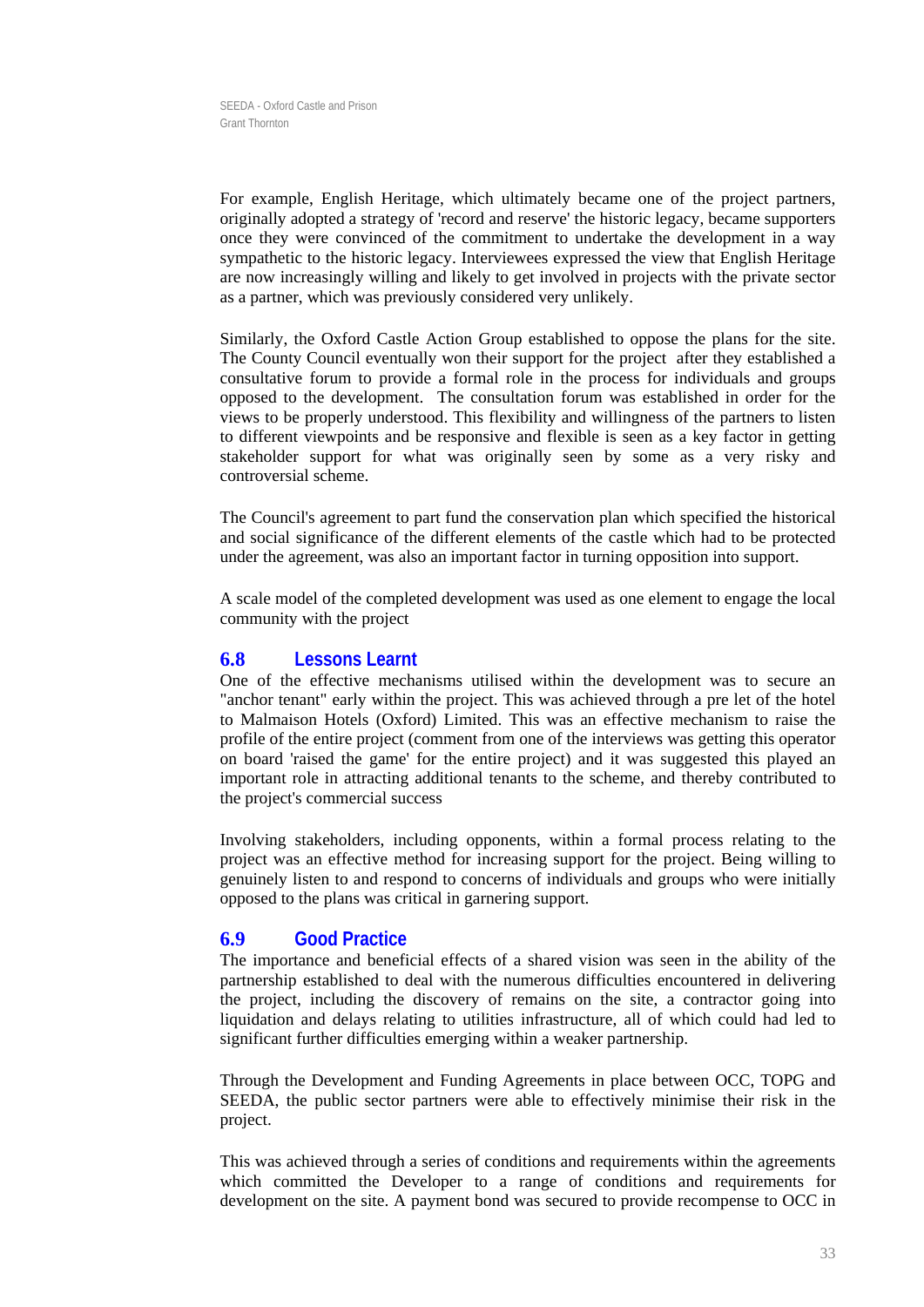the case of insolvency of the TOPG, and the risk of cost overruns, which actually transpired, was borne by the Developer.

The Management Agreement ensures that the operation of the site continues to adhere to the vision and principles laid out by OCC at the outset of the project.

SEEDA's agreements allowed them to minimise risk through the timing of payments and through agreements and commitments relating to project monitoring (for example receiving project update reports and attending regular project management meetings).

### **6.10 Recommendations**

The project was designed with strong governance and project management arrangements delivered by a series of integrated development and funding agreements, and a management agreement which were legally binding and allowed for a clear definition of roles and responsibilities of the different partners. By establishing the dispute resolution procedures in advance, the partners effectively managed the risk associated with the project.

Although this is a strong example of a successful public private partnership, the choice of private partners, who were willing to take a long term perspective and absorb risks relating to cost overruns, was an integral factor for delivering the public sector objectives and minimising risk to Oxfordshire County Council tax payers.

Recommendations emerging from the review of project design and operation are:

(It should be noted that these recommendations are based on the good practice identified and lessons learned through delivery of the project rather than identifying what could be done differently in future):

- consider inserting a requirement into projects funded by SEEDA that genuine consultation events are held with stakeholders and residents and that issues raised are addressed through a formal process as this worked effectively for the Oxford Castle project.
- thorough consideration should be given to the choice and role of a private developer in any future project, particularly relating to what they are able to contribute beyond narrow development expertise and financing. The commitment, vision and flexibility demonstrated by the developer in this instance are attractive attributes for future projects to be delivered in partnership which may have similarly complex aspects. These benefits were considered to be substantial in the case of the Oxford Castle project.
- seek to secure an 'anchor tenant' for developments at an early stage to bring confidence and momentum to delivery. It was indicated in our discussions that once Malmaison was on board, there was an increasing level of interest from other potential operators on site (restaurants and bars).
- ongoing management agreements can be used to ensure the original project objectives continue to be delivered, for example once the public sector no longer takes a day to day, or management, role.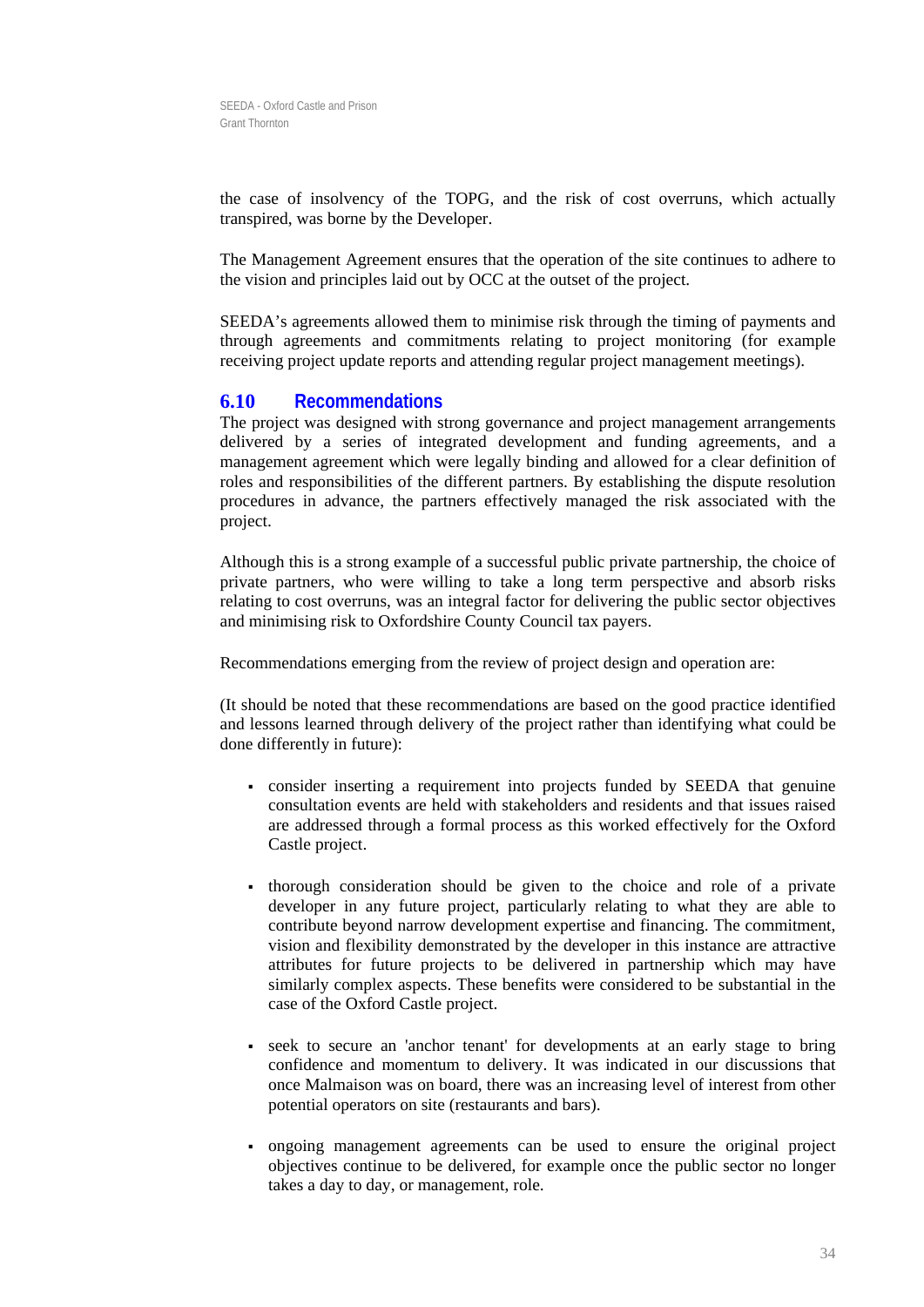> linking the payment of grant payment tranches to development milestones was an effective mechanism to minimise financial risk to the public sector and to encourage delivery to a specified timetable.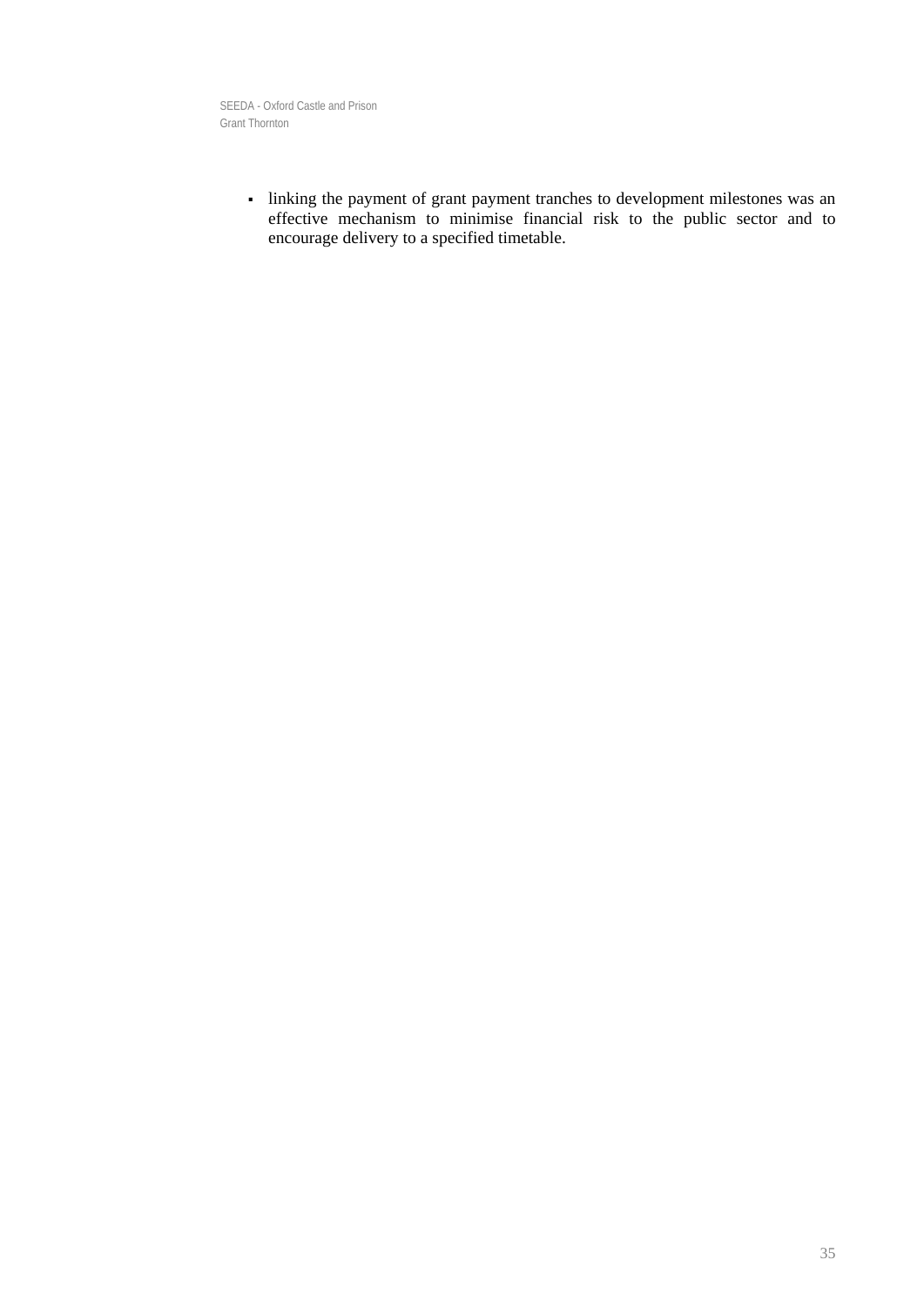## <span id="page-36-1"></span><span id="page-36-0"></span>7 Finance and Funding arrangements

## **7.1 Funding Arrangements**

The project was financed through a mix of funding from both the public (grants) and private sectors (debt, equity and grant). The overall funding package included debt, equity and grant funding. OCL received equity finance from TOPG in addition to the bank finance (debt) arrangements for delivering the project.

One of the major objectives, from the County Council's perspective, was that the development be undertaken without financial risk to the County Council tax payers. This was achieved through the development and funding agreements which transferred the risk of additional costs to the developer.

SEEDA's financial risk was limited by paying the grant in three tranches at intervals determined by specified milestones having been reached. At each of the trigger points for the release of funding, the risk of failure for the project was lower which also meant the risk facing SEEDA of not achieving the anticipated benefits for their investment was reduced as they invested more.

## **7.2 Appraisal Stage**

The table below presents a breakdown of the anticipated costs of the project and the expected development value. It can be seen that the development value  $(E29.3m)$  at the appraisal stage fell short of the anticipated costs of development (£35.7m). An internal SEEDA briefing note of 3rd April 2003 indicated the SEEDA decision to split the funding for the Castle and Prison into 2 projects.

The requirement for SEEDA grant funding stemmed from the shortfall between development value and cost. Table 7-1 below details the calculation of the shortfall, and hence the amount of SEEDA investment that was required in order to make the project viable.

|                    | Castle £  | Prison £   | Total £    |
|--------------------|-----------|------------|------------|
| Development Value  | 1,575,000 | 27,716,404 | 29,291,404 |
| <b>Total Costs</b> | 3,273,548 | 32,420,843 | 35,694,391 |
| Gap                | 1,698,548 | 4,704,439  | 6,402,987  |
| <b>EH</b> Funding  | 150,000   |            | 150,000    |
| <b>OCC</b> Funding | 25,500    | 229,500    | 255,000    |
| Remaining Gap      | 1,523,048 | 4,474,939  | 5,997,987  |
| F1 spend           | 30,000    | 70,000     | 100,000    |
| SEEDA requirement  | 1,553,048 | 4,544,939  | 6,097,987  |

#### **Table 7-1: Gap funding required**

Source: SEEDA

SEEDA and English Heritage provided grant funding to the project (in addition to the £255,000 expenditure by OCC), allowing the cost- value gap to be filled and thereby make the scheme commercially viable.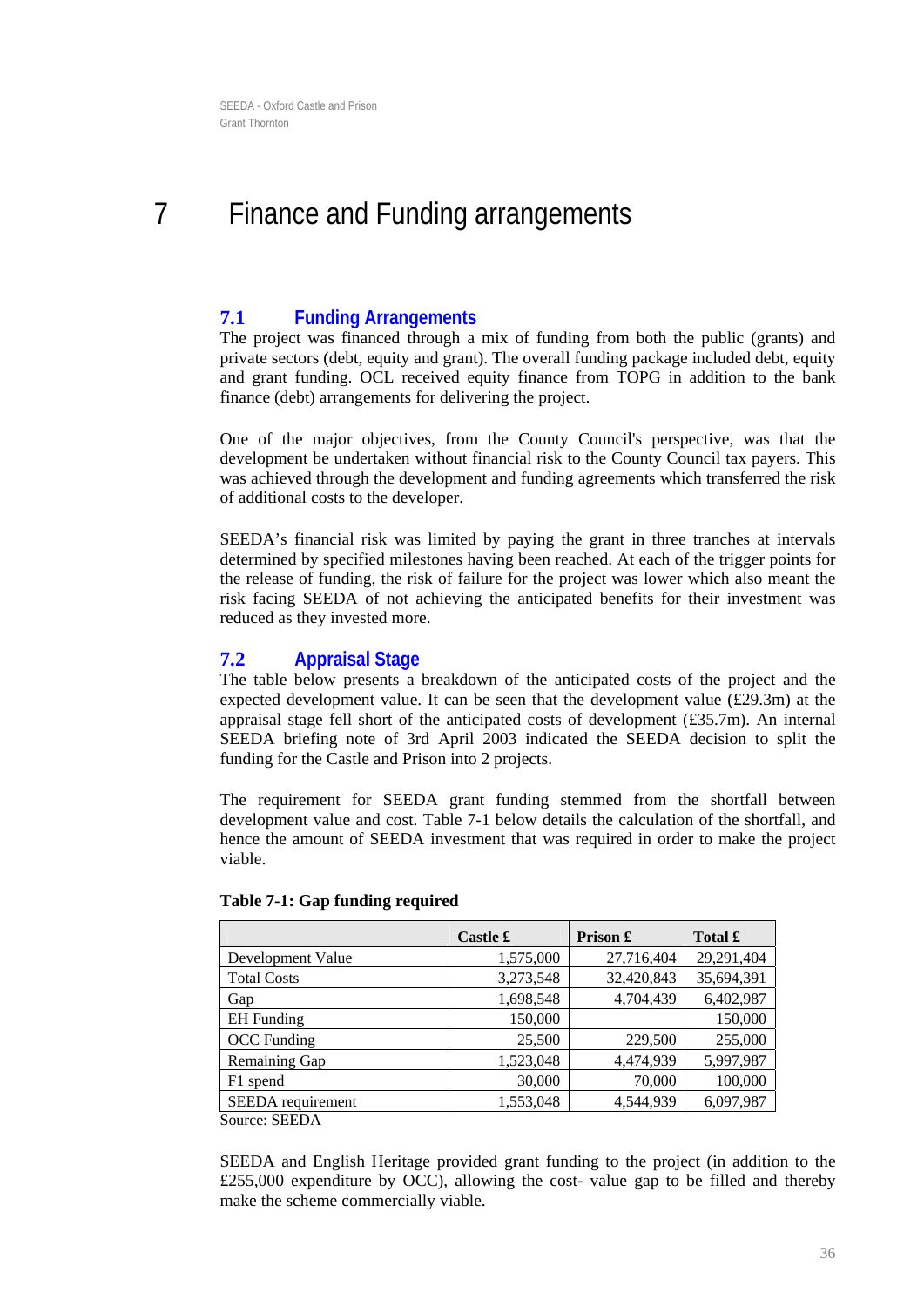The Castle aspect of the project, requiring £1.6m SEEDA funding consisted of costs associated with:

- the Tidmarsh Lane building
- St George's tower
- d wing of the prison
- the debtors tower
- the castle mound and yard

The prison aspect , required £4.5m of SEEDA funding for works associated with:

- the governors house
- prison entrance range
- a wing, b wing, c wing
- north range
- houses of correction
- carpenters workshop
- new road building

Total SEEDA funding for the project was therefore £6.1m.

#### **7.3 Project Costs**

The total project costs for development of Oxford Castle and Prison are detailed in the table following. It can be seen that SEEDA's grant funding represented 60% of the total public sector contribution to the project.

The total costs of delivering the project also increased substantially from that expected at the appraisal stage, rising from an anticipated £35.7m to £44.5m. Costs incurred were higher than expected, in excess of £40m, while original estimates were £36m. These cost overruns were however absorbed by the private developer, with no further cost incurred by the public sector partners to achieve successful delivery of the project.

SEEDA only provided capital funding, which was made available for drawdown in three tranches dependant on specific criteria having been met by the Developer and/or the County Council.

SEEDA provided more funding than was initially applied for as the original cost value gap calculated was lower than subsequent calculations (including those by GVA Grimley prepared for SEEDA).

SEEDA funding was used to meet the cost of building works. The Funding Agreement between SEEDA and OCC was signed and dated 15th July 2003.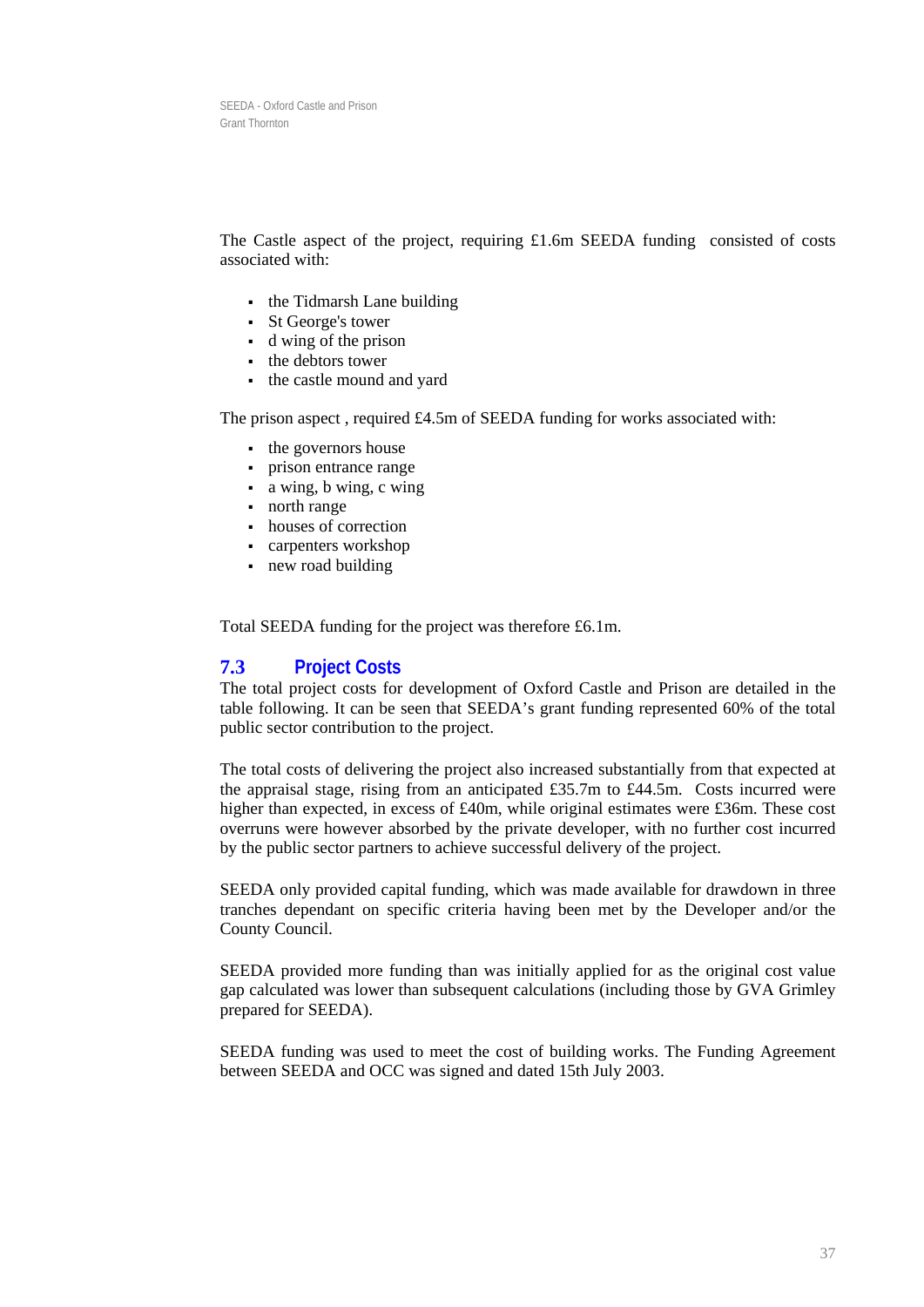#### **Table 7-2: Sources of funding**

| <b>Funding</b>                            | £          |
|-------------------------------------------|------------|
| <b>SEEDA</b>                              | 6,115,989  |
| <b>Oxfordshire County Council</b>         | 255,000    |
| Heritage Lottery Fund                     | 3,800,000  |
| <b>English Heritage</b>                   | 150,000    |
| <b>Total Public funding</b>               | 10,320,989 |
| Trust for Oxfordshire's Environment Grant | 75,000     |
| <b>Total Private funding</b>              | 34,231,011 |
| Costs                                     |            |
| <b>Oxford Castle Limited</b>              | 44,552,000 |
| <b>Ratios</b>                             |            |
| Public/Private funding ratio              | 33         |

Source: Oxfordshire County Council

The amount of private funding leveraged by the £10.3m public investment was £34.2m, representing a **public private funding leverage ratio of 3.3 to 1**.

The County Council's main contribution to the project, from a financial perspective, was through agreeing to indirectly selling the land for a nominal charge of £1 and paid for a range of emergency repairs and maintenance on the site.

## **7.4 Funding Agreement between SEEDA and OCC**

Some of the key elements stipulated within the funding agreement between SEEDA and OCC were that:

- specified insurance arrangements are in place for the project.
- the Council shall not agree to vary the development agreement without prior written consent of the Agency
- SEEDA had the right to attend all meetings at which the Council's project manger was entitled to attend (under 14.10 of the development agreement). OCC was also required to provide to SEEDA minutes of all site meetings attended by the Council's project manager.
- SEEDA's role and participation within the Prison project is acknowledged within materials prepared by OCC and that the Council endeavours to ensure that the Developer acknowledges SEEDA's role in its provision of financial assistance
- the Council is required to pay the Agency's share of any development completion payment

## **7.5 SEEDA Contribution**

SEEDA divided the payment of grant into three tranches, based on percentages of items of qualifying expenditure that had been incurred.

Drawdown conditions were cumulative - ie for the conditions for the second draw down to be satisfied required that the first drawdown conditions remained satisfied. By linking the payment of grant to these drawdown requirements, SEEDA was able to take confidence in the project progression and that funding was utilised as envisaged (through the use of "qualifying expenditure").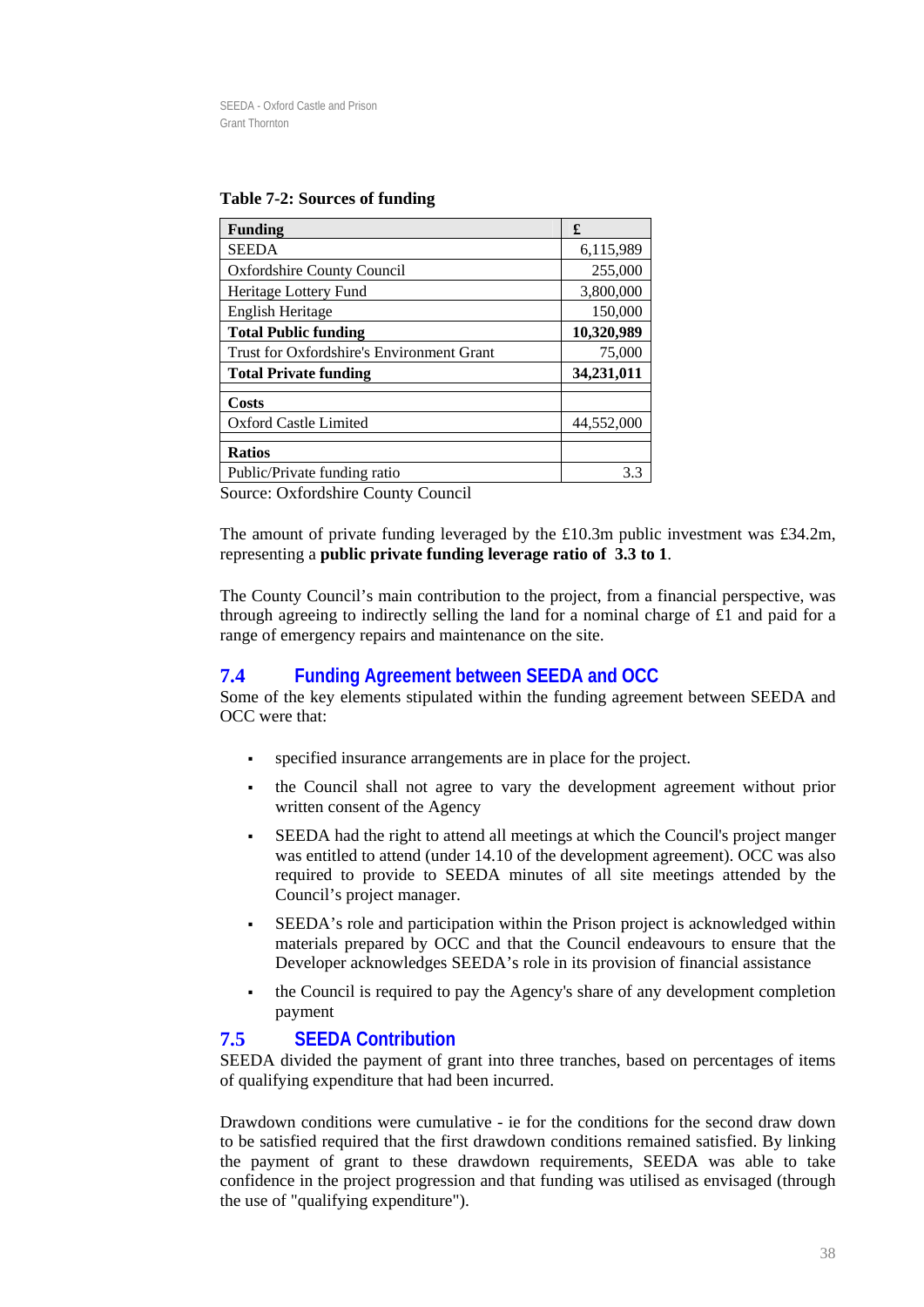The risks to SEEDA associated with participation of an innovative project with a significant degree of uncertainty relating to costs, and the ability to meet timescales, was thereby minimised.

This was achieved by explicitly linking the Funding Agreement between SEEDA and OCC to the Development Agreement between TOPG and OCC ie SEEDA funding is made available to the project through certain requirements or milestones in the Development Agreement between the Trevor Osborne Property Group and OCC having been met.

#### **7.5.1 SEEDA Drawdown Conditions**

The "First Drawdown Conditions" stipulated that:

- 1. the conditions set out in the paragraphs C and  $F<sup>21</sup>$  $F<sup>21</sup>$  $F<sup>21</sup>$  of the definition of "Unconditional Date" in the development agreement have been and are satisfied. These conditions relate to the timing of related agreements being entered into. For more detail see footnote 21.
- 2. grant of satisfactory planning permission and satisfactory consents, as referred to within the Development Agreement (in paragraphs a and b of the definition of unconditional date; and
- 3. Qualifying expenditure<sup>[22](#page-39-1)</sup> (see footnote for definition) shall not be less than £2,273,000

The "Second Drawdown Conditions" included requirements that:

- the first drawdown conditions remained satisfied
- the Council's project manager is appointed and evidence provided of professional indemnity insurance received by SEEDA
- Qualifying expenditure shall be not less than £1.8m
- other requirements relating to reaching specified milestones within the project as detailed within the development agreement

Third drawdown conditions specified that further milestones within the development agreement had been reached $^{23}$  $^{23}$  $^{23}$ 

SEEDA's payment of funding was made conditional upon a number of factors, including that:

<span id="page-39-0"></span>*<sup>21</sup> Paragraph C specifies 'the date on which the Council enters into a funding agreement or agreements for the provision of grant funding commitments for the Project in a sum totalling not less than Six million pounds. Paragraph F refers to 'the date on which the Council enters into an unconditional agreement to acquire the St. Peter's College Land or the date upon which a conditional agreement to acquire the St Peter's College Land becomes unconditional. 22 "Qualifying Expenditure" is defined within the Funding Agreement as meaning "Development costs incurred after* 

<span id="page-39-1"></span>*<sup>31</sup>st March 1999 and which the Agency is satisfied have been reasonably and properly incurred and paid by the Developer in executing the Works or furthering the Prison project* 

<span id="page-39-2"></span>*<sup>23</sup> for example, that "the council has received the deeds of collateral warranty from the Building Contractor and Principal Consultants to which the Council is at that time entitled under the development agreement*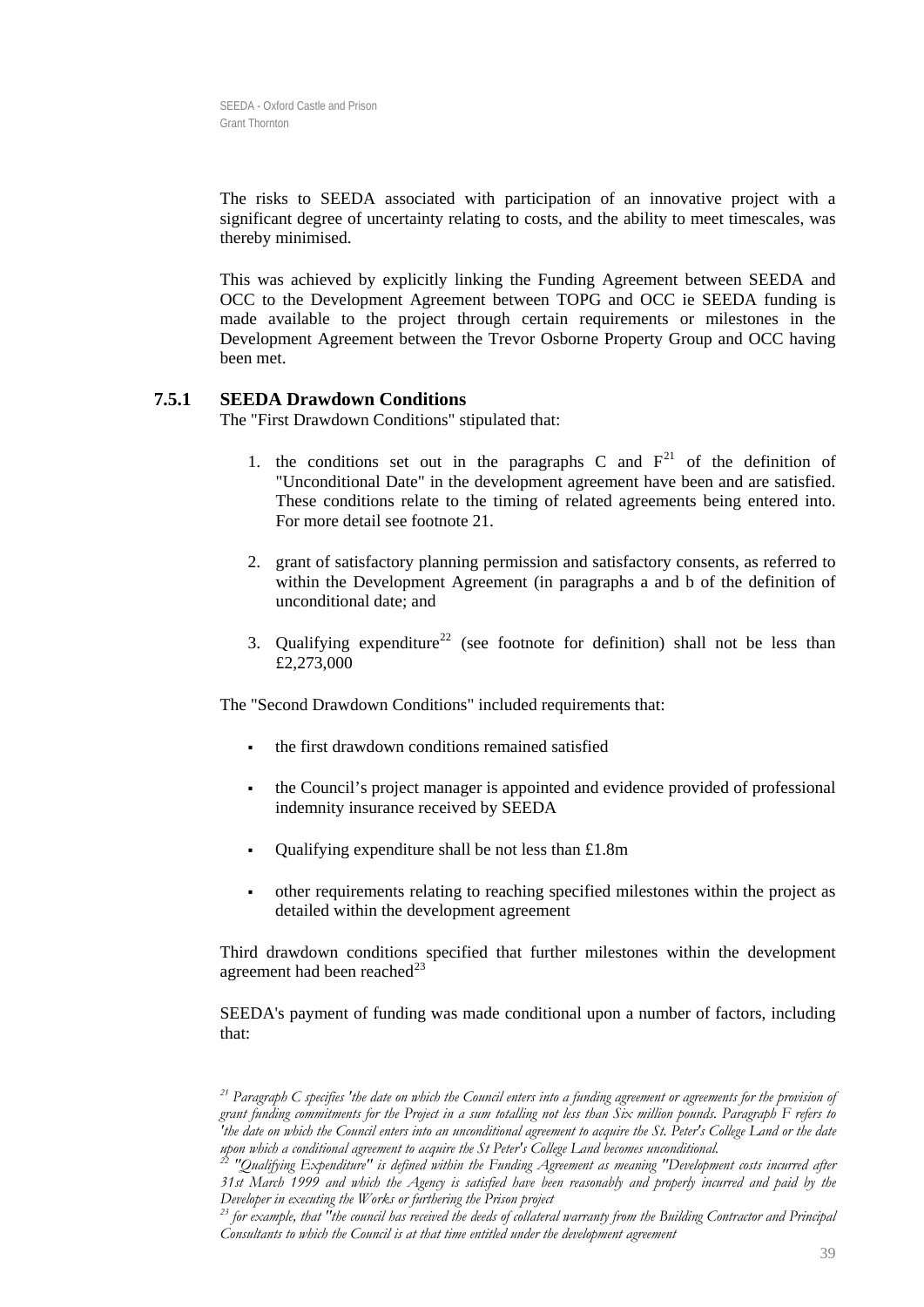- the Development Agreement between TOPG and OCC remaining in force and subsisting
- The Council and the Developer having sufficient rights or interest in the property to allow the prison project and works to be fully carried out
- SEEDA and the Council had received evidence that no winding up petition had been presented against the Developer

The Funding Agreement includes a clause allowing SEEDA to demand repayment from OCC for any amounts defrayed that were subsequently determined to not constitute qualifying expenditure. It is also stipulated that the Council should appoint a project manager (and that the project manager's warranty are entered into) as soon as was reasonably practicable and necessarily in advance of the second drawdown of SEEDA funding.

### **7.6 Scope for Clawback**

The scope for SEEDA to achieve a financial return on the project was limited to the Agency receiving 80% of the share of the development completion payment received by  $OCC<sup>24</sup>$  $OCC<sup>24</sup>$  $OCC<sup>24</sup>$ , which was itself 55% of the agreed development profit. The agreement specified that the maximum amount payable to SEEDA under this arrangement was equal to the level of grant provided by the Agency.

The development agreement between OCC and OCL specified that OCC would receive a payment from OCL of the greater of £1,000 and 55% of the development profit. Since development profit was determined as £Nil - the payment received by OCC was £1,000

SEEDA entered into a Funding Agreement with Oxfordshire County Council relating to the project in July 2003.

Within this SEEDA was entitled to the so called "agency's share" of 80% of the development completion payment.

**Since no development profit was payable to OCC, SEEDA did not clawback any of their investment.** The only mechanism by which SEEDA would have been able to clawback a return from its grant, as specified within the Development and Funding Agreements, was through its share of the development profit. Since no development profit was returned, it is unable to clawback any funding.

Although OCC are entitled to receive a financial return on the basis of a share of the rental income paid by Malmaison to OCC, this does not appear to be the case for SEEDA.

In addition to their share of agreed development profit, Oxfordshire County Council are eligible for payment based on a share of the rental income received by OCL from Malmaison, above a specified base rental level. **It does not appear that the agreements between SEEDA and OCC provide any mechanism by which SEEDA can share in this financial return to the project.** 

The rent paid by Malmaison consists of a base element plus an additional amount determined by the hotel's turnover. The agreements between OCC and OCL specify that

<span id="page-40-0"></span>*<sup>24</sup> this is referred to as the 'Agency's Share' within the funding agreement between OCC and SEEDA.*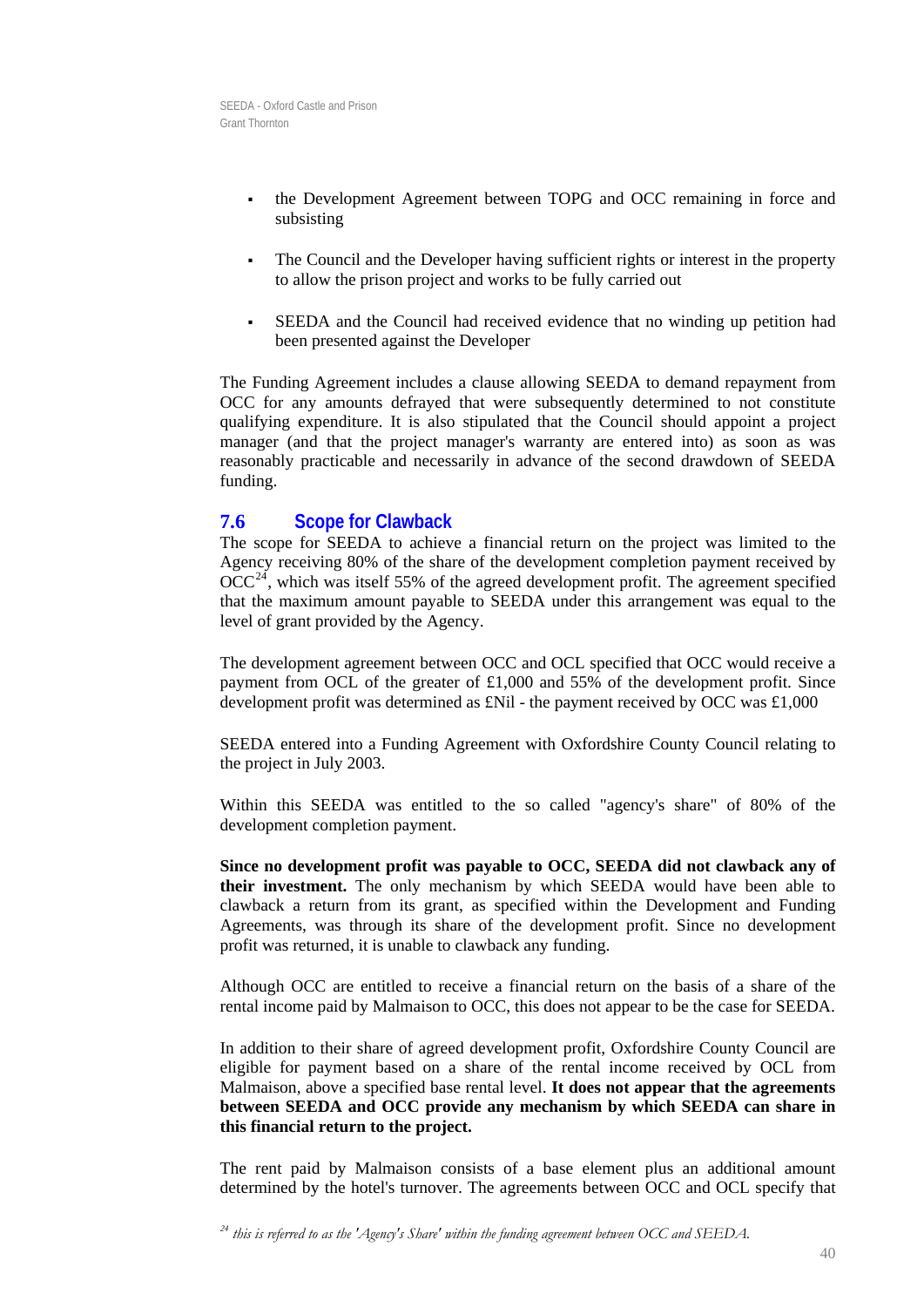the Council receives a share of the rental income received by OCL from Malmaison above the base level.

#### **7.6.1 Calculating Development Value**

Key to determining whether SEEDA would have been able to clawback any funding is the calculation of development value. In determining the development value and hence the scope and scale for any profit sharing to which OCC (and thereby SEEDA) would be entitled, a series of methodological factors were agreed in advance (within the Development and Funding Agreements).

The Funding Agreements for the project specified that the County Council was entitled to receive 55% of the development profit, where the profit exceeded 17.5% (ie where development value was calculated to exceed development cost by 17.5% or more, the Council was entitled to a 55% share). This was agreed on the basis that:

- the development account calculation would include a credit for the 'agreed capital value' of the hotel of £10.9m (applied on the date of the expiry of the rent free period under the Malmaison Lease).
- the value of the retail and restaurant units was calculated by capitalising the agreed averaged rental incomes using yields applicable in the prevailing market conditions two years after project completion
- any units not let two years after completion would be valued on the basis of deemed rents estimated with reference to market conditions. Rental incomes were capitalised at the rate at which an investor in the open market would be willing to pay (with the option to resort to an independent surveyor in the case of a dispute in the valuation between the Council and the Developer)

Under this agreement, the developer was required to make a 'development completion payment' to OCC on the agreed relevant date which was to consist of the greater of £1,000 and 55% of the development profit (where the development profit was defined as the amount by which the development value exceeded 17.5% of development costs). Since it was determined that there was no development profit, the sum of  $\pounds1,000$  was payable by TOPG.

A number of other payments were also payable by the Developer to the Council, including costs towards those incurred by the Council relating to relocation of council tenants  $(F90,000)$ , consultants fees associated with the project  $(F300,000)$ , legal fees (£30,000), and payment relating to OCC payment to Oxford City council for the land adjoining Paradise Street (£65,000 plus VAT).

## **7.7 Lessons Learnt**

It may have been preferable from OCC's and SEEDA's perspective if the value of the hotel had been credited to the development account at market value rather than pre agreed within the agreements, as the value agreed was substantially lower than the true market value. It is not however clear if this would have been acceptable to the developer.

It should be considered whether it would be preferable from SEEDA's perspective for the Funding Agreement between OCC and SEEDA to allow for the Agency to share in any financial return achieved by the Council from the project (for example on an ongoing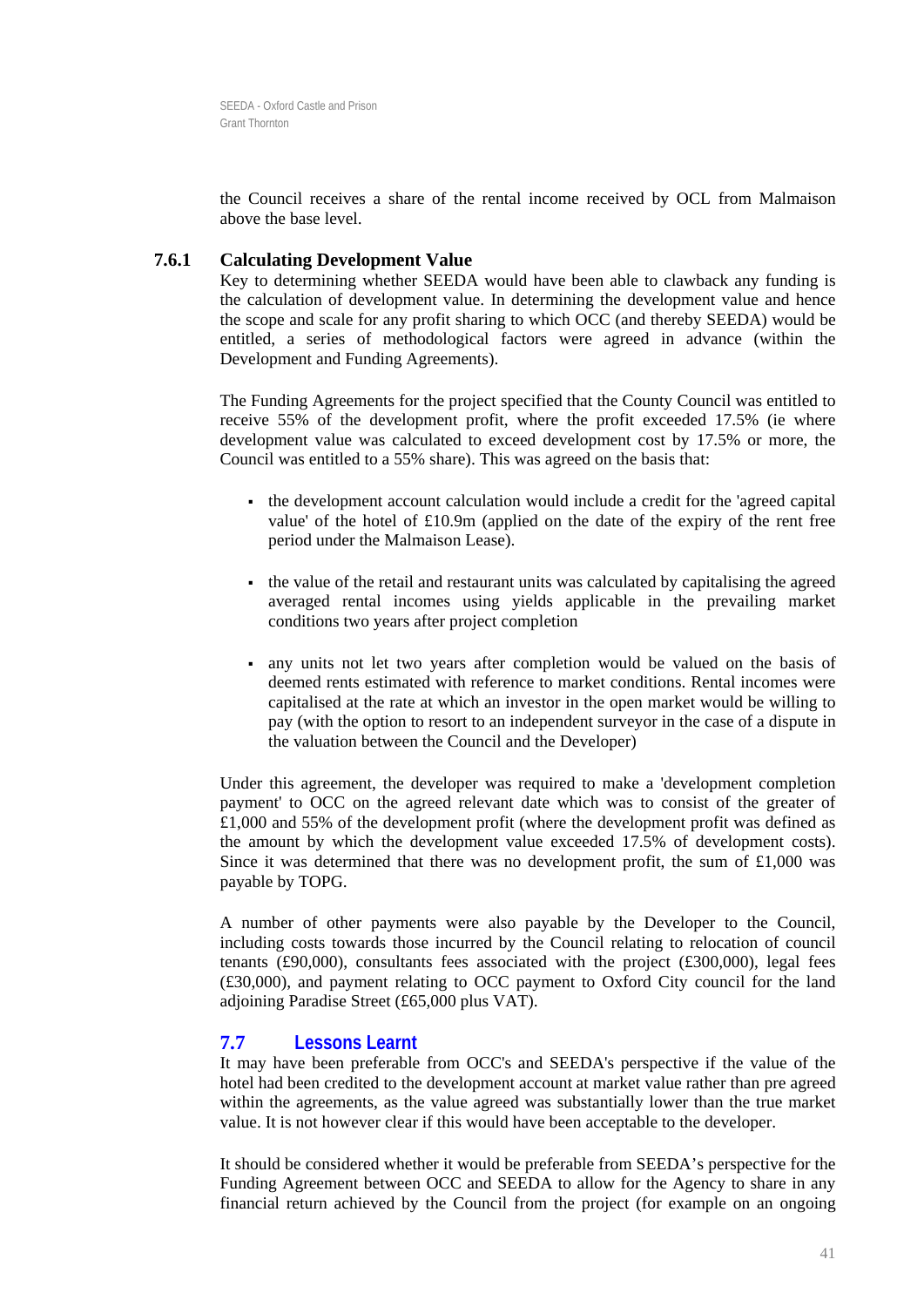basis), rather than limiting the Agency share to a proportion of development profit. Again, it is not clear if this would have been acceptable to OCC.

## **7.8 Recommendations**

The Funding Agreements were an effective mechanism for transferring risk of cost over runs to the private developer. Unfortunately, it appears there was no mechanism established by which SEEDA could benefit from the commercial success of the project, other than through a share of (non existent) development profit.

Recommendations emerging from the review of the funding arrangements for the project are:

- seek to transfer risk of cost overruns to the private sector partner through funding agreements (as was achieved in Oxford Castle and Prison)
- establish a mechanism whereby SEEDA can benefit financially from the commercial success of a project in which it has invested on an ongoing basis.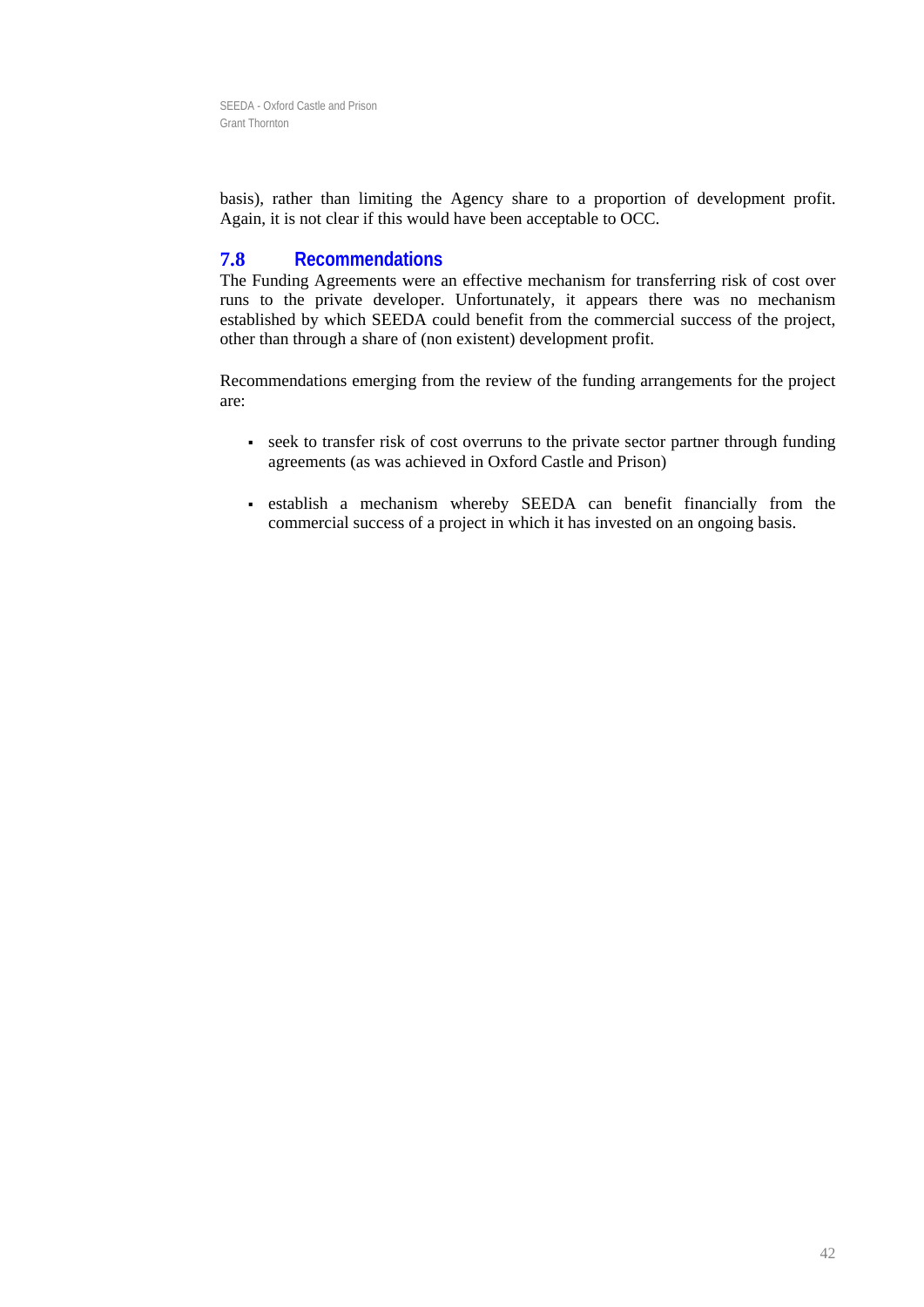## <span id="page-43-0"></span>8 Outputs, Outcomes and Impact

### **8.1 Introduction**

It should be noted that the original appraisal including value for money indicators was prepared on the basis of a substantially lower level of SEEDA grant than was actually provided to the project. As a result of this, a number of the indicators appear to indicate that the project represents a lower level of value for money than had been anticipated.

However, it should be noted that the SEEDA grant of £6.1m was critical in making the project commercially viable and therefore a realistic proposition for any private developer. As a result, caution should be applied when comparing the value for money indicators from the appraisal stage with the actual results.

The increase in the level of grant required at the outset of the project, was mirrored later in the project by the higher than anticipated costs (absorbed by the developer) of completing the project, which had the effect of increasing the amount of private funding leveraged by the public sector contribution.

In terms of outputs, the original targets for the project, as identified by SEEDA, included:

- $\cdot$  the creation of 251 jobs (25 for castle, 226 prison, )
- the provision of 6,160 learning opportunities being filled (lasting 3 to 30 hours)
- the development and provision of public access to 2.1 hectares of Brownfield land to be remediated or recycled
- 10 net new businesses created or attracted to the region

The SEEDA Stage II full appraisal, on which GVA Grimley prepared assessments of value for money delivered by the anticipated outputs, estimated the total cost of the project at £33.2m, with the Agency's contribution at that point in time estimated to be £3.5m.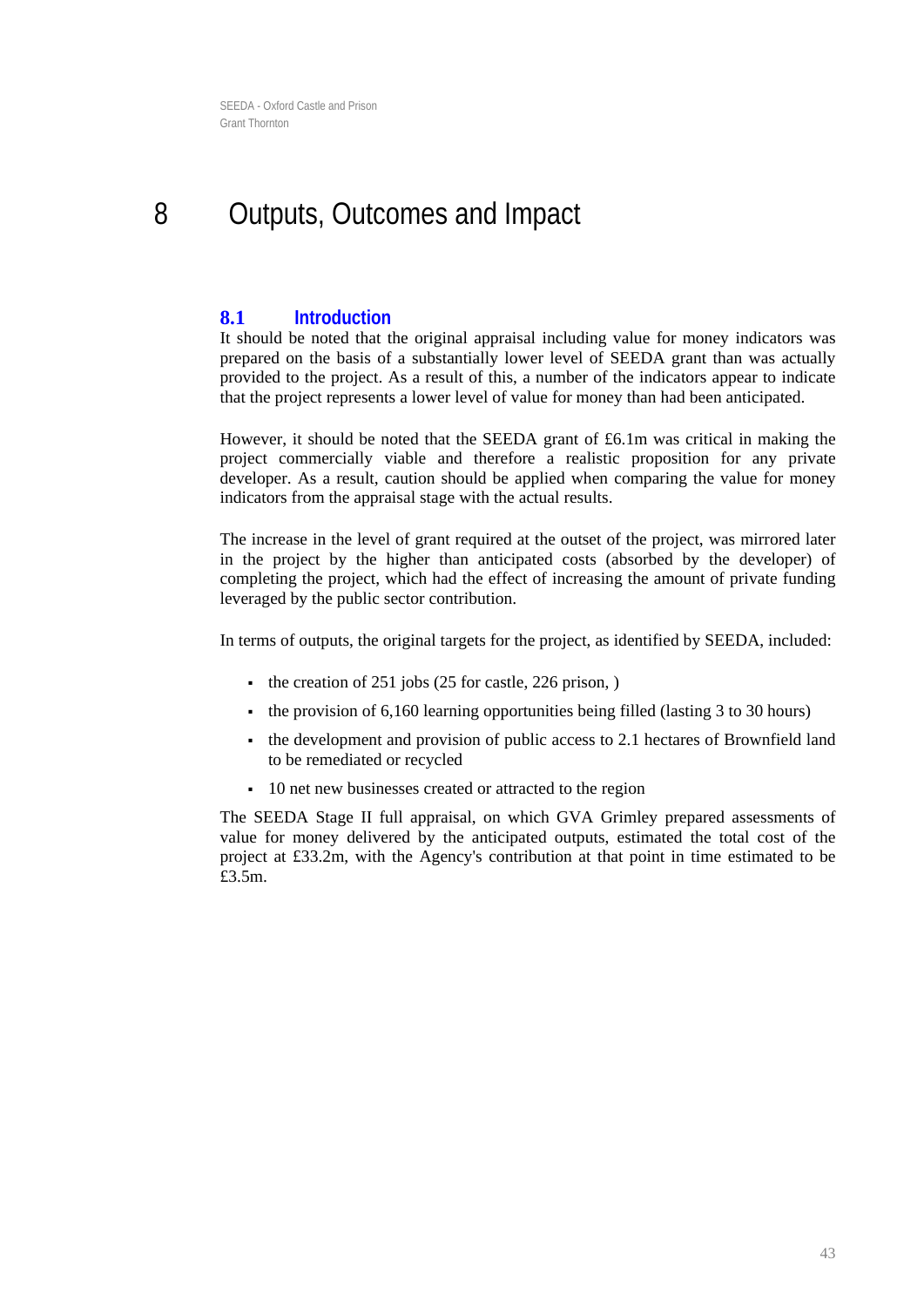## **8.2 Gross and Net Outputs**

The tables below present the anticipated outputs and actual outputs achieved.

| <b>SEEDA</b> appraisal stage output targets |        |        |         |              |         |  |
|---------------------------------------------|--------|--------|---------|--------------|---------|--|
| <b>SEEDA</b><br><b>SEEDA</b><br>Total       |        |        |         |              |         |  |
|                                             | Castle | Prison | Outputs | <b>Share</b> | outputs |  |
| Brownfield Land Remediated (ha)             | 0.6    | 1.5    | 2.1     | 77%          | 1.6     |  |
| Jobs (FTE)                                  | 25     | 226    | 251     | 77%          | 193     |  |
| Learning Opportunity (3-30 hours)           | 6160   |        | 6160    | 77%          | 4743    |  |
| Public Open Space (sqm)                     | 2573   |        | 2573    | 100%         | 2573    |  |
| <b>Businesses Created</b>                   | 0      | Ω      | 9       | 77%          |         |  |

Source: SEEDA Stage 2 Full Appraisal.

It can be seen that at the appraisal stage, SEEDA's share of the public funding within the project was estimated to be 77%. SEEDA's actual share of public expenditure was 59%, primarily due to the size of the grant from Heritage Lottery fund being larger than originally envisaged.

#### **Table 8-2: Gross Outputs achieved**

| <b>Gross Outputs delivered</b> |        |         |              |              |  |
|--------------------------------|--------|---------|--------------|--------------|--|
|                                |        | Total   | <b>SEEDA</b> | <b>SEEDA</b> |  |
| Castle                         | Prison | Outputs | <b>Share</b> | outputs      |  |
| 0.6                            | 1.5    | 2.1     | 59%          | 1.2          |  |
| 15                             | 319    | 334     | 59%          | 198          |  |
| 5400                           |        | 5400    | 59%          | 3200         |  |
| 4820                           |        | 4820    | 100%         | 4820         |  |
|                                |        |         | 59%          |              |  |
|                                |        |         |              |              |  |

Source: Oxfordshire County Council

In addition, though not specified, as output indicators in the SEEDA appraisal, 40 residential apartments were developed and have all been sold.

Adjusting the gross outputs for deadweight, displacement, leakage and multiplier effects yields the net additional effects of the project. These results are presented in the table below. Details on the assumptions used to estimate these effects are provided in section [8.8](#page-49-0) of this report.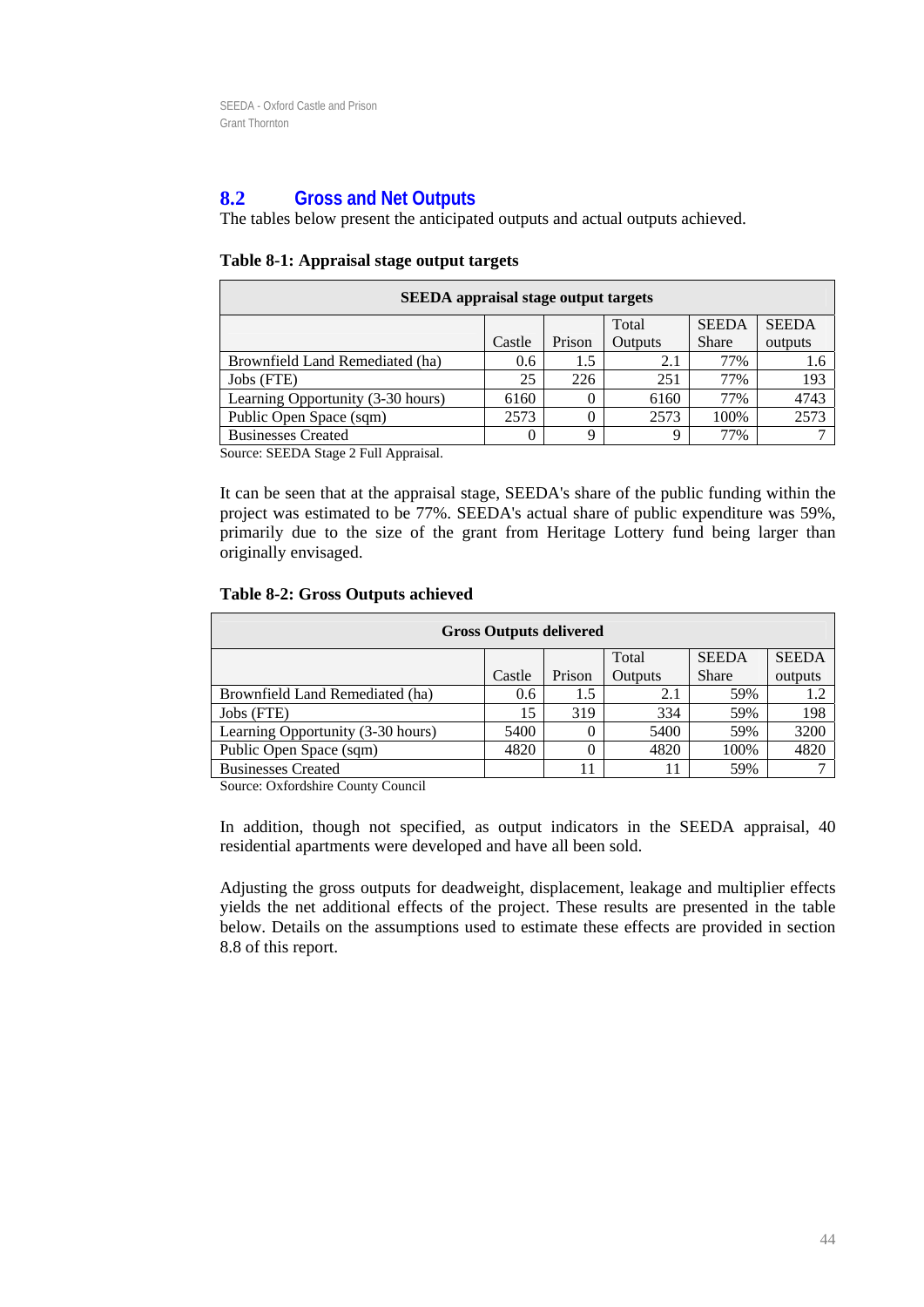| <b>Net Additional Effects</b>             |                     |                    |  |
|-------------------------------------------|---------------------|--------------------|--|
|                                           | <b>Total Output</b> | <b>SEEDA</b> share |  |
| <b>Jobs Created</b>                       | 225                 | 134                |  |
| <b>Businesses Created</b>                 | 10                  |                    |  |
| Learning Opportunities <sup>25</sup>      | 4,712               | 2,792              |  |
| Brownfield Land reclaimed/remediated (ha) | 2.1                 | 1.2                |  |
| Public Open Space created (sqm)           | 4,820               | 4.820              |  |

#### **Table 8-3: Net Additional Effects**

Source: Grant Thornton

Since SEEDA contributed 59% of the overall public funding for the project, its share of the outputs attributable to the public expenditure is calculated as 59% of the net additional outputs (except for public open space where its share was 100%). On this basis the table below presents the value for money indicators for the project.

## **8.3 Contribution to local visitor economy**

In addition to the outputs identified above which were used by SEEDA in appraising the project, Oxford Castle and Prison contributes to the local visitor economy. This is captured through visitor expenditure at Oxford Castle and Prison, including spend at the restaurants on site.

At the appraisal stage, it was estimated that additional tourism spending within the local economy as a result of the Oxford Castle and Prison project would total £12.4m (excluding the serviced apartments) over the first four years of operation.

Table 8-4 below indicates the breakdown of visitor expenditure figures for visitors to the Heritage Centre and Museum and the Hotel. The current estimate for visitor expenditures takes the visitor numbers as estimated within the original appraisal and updates with actual entry fees.

|            | <b>Appraisal stage estimate</b> |            |            |  |
|------------|---------------------------------|------------|------------|--|
|            | HC and                          | Hotel      | Total      |  |
|            | Museum                          |            | Spending   |  |
| Year 1     | £162,000                        | £2,872,331 | £3,034,331 |  |
| Year 2     | £202,500                        | £2,872,331 | £3,074,831 |  |
| Year 3     | £243,000                        | £2,872,331 | £3,115,331 |  |
| Year 4     | £283,500                        | £2,872,331 | £3,155,831 |  |
| $1$ to $4$ | £891k                           | £11.5m     | £12.4m     |  |

#### **Table 8-4: Visitor Expenditure : Appraisal Stage estimates**

Source: GVA Grimley Appraisal

<span id="page-45-0"></span>*25 following SEEDA monitoring arrangements for the project, this captures the number of learning opportunities of between 1 and 3 hours each - tracked by school visits to the Heritage Centre and Museum*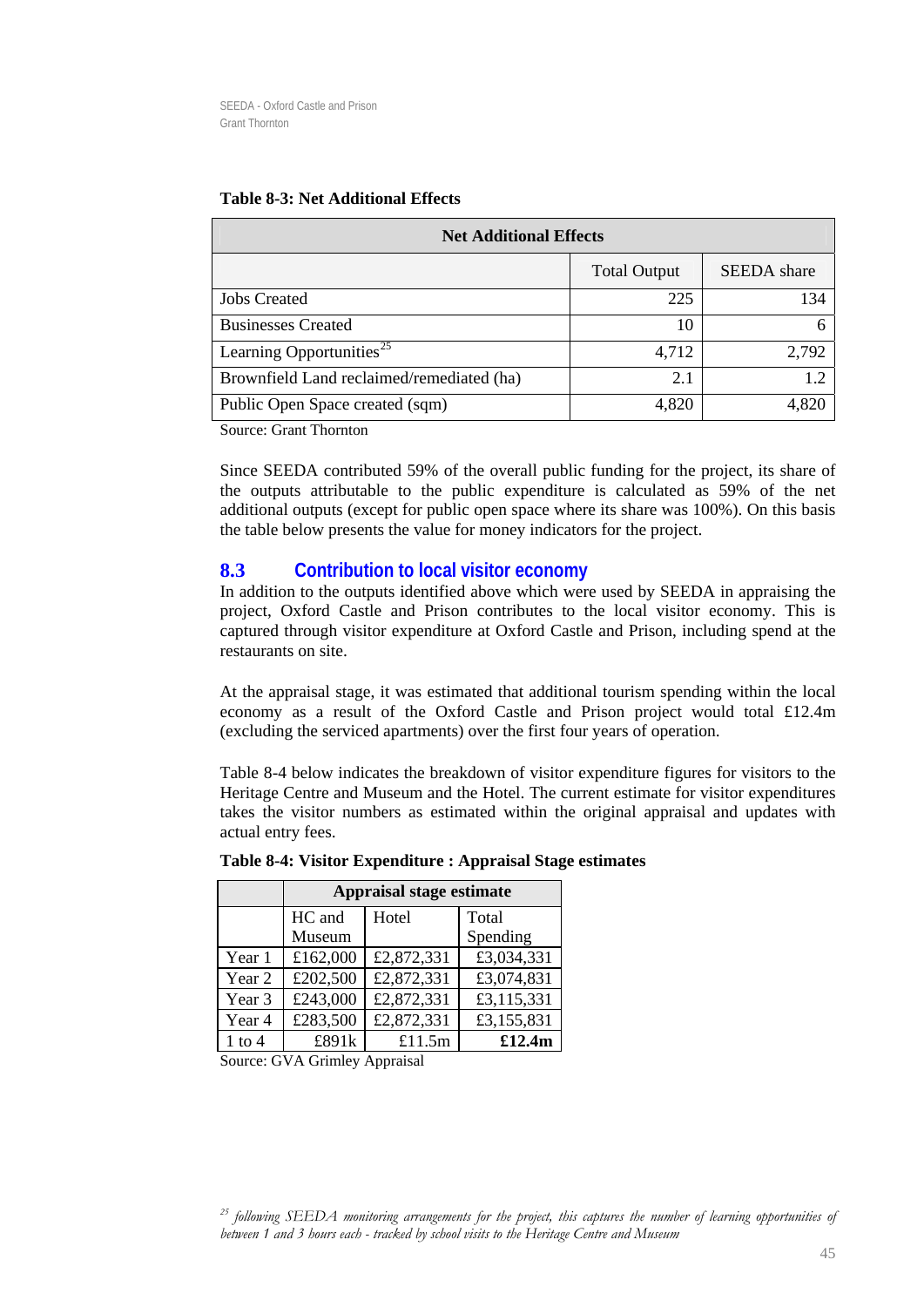The estimate for visitor expenditure is updated using information from OCL for numbers of visitors and with the latest figures for average tourism expenditure within the region. The GVA work did not include expenditure at restaurants on site, which is added into the current analysis.

Table 8-5 below presents estimates the direct visitor expenditure at Oxford castle and Prison. Note that this excludes any additional spending in the local economy which could be attributed to an increase in visitors to wider Oxford attractions resulting from OCP (this would need to be assessed in a wider economic impact study).

| Gross Expenditure |                       |             |             |                |
|-------------------|-----------------------|-------------|-------------|----------------|
|                   | Visitor<br>Attraction | Hotel       | Restaurant  | Total spending |
| Year 1            | £228,000              | £4,014,000  | £3,373,000  | £7,615,000     |
| Year 2            | £284,000              | £4,014,000  | £3,373,000  | £7,672,000     |
| Year 3            | £341,000              | £4,014,000  | £3,373,000  | £7,728,000     |
| Year 4            | £398,000              | £4,014,000  | £3,373,000  | £7,785,000     |
| Year 1 to 4       | £1,251,000            | £16,056,000 | £13,492,000 | £30,800,000    |

#### **Table 8-5: Gross Outputs achieved**

Total spending at Oxford Castle and Prison is estimated to be in the region of £7.6m per annum (note that these figures are based on cautious estimates of income to the hotel operator and restaurant operators based on benchmark data).

For both the hotel and restaurant expenditure a high level of displacement (90%) is assumed as the project is unlikely to attract a large number of visitors in its own right, and much of the expenditure within the restaurants will be displaced from other local restaurants (and not therefore additional expenditure).

| Net Additional Expenditure |                       |            |            |            |
|----------------------------|-----------------------|------------|------------|------------|
|                            | Visitor<br>Attraction | Hotel      | Restaurant | Total      |
| Year 1                     | £91,000               | £482,000   | £337,000   | £910,000   |
| Year 2                     | £114,000              | £482,000   | £337,000   | £933,000   |
| Year 3                     | £137,000              | £482,000   | £337,000   | £956,000   |
| Year 4                     | £159,000              | £482,000   | £337,000   | £978,000   |
| Year 1 to 4                | £501,000              | £1,927,000 | £1,349,000 | £3,777,000 |

#### **Table 8-6: Net Additional Expenditure**

Due to the large amount of displacement associated with hotel and restaurant visitor spending, the net additional expenditure is substantially lower, in the region of  $\pounds$ 1m per annum.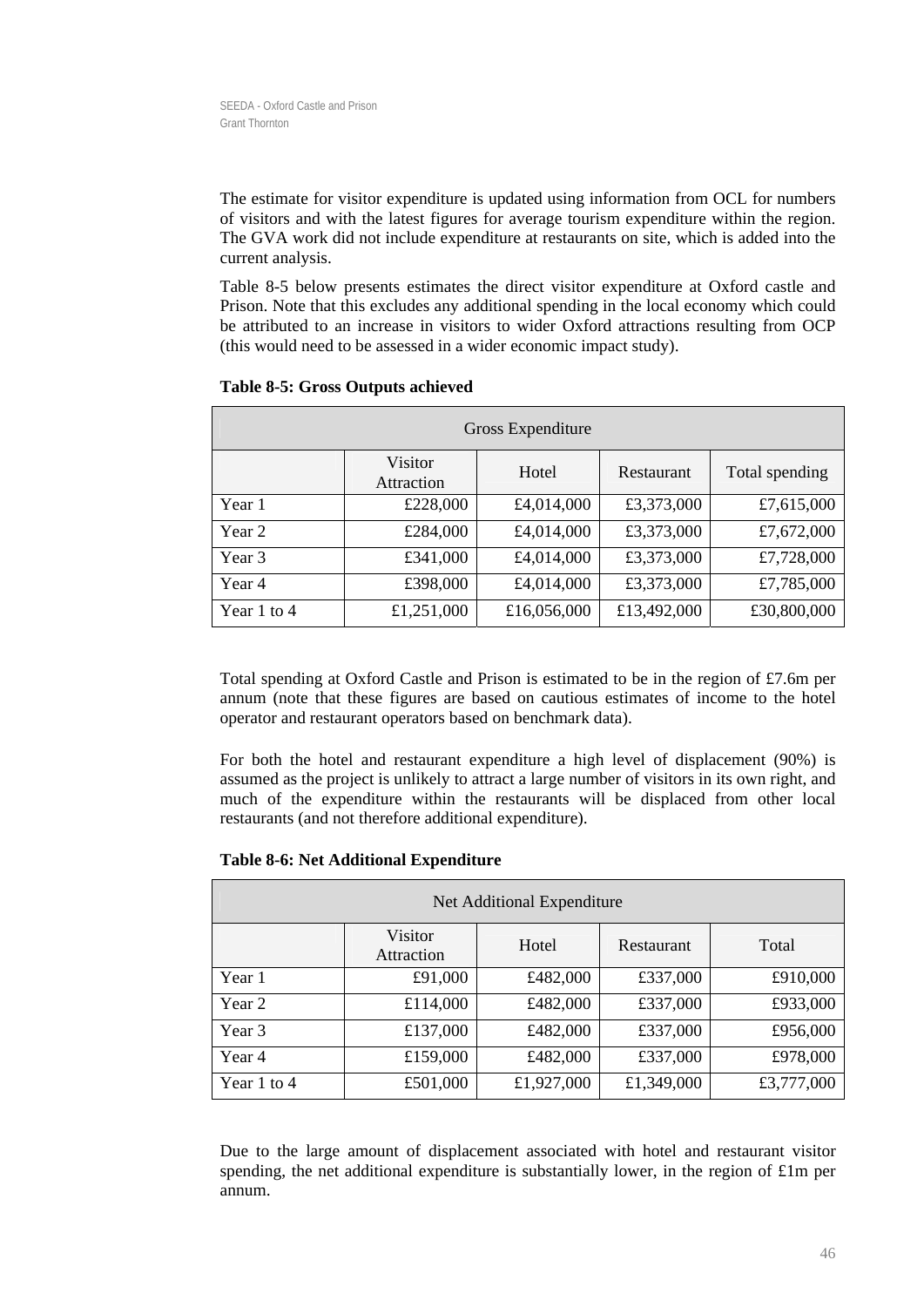The appraisal stage estimates of expenditure associated with the hotel visitors now appear overly cautious. In particular, occupancy for the hotel was originally estimated at 71% within the appraisal documents. The higher than anticipated occupancy, in excess of 80% accounts for part of the increased visitor expenditure associated with this aspect.

In addition, this evaluation has updated the figures for estimated average visitor spend per night from £102 to £105 based on updated statistics from Visit Britain UK tourism survey.

The Malmaison Hotel has been extremely successful, achieving occupancy rates in excess of 80% which compares very favourably with other high quality hotels in Oxford.

## **8.4 Strategic Added Value**

SEEDA's strategic added value in the project lay in its role in enhancing the strength of the partnership formed to deliver the project. It was highlighted in discussions that SEEDA's participation brought confidence to other partners as SEEDA has a track record of delivering regeneration projects which exceeds that of either Oxford City Council or Oxfordshire County Council.

## **8.5 Wider Outputs and Outcomes**

In addition to the core outputs and outcomes of the project, as detailed in the preceding sections, there are a range of benefits and outcomes which are important but are difficult to adequately capture in quantifiable terms. These benefits are detailed and described below.

The scheme as delivered provides publicly accessible space to the Oxford residents and visitors - unlike much of the city which is dominated by University owned premises without free public access. A related benefit to this is the project's role in engaging local people with the history of Oxford, rather than the history being behind college walls.

#### **Further Benefits**

There are a range of further benefits delivered by the scheme that cannot be easily quantified. These include:

- increased choice of bars and restaurants for Oxford residents and visitors
- quicker and more direct access to the town centre through the site
- access to listed buildings and enhanced understanding of the historic and archaeological interest of the site

## **8.6 Recognition through Awards**

 $Year^{26}$ . The Oxford Castle and Prison project has won numerous awards (details listed in appendix 1) including RICS Project of the Year 2007, across a range of thematic areas including specific awards for construction management and partnership working. The project won the MJ 2007 award for Public Private Partnership Achievement of the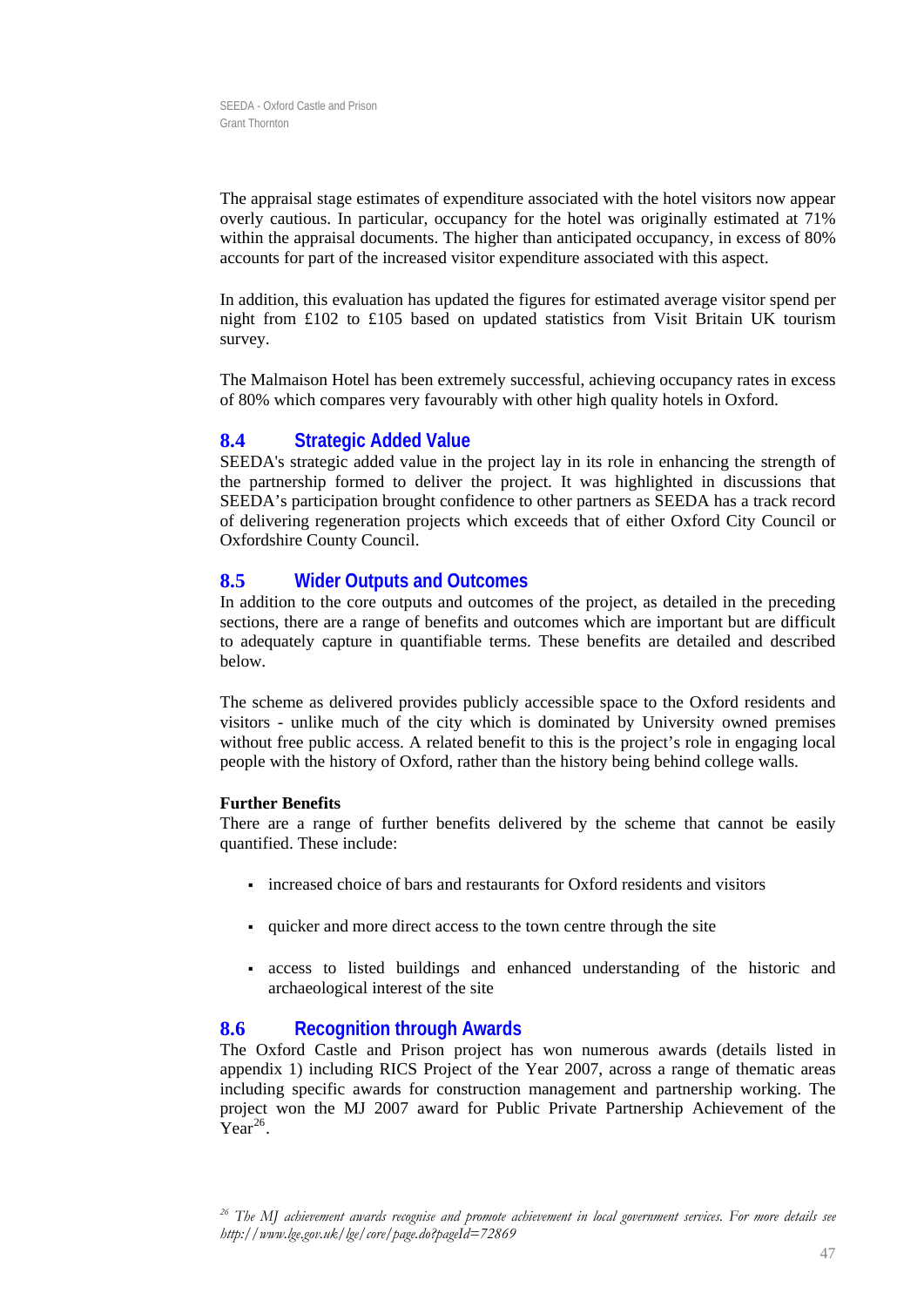In prese nting the RICS 2007 Project of the Year Award to Oxford Castle, Simon Pott, chairma n of the judges, commented:

complement one another and combine to create an attractive destination for local *people and tourists. The development has brought a renewed sense of history to ect. of Oxford's West End. All in all, it is an exceptional proj This project is everything a mixed use scheme should be. The components the area, and has already shown itself to be a major catalyst in the regeneration* 

A special judges prize was also awarded to the project for its excellence in creating an inclusive environment for all that used and visited the building.

The National Civic Trust award is notable in that it recognised "best practise in town centre regeneration"27. The Malmaison on the site was voted the third 'quirkiest place to stay' in the world by the travel website tripadvisor, and has made the list for a second consecutive year<sup>28</sup>.

The Key Learning Centre has acted as a dynamic educational tool to schools throughout the county, not just in history subjects, but also business studies and tourism. Its success has been recognised by an Investors in Education award by the Education Business Partnership.

#### **Awards Received by Oxford Castle and Prison**

RICS Awards 2007 - The Grand Final : Project Of The Year

The Civic Trust Awards 2007 - Centre Vision Award

RIBA Awards 2007

MIPIM Awards 2007 - International Hotels And Tourism Resorts Winner

RICS South East Awards 2007 - Overall Winner And Regeneration Category Winner

The MJ 2007 Achievement Awards: Public Private Partnership Achievement of the Year Category

The Mail On Sunday - British Homes Award 2007: Mixed Use Development Of The Year

Oxford Preservation Trust - Environmental Awards 2007

Painting And Decoration Association - Premier Trophy Awards 2007

Malmaison Oxford - Hotel Of The Year, Caterer And Hotelkeeper Awards 2007

Malmaison Oxford Voted A "Hot New Hotel" By Conde Nast

Malmaison Oxford - Sunday Times Travel Magazine - One Of The World's Best Hotels

## **8.7 Wider Impacts**

The West End Partnership was formed in response to a recognition of the successful regeneration of the Oxford Castle site and the desire to extend that regeneration to the surrounding area.

*<sup>27</sup> [http://www.seeda.co.uk/news\\_&\\_events/press\\_releases/2007/20070329.asp](http://www.seeda.co.uk/news_&_events/press_releases/2007/20070329.asp)*

*<sup>28</sup> http://www.tripadvisor.com/PressCenter-i152-c1-Press\_Releases.html*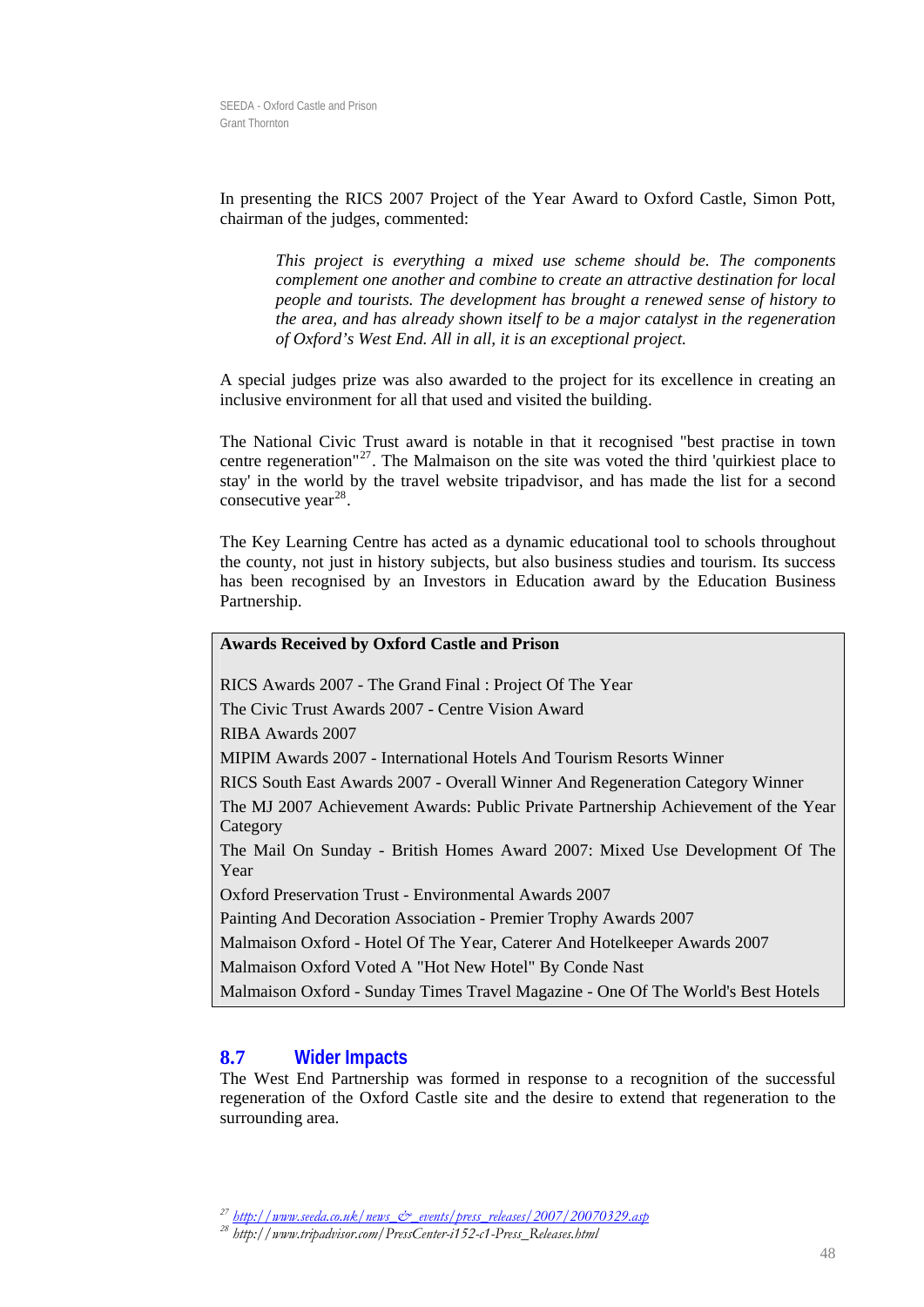The leader of Oxfordshire County Council, Keith R Mitchell has described the project as a 'benchmark' for the development of the 200 acres behind the Castle site (ie the adjacent West End area).

The 4ps Gateway review recognised the beneficial impact of the Castle and Prison project to the w ider regeneration of the area and the scope for effective partnership working. The report<sup>29</sup> states that:

A sense of achievement and momentum has been successfully generated by the *delivery of the Oxford Castle scheme, the progress of the Westgate development*  Oxford. There may be specific learning to be gained from the Castle project in *respect of its operation of an external stakeholders' group. and by a constructive series of communication and consultations with people in* 

The report also recognises the demonstration effect whereby the project can serve as an indicator of the high quality of development that can be achieved in the area.

#### <span id="page-49-0"></span>**8.8 Assumptions used in adjusting from Gross to Net Additional Impact**

displacement, leakage and multiplier effects. This section of the report details the calculations and assumptions that have been used in adjusting from the gross to net impacts by estimating the level of deadweight,

Separate calculations are undertaken to estimate the net impacts delivered for the different categories of outputs (jobs, businesses, land remediated, learning opportunities).

applied to adjust the level for gross expenditure associated with the project to the net additional effects (thereby allowing an indication of the scale of the projects impact on In addition, estimates of displacement, leakage, deadweight and multiplier effects are the local economy). This analysis follows the principles and analysis set out in the GVA Grimley appraisal report prepared for SEEDA, updating the assumptions where necessary.

Note that in all instances, it is assumed that there is no deadweight for the project as no alternative economic use for the site would be anticipated in the absence of the project proceeding, as the site was expected to have remained derelict in the absence of the project proceeding. A multiplier of 1.2 is applied based on English Partnerships guidance, which was also used by GVA Grimley at the appraisal stage.

|                  | Displacement                                                                                                                                                                                                                                                                                                             | Leakage                                                                                                                                                                                                                                       |
|------------------|--------------------------------------------------------------------------------------------------------------------------------------------------------------------------------------------------------------------------------------------------------------------------------------------------------------------------|-----------------------------------------------------------------------------------------------------------------------------------------------------------------------------------------------------------------------------------------------|
| Tourism<br>spend | of 1<br><b>Different</b><br>estimates<br>displacement are applied to<br>visitor expenditure for visitors to<br>heritage centre/museum<br>the<br>(HCM) and for hotel/restaurant<br>visitors.<br>For visitors to the HCM we<br>estimate that 67% of the<br>expenditure is displaced from<br>competing attractions<br>other | Following the GVA analysis no leakage of<br>spend from the local economy as only the<br>direct expenditure at Oxford Castle and<br>Prison by visitors is included in the analysis<br>(ie the analysis does not 'off<br>site'<br>expenditure). |

*29 4ps Gateway Review 0 – Strategic assessment of Oxford West End Renaissance*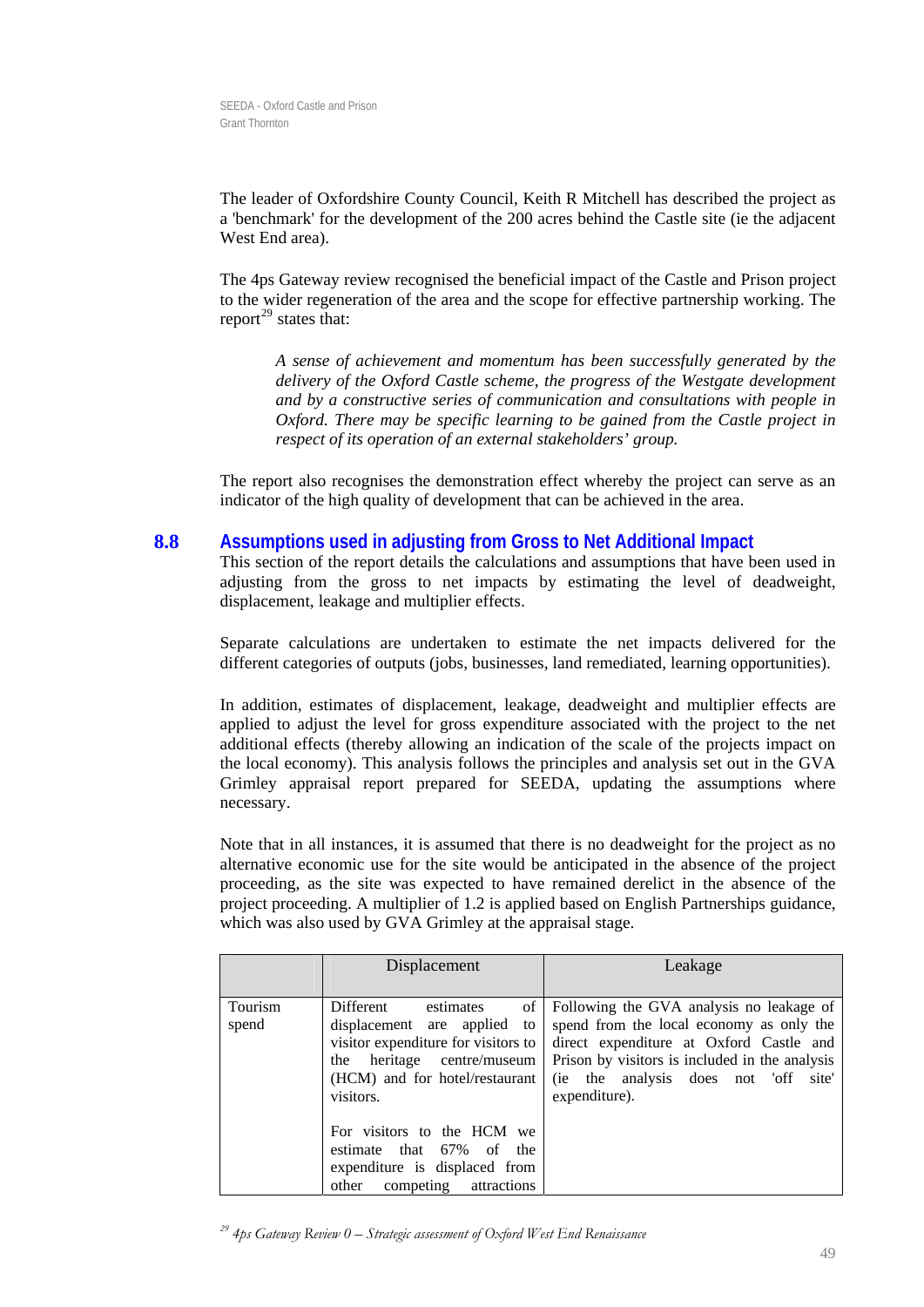|                             | within Oxford. Although Oxford<br>is a major tourist destination<br>with<br>lots<br>of<br>competing<br>attractions, Oxford Castle is a<br>different proposition, leading to<br>estimate<br>displacement<br>a<br>substantially lower than that<br>which would be expected for an<br>attraction<br>with<br>closer<br>competitors.<br>expenditure<br>the<br>For<br>at<br>Malmaison Hotel and the on site<br>estimate<br>restaurants,<br>we<br>displacement at 90%. This is<br>based on an estimate that only<br>10% of Malmaison guests would<br>be 'new' to Oxford, as the OCP<br>development is not a strong<br>enough attractor in its own right |                                                                                                                                                                                                                                                                                                                                                                                                                                                                                                                                                                                                                                                                                                                                                                                                                                                                                                                                                                                                                            |
|-----------------------------|--------------------------------------------------------------------------------------------------------------------------------------------------------------------------------------------------------------------------------------------------------------------------------------------------------------------------------------------------------------------------------------------------------------------------------------------------------------------------------------------------------------------------------------------------------------------------------------------------------------------------------------------------|----------------------------------------------------------------------------------------------------------------------------------------------------------------------------------------------------------------------------------------------------------------------------------------------------------------------------------------------------------------------------------------------------------------------------------------------------------------------------------------------------------------------------------------------------------------------------------------------------------------------------------------------------------------------------------------------------------------------------------------------------------------------------------------------------------------------------------------------------------------------------------------------------------------------------------------------------------------------------------------------------------------------------|
|                             | to substantially increase the total<br>number of visitors to Oxford. As<br>such, it is estimated that 90% of<br>the visitors to Malmaison (and<br>hence their expenditure) would                                                                                                                                                                                                                                                                                                                                                                                                                                                                 |                                                                                                                                                                                                                                                                                                                                                                                                                                                                                                                                                                                                                                                                                                                                                                                                                                                                                                                                                                                                                            |
|                             | have come to Oxford in the                                                                                                                                                                                                                                                                                                                                                                                                                                                                                                                                                                                                                       |                                                                                                                                                                                                                                                                                                                                                                                                                                                                                                                                                                                                                                                                                                                                                                                                                                                                                                                                                                                                                            |
| Job creation                | absence of OCP development.<br>Estimated to be 25%, based on<br>the GVA assumptions that 25%<br>of the employees at Oxford<br>Castle will be drawn from other<br>local firms. This was verified<br>reference<br>with<br>English<br>to<br>Partnership benchmark figures.                                                                                                                                                                                                                                                                                                                                                                          | Following EP guidance, we assume that 'the<br>majority of benefits will go to people living<br>within the target area/group - and therefore<br>assess leakage as therefore 'medium' This is<br>a reasonable assumption in the case of OCP<br>as the majority of employment created would<br>be undertaken by residents within the area as<br>salaries<br>the<br>average<br>in<br>leisure/hotel/restaurant<br>and<br>cultural<br>attractions sectors would not be sufficiently<br>high to encourage significant numbers to<br>commute from outside of the region.<br>However, some of the employment benefits<br>(for example for more senior positions)<br>within Oxford Castle Limited and for the<br>Malmaison<br>Hotel<br>operator,<br>and<br>the<br>restaurants will accrue to individuals outside<br>the region, suggesting the leakage should be<br>higher than the 'low' displacement category<br>which anticipates leakage of only 10%. The<br>approach followed is consistent with the<br>GVA Grimley assessment. |
| <b>Business</b><br>creation | Estimated to be 25% - based on<br>guidance within the English<br>Partnership's<br>Additionality<br>Guide, p21.                                                                                                                                                                                                                                                                                                                                                                                                                                                                                                                                   | Estimated to be 'medium' based on English<br>Partnerships Guidance.                                                                                                                                                                                                                                                                                                                                                                                                                                                                                                                                                                                                                                                                                                                                                                                                                                                                                                                                                        |
| Learning<br>opportunities   | Following the GVA analysis, no<br>displacement is applied as OCP<br>is a different proposition to other<br>educational opportunities within<br>Oxford.                                                                                                                                                                                                                                                                                                                                                                                                                                                                                           | Following the GVA analysis, it is estimated<br>that 13% of school students will be from<br>outside the region.                                                                                                                                                                                                                                                                                                                                                                                                                                                                                                                                                                                                                                                                                                                                                                                                                                                                                                             |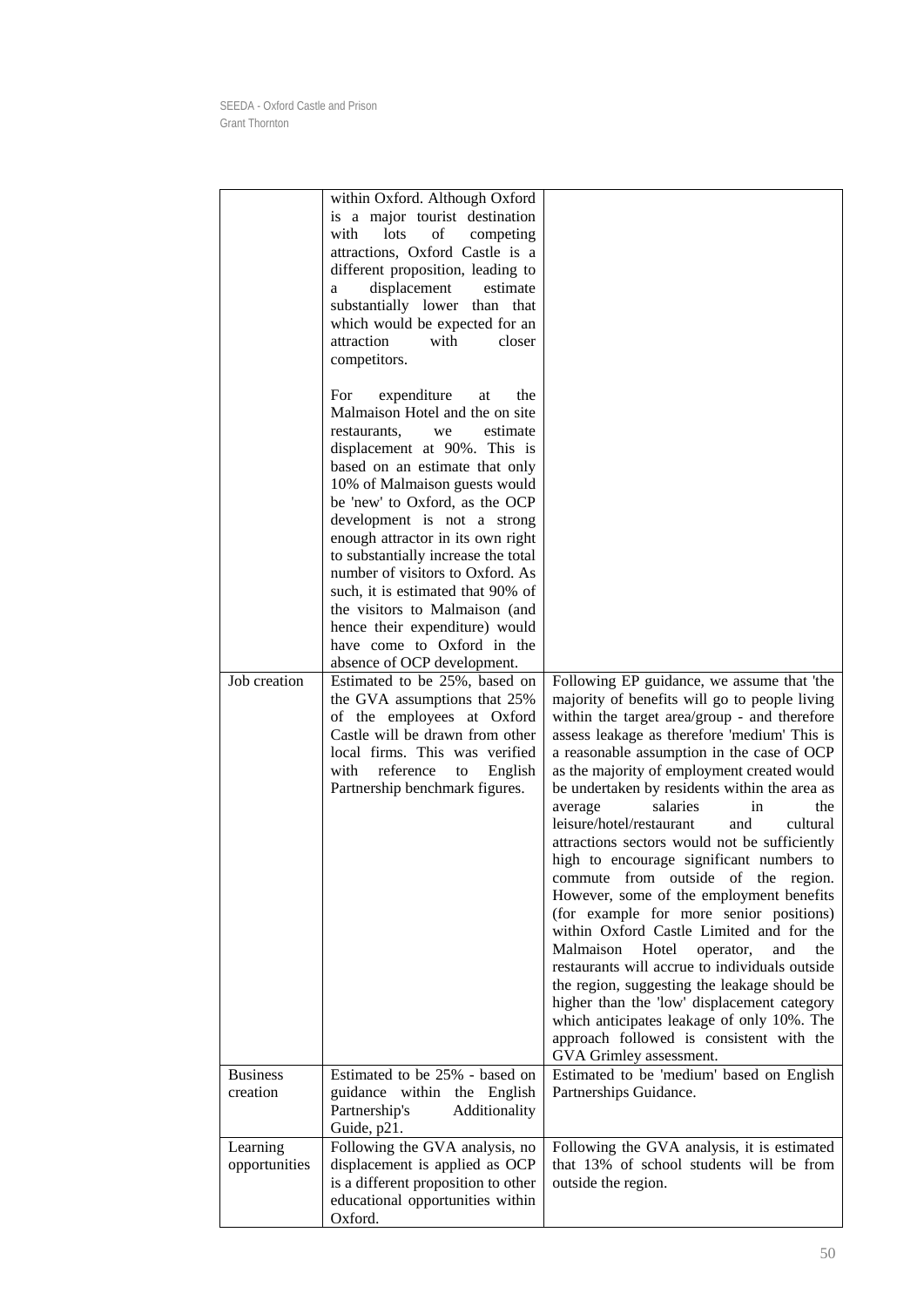| Brownfield   | None | None |
|--------------|------|------|
| land         |      |      |
| Public Open  | None | None |
| <b>Space</b> |      |      |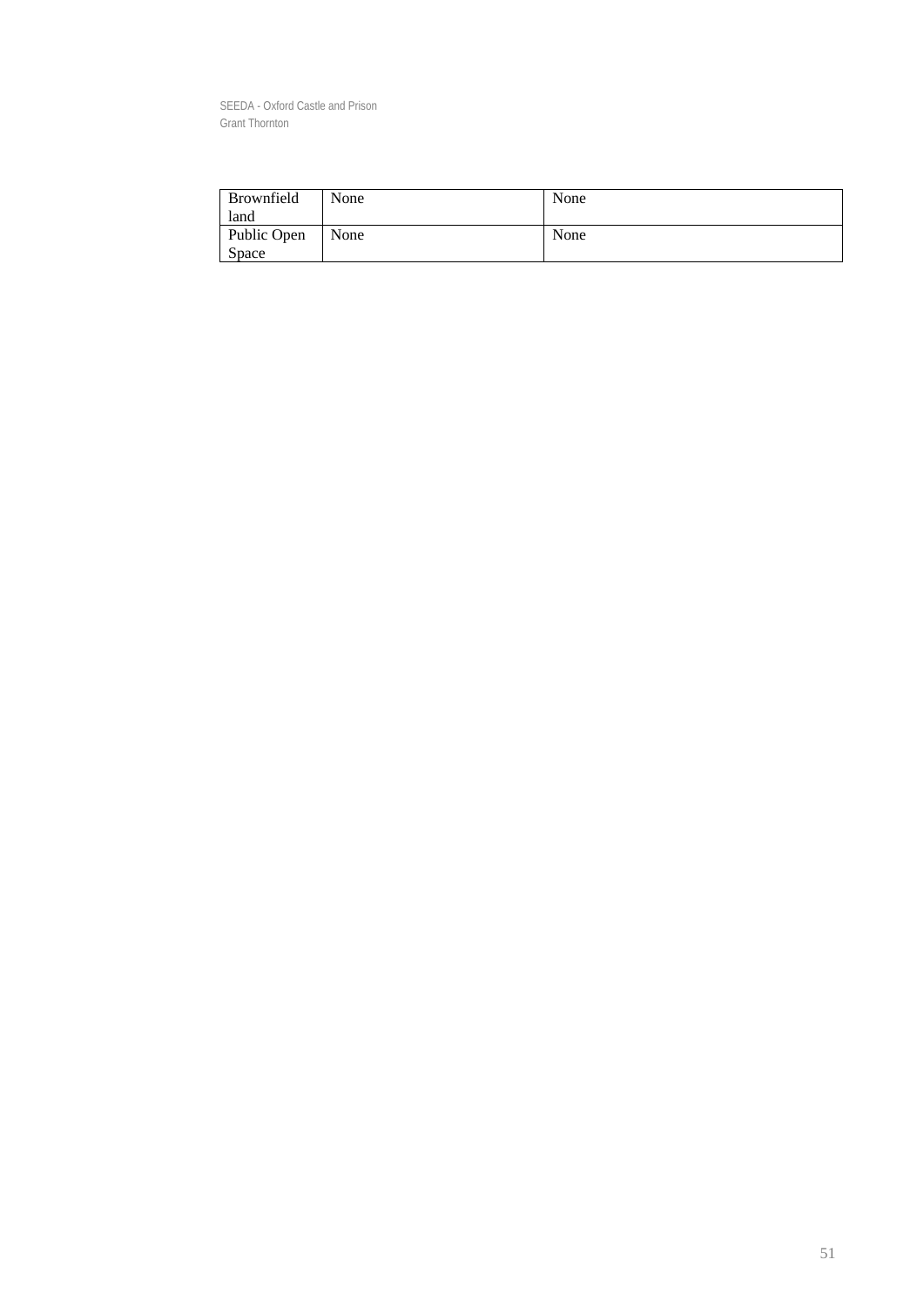## **8.9 Value for money**

The table below presents the Value for Money indicators for the project, but as noted above caution should be applied when benchmarking against other projects or programmes due to the unique characteristics and nature of the project.

Since SEEDA contributed 59% of the overall public funding for the project, its share of the outputs attributable to the public expenditure is calculated as 59% of the net additional outputs (except for public open space where its share was 100%). On this basis, table 8-7 below presents the value for money indicators for the project.

| <b>Value for Money Indicators</b>          |          |                |  |
|--------------------------------------------|----------|----------------|--|
|                                            | Gross    | Net additional |  |
| Cost per job created                       | £18,300  | £45,800        |  |
| Cost per business created                  | £556,000 | £1,043,000     |  |
| Cost per learning opportunity created $30$ | £1,100   | £2,190         |  |
| Cost per sqm of brownfield land remediated | £290     | £490           |  |
| Cost per sqm public open space created     | £1,270   | £1,270         |  |
| Public to private funding ratio            | 3.3      | 3.3            |  |

#### **Table 8-7: value for Money Indicators**

Note that the Gross value for money in dicators are calculated on the basis of the gross outputs divided by the SEEDA expenditure (an alternative approach would divide the hare of the gross outputs attributable to SEEDA on its share of public funding). s

The 'Net additional' Value for Money indicators divide the SEEDA's share of the net additional benefits delivered by its share of the public funding provided.

Public private funding leveraged was 3.3 based on a total public expenditure of £10.3m and private sector funding of £34.2m.

It should be stressed that the main focus of the project relates to the remediation of derelict land and the reuse of listed building, rather than employment or business creation, so there should be relatively little emphasis placed on the job and business creation value for money metrics identified above.

We have benchmarked the value for money delivered against a series of 'cost per job' figures for a range of publicly funded regeneration initiatives. These projects indicated a range of cost (to the public sector) per job supported from  $\text{\pounds}4,600$  (for the Regional Selective Assistance programme within English Assisted Areas) to £23,000 (based on an National Audit Office review of English Partnerships projects) calculated on a gross impact basis, suggesting the OCP project represents good/bad value for money on this basis.

<sup>30</sup> following SEEDA monitoring arrangements for the project, this captures the number of learning opportunities of between 1 and 3 hours each - tracked by school visits to the Heritage Centre and Museum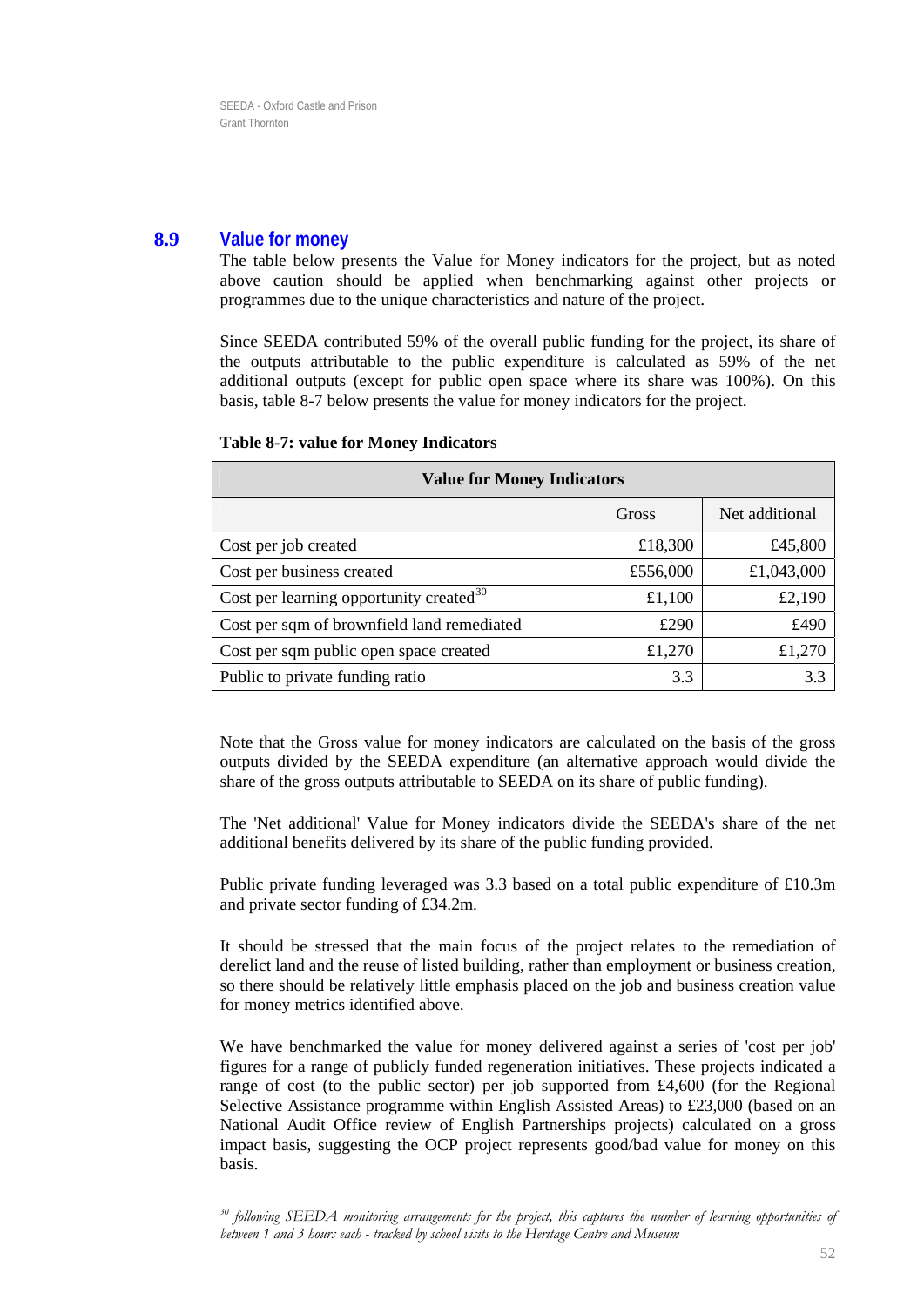| <b>Programme</b>                     | 'Cost per job' |
|--------------------------------------|----------------|
| Coalfields regeneration              | £26,000        |
| <b>English Partnerships projects</b> | £23,000        |
| <b>Regional Selective Assistance</b> | £21,000        |

**n initiatives<sup>31</sup> Table 8-8: 'Cost per job' supported for selected regeneratio**

Source: See footnote 31 below.

Caution should be applied in comparing the figures for cost per job supported due to the differing nature of the projects under consideration - none of which closely resemble the unique characteristics of the Oxford Castle and Prison Project.

It appears that the 'cost per job' figures presented above are prepared on a gross (as opposed to net additional) basis, and are thus comparable to the figure of £18,300 for Oxford Castle and Prison.

the listed buildings the costs per hectare of land remediated compare unfavourably with the limited amount of benchmark data available $^{32}$ . Due to the unique nature of the project and the very high costs associated with restoring

In the absence of SEEDA intervention, it is not expected that the project would have proceeded and the site would most likely have remained out of economic use for the foreseeable future.

We have reviewed a series of value for money indicators from other regeneration related projects to compare the value for money delivered by the Oxford Castle and Prison project with other comparable projects.

*http://www.communities.gov.uk/archived/general-content/citiesandregions/regenerationformer/ 31 http://www.nao.org.uk/pn/9899642.htm http://www.nao.org.uk/pn/02-03/0203702.htm*

<span id="page-53-0"></span><sup>&</sup>lt;sup>32</sup> The only figures identified are from English Partnerships (1998)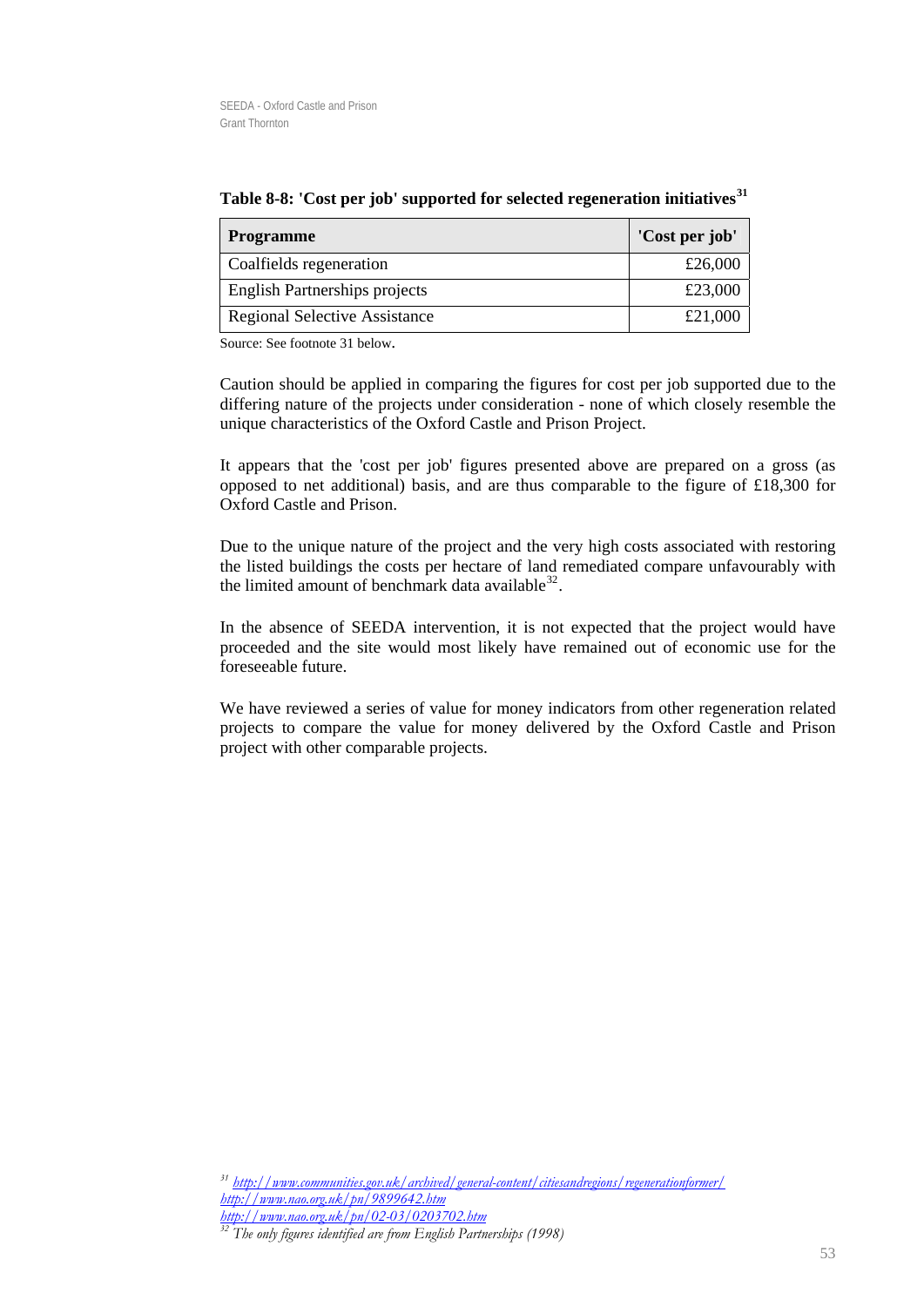#### <span id="page-54-0"></span>9 Conclusions and Recommendations

### **9.1 Summary**

leases (with the Malmaison, Carluccios, Living Room and Tootsies leases having a duration of 35 years and the remainder having as a minimum a term of 20 years) limiting The original objectives established by OCC have been met and there are good prospects for the commercial sustainability of the project achieved through the use of long term sub the likelihood of parts of the site becoming vacant.

December 2005 standing at 2.3 million $^{33}$ . The success of the project in terms of visitor numbers is also indicative of the sustainability of the project with the total number of visitors to the site or businesses since

In summary, the success of the project is demonstrated across a number of indicators and measures, particularly:

- the outputs and outcomes achieved, as originally envisaged
- the private sector funding leveraged
- recognition through 12 awards
- commercial success indicating financial viability and hence sustainability
- very positive partner and stakeholder perceptions

Commercially, the project is a success and appears to be sustainable, but the deal as structured delivered no development clawback to SEEDA.

#### **9.2 Key Success factors**

Oxfordshire County Council set a series of principles for development of the site which they adhered to throughout. By doing so, and as opposed to specifying the type or nature of development being sought, they attracted and were successful in getting delivered an imaginative scheme, which delivers a wide range of benefits to both Oxford residents and visitors.

TOPG were not the first developer to be involved. Earlier discussions between OCC had should be recognised. been held with both Kaverna and King Sturge but neither of these developers had been able to make the project work in a way acceptable and in fitting with the requirements and objectives established by OCC, so the role of the specific developer, Trevor Osborne,

The Trevor Osborne group was willing to take a long term perspective because it is difficult to accurately predict costs in a project of this nature, with substantial uncertainty, the requirement for **flexibility on the part of the Developer is critical**.

A key feature of the success of the project was turning what was originally a constraint, ie the high costs associated with the development due to the nature of the buildings on the

<sup>33</sup> figure provided by Jean Pierre Morilleau, General Manager of Oxford Castle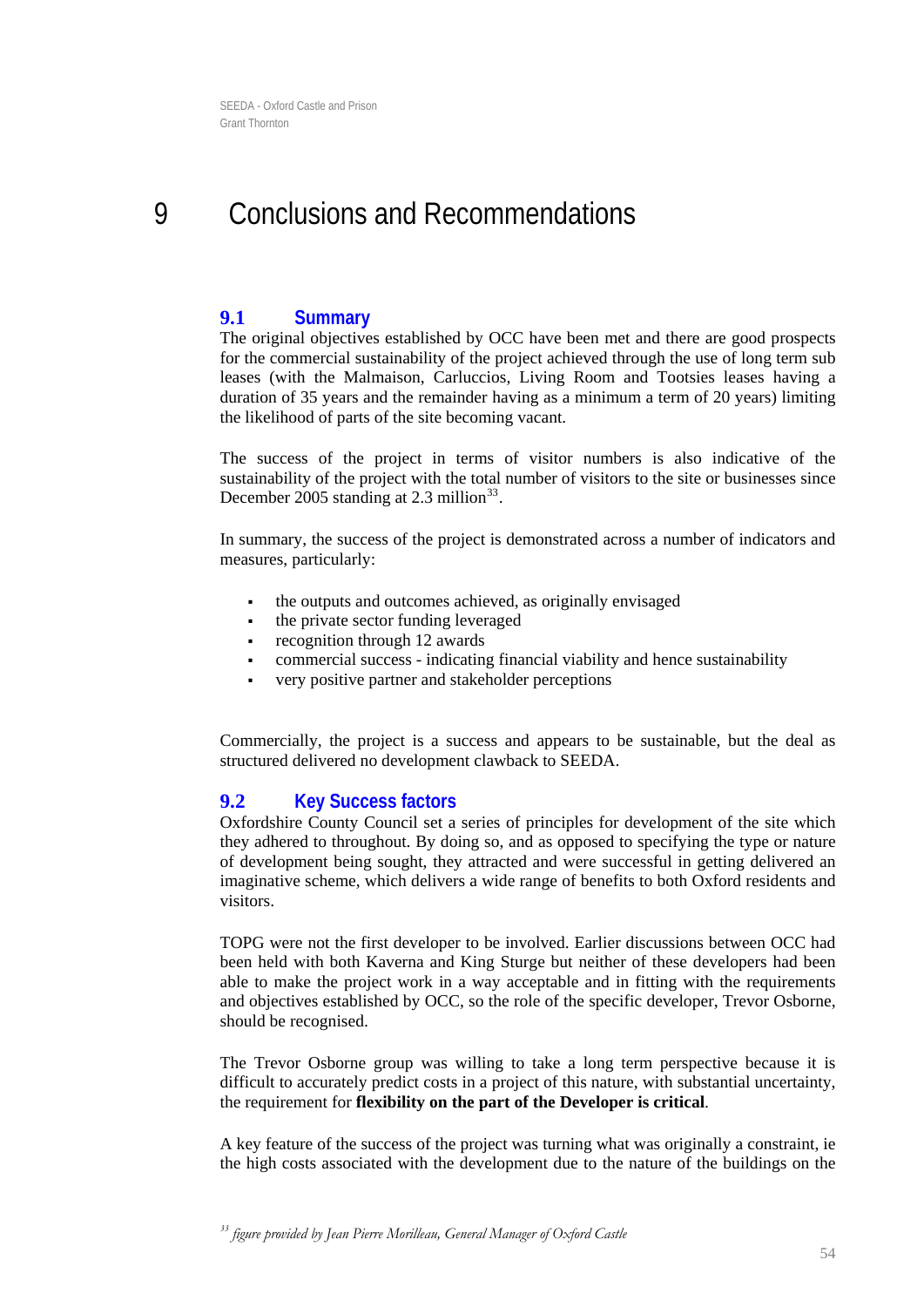site into an opportunity - **more attractive proposition due to the value of the heritage** aspect - more tourism, more interest in hotel etc.

One of the key achievements of the project is that it has provided access to a very important part of Oxford's history for all to enjoy, rather than restricting access to the city's cultural assets, as the colleges have done in the past.

Though there was a close partnership delivery team - SEEDA did not play a leading role within this - it was an 'inactive funding partner', but given the breadth of the partnership this was not considered a problem.

There was a willingness amongst the different partners to accept and understand the working together'. A number partners we interviewed identified that the key success factor was keeping everyone aligned in terms of what they wanted out of the different positions - alongside recognition that the **'only way we can make it work is by**  development.

redevelopment of the prison has been used as a blueprint for a similar development in Armagh, Northern Ireland, and the approach may be applied in further redevelopments. A further indicator of the success and exemplar nature of the scheme is that the

gap), thereafter the Agency's role was largely around lending the project credibility, offering a source of advice and lending support to the project. Given the relatively large numbers of partners already involved, the relatively 'hands off' nature of their involvement did not represent a particular problem. Although SEEDA's role in this project was pivotal in providing the requisite grant funding to make the development viable (through bridging the development cost - value

the public benefit aspects of the site, overcoming some local fears expressed by opponents to the development that the site would be 'lost' to Oxford if commercial By maintaining the freehold interest, OCC is able to ensure the ongoing future delivery of development went ahead.

## **Key benefits of SEEDA's participation**

The critical aspect of SEEDA's involvement in the project was undoubtedly in providing the grant funding to make the development viable.

In addition to this, the additional benefits that SEEDA participation brought to the project, as identified in our consultations with project partners can be summarised as, SEEDA:

- provided support, encouragement and publicity to partners on the project
- enhances the credibility of the project
- offers development expertise, can take an overview role
- plays a profile raising role and increases awareness

SEEDA's development director in particular was identified as being very experienced in undertaking developments which provides confidence, 'moral support' and reassurance to the other parties involved.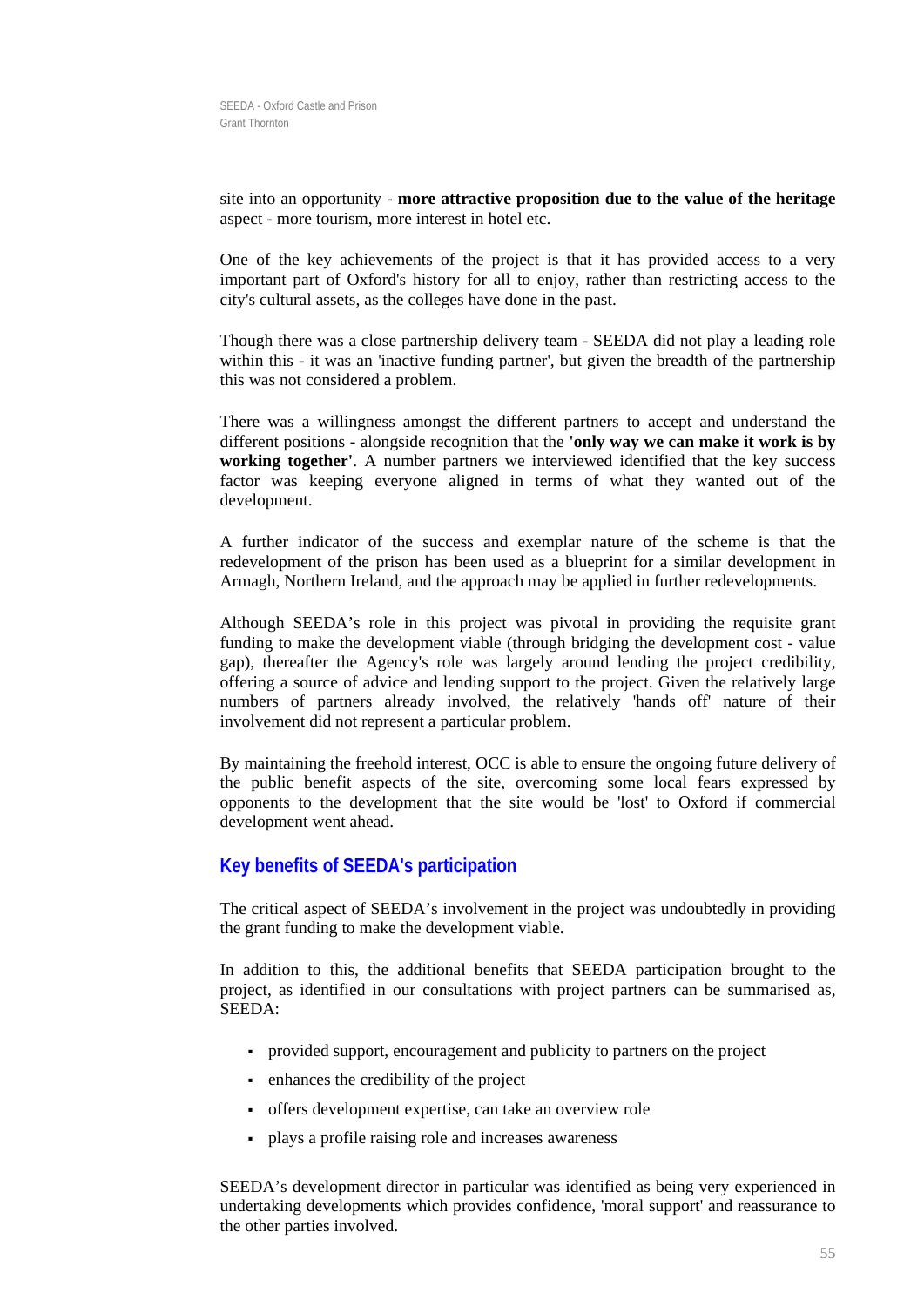Preservation Trust commented that SEEDA provided the ability for the aims to be achieved of the different partners, not just those of the Developer. SEEDA had substantial Partners took confidence from SEEDA involvement - Debbie Dance from the Oxford degree of control because of the requirement for the funding to make the project viable

### **9.3 Sustainability**

There was a strong commitment to the original vision for the site, which had sustainability at its core amongst the partners and this was fundamental in delivering the eventual success of the project (for example by avoiding going down the route of office developments, or student accommodation type projects which would have required demolition and/or a lower quality development).

Sustainability considerations were prominent in the construction across the site. This included the reuse of stone taken from one building to another building within the site.

Sustainability also played a significant role in considerations regarding transport with only 20 car parking spaces provided on site (for the hotel). Visitors are encouraged to use public transport through the provision of strong public transport links and parking for 150 bicycles is provided.

The Management Agreement (detailed within section 6.6) ensures that OCL maintains the site to a certain standard. This is an effective method for OCC to ensure the sustained high quality appearance and maintenance of the buildings on site, without requiring an active hands on role in day to day operations.

## **9.4 Lessons Learnt**

A number of lessons emerge from the evaluation:

- the personal commitment and dedication of a number of individuals within the project is considered critical to its ultimate success
- keeping the range of participants committed to the project the flexibility, pragmatism and long term view of the developer was important in
- SEEDA's participation lend the project credibility which was helpful in keeping the partnership together
- key to successful delivery was aligning the differing interests of the Developer, SEEDA, the City Council, County Council, the HLF and OPT
- getting Malmaison on board as the hotel operator played an important role in demonstrating the scale of the opportunity and thus raised interest in the project
- phasing was a key component of the project and allowed for risk to specific parties to be well managed - as it effectively ring fenced certain activity
- continuity of the individuals and organisations involved in the project was considered useful - "it was the same people around the table" and these people remained committed to the original objectives throughout the projects development.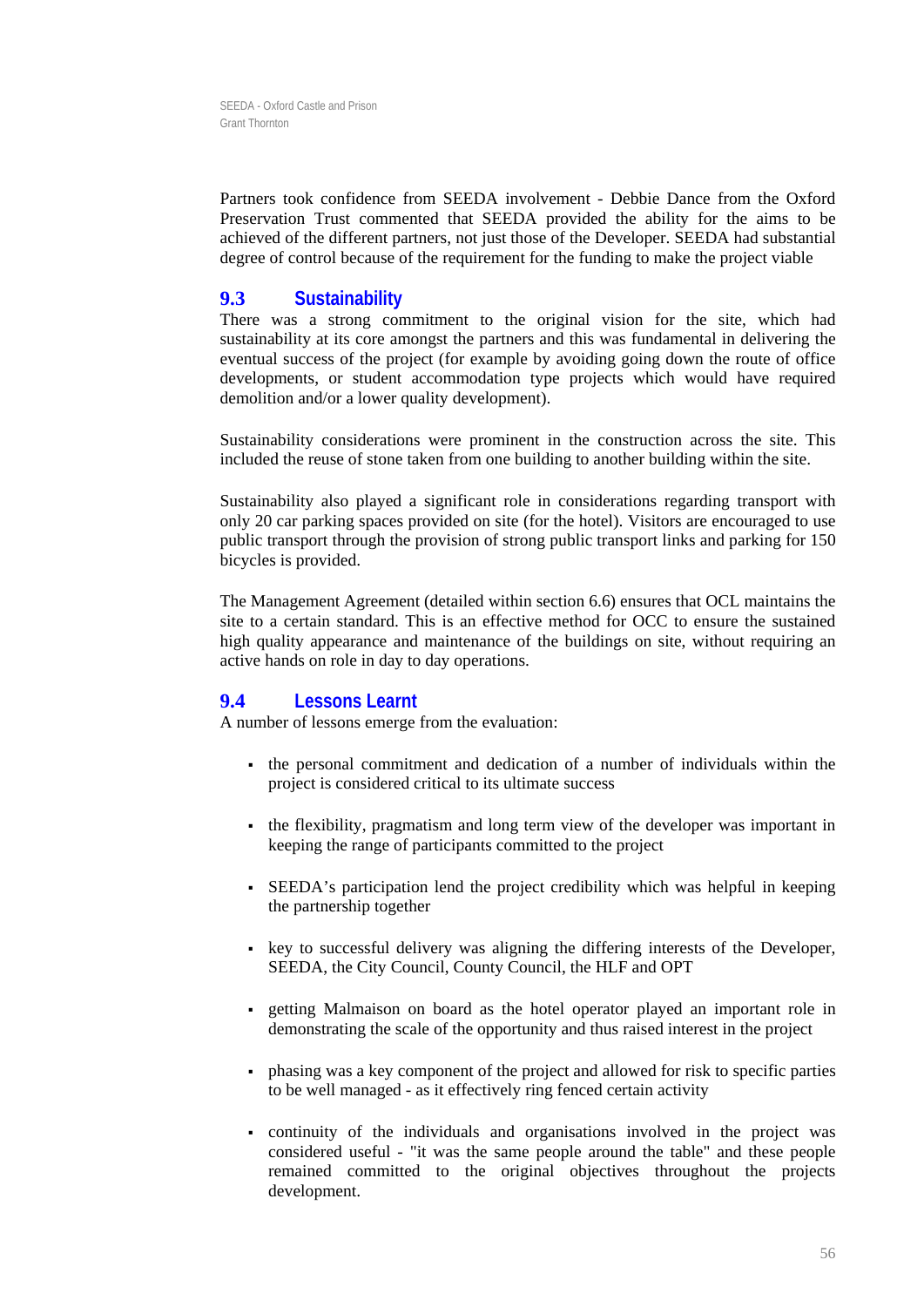The partnership approach and SEEDA's role within the current activities and plans for Oxford's West End grew out of their role within the OCP project.

Partners have found it helpful where there has been a continuity of involvement of individuals from different organisations, as this helps build up a shared understanding of the issues, increased confidence and thereby delivers a more effective form of partnership working.

From an Oxford perspective, the castle project also served as a useful mechanism for getting SEEDA involved in the longer term plans to regenerate the wider west area. It is not clear that they would have got involved without the awareness raising role that being involved in the Castle played.

#### **Recomm endations 9.5**

The following recommendations emerge from the review:

- consider inserting a requirement into relevant projects funded by SEEDA that genuine consultation events are held with stakeholders and residents and that issues raised are addressed through a formal process.
- thorough consideration should be given to the choice and role of a private developer in any future project, particularly relating to what they are able to contribute beyond narrow development expertise and financing. The commitment, vision and flexibility demonstrated by the Developer in this instance are attractive attributes for future projects to be delivered in partnership which may have similarly complex aspects.
- seek to secure an 'anchor tenant' for developments at an early stage to bring confidence and momentum to delivery
- ongoing management agreements can be used to ensure the original project objectives continue to be delivered, for example once the public sector no longer takes a day to day, or management, role
- link the payment of grant payment tranches to development milestones to minimise financial risk to the public sector and to encourage delivery to a specified timetable
- seek to transfer risk of cost overruns to the private sector partner through legally binding funding agreements
- establish a mechanism whereby SEEDA can benefit financially from the commercial success of a project in which it has invested on an ongoing basis.
- undertaking a survey of visitors to Oxford Castle and Prison would help estimate the economic impacts created by the project (by providing more accurate assessments of visitor expenditure and displacement)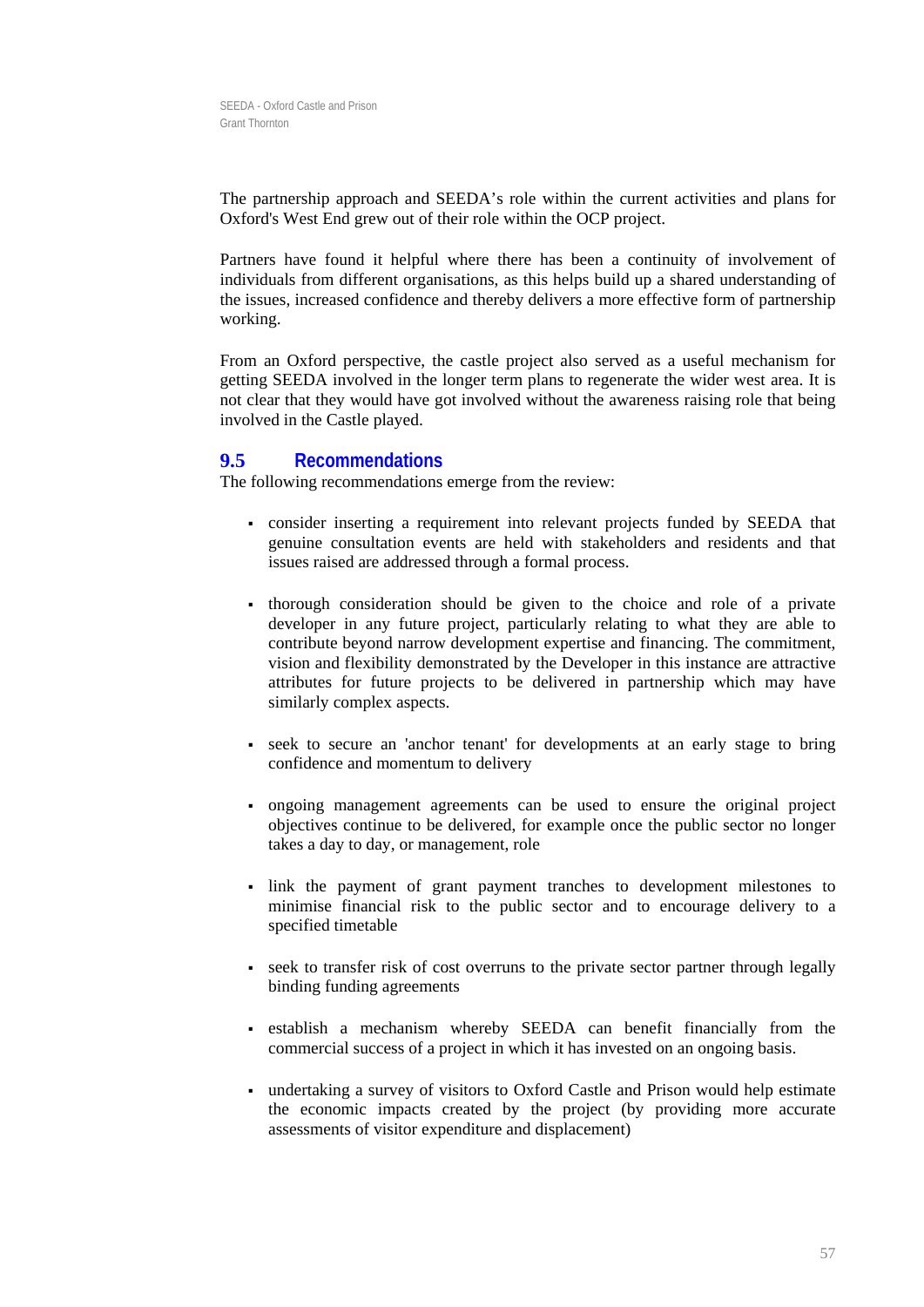# <span id="page-58-0"></span>Appendix 1: Abbreviations

| OCC:        | <b>Oxfordshire County Council</b>        |
|-------------|------------------------------------------|
| TOPG:       | <b>Trevor Osborne Property Group</b>     |
| OCL:        | Oxford Castle Limited                    |
| OPT:        | <b>Oxford Preservation Trust</b>         |
| HLF:        | Heritage Lottery Fund                    |
| SEEDA:      | South East of England Development Agency |
| <b>OCCT</b> | Oxford Castle Charitable Trust           |